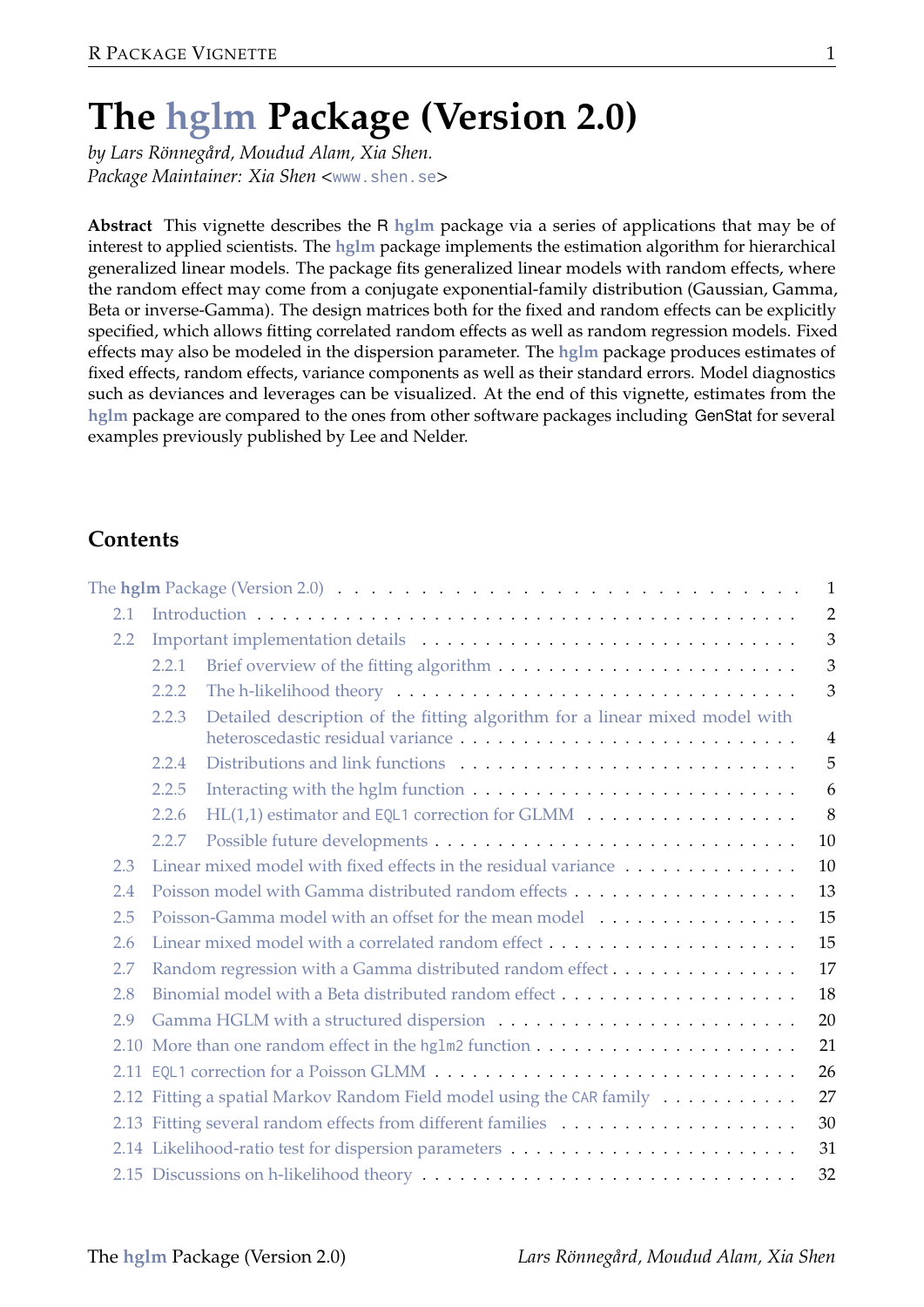## **Introduction**

The **hglm** package implements the estimation algorithm for hierarchical generalized linear model (HGLM; Lee and Nelder, 1996). The package fits generalized linear models (GLM; McCullagh and Nelder, 1989) with random effects, where the random effect may come from a conjugate exponentialfamily distribution (normal, gamma, beta or inverse-gamma). The user may explicitly specify the design matrices both for the fixed and random effects, which means that correlated random effects as well as random regression models can be fitted. Fixed effects may also be modeled in the dispersion parameter.

Generalized linear mixed models (GLMM) have previously been implemented in several R (R Development Core Team, 2009) function, such as the glmer() function in the **lme4** library and in the glmmPQL() function in the **MASS** library. In GLMM, the random effects are assumed to be Gaussian whereas the hglm() function allow for other distributions for the random effect. The hglm() function also extends the fitting algorithm of Gordon Smyth's **dglm** package by including random effects in the linear predictor for the mean. Moreover, the model specification in hglm() can be given as a formula or alternatively in terms of y, X, Z and X.disp, where y is the vector of observed responses, X and Z are the design matrices for the fixed and random effects, respectively, in the linear predictor for the mean, and X.disp is the design matrix for the fixed effects in the dispersion parameter. This enables a more flexible modeling of the random effects than specifying the model by an R formula. Consequently, this option is not as user friendly but gives the user a possibility to fit random regression models and random effects with known correlation structure.

The **hglm** package produces estimates of fixed effects, random effects, variance components as well as their standard errors. In the output it also produces diagnostics such as deviances and leverages.

#### **New in version 1.2**

From version 1.2 of the package it is possible to fit several random effects (see Salamnder example below). The bigRR = TRUE option was added for fitting *p n* problems (see also the **bigRR** package; Shen et al., 2013). Likelihoods are computed with the calc.like = TRUE option.

#### **New in version 2.0**

From version 2.0 of the package (Alam et al., 2014) it is possible to

- Fit several random effects from different distributions (e.g. rand.family = list(Gamma(),gaussian())).
- Fit a linear predictor for the dispersion of the random effects (e.g.  $X$ . rand.disp =  $X$ ).
- Fit a spatial CAR model for the random effects (e.g. rand. family =  $CAR(D = nbr)$ ).
- Fit a spatial SAR model for the random effects (e.g. rand.family = SAR(D = nbr)).
- Use "HL(1,1)" correction on EQL, see Lee and Lee (2012); Noh and Lee (2007) (e.g. method = "EQL1").
- Perform a likelihood-ratio test for the the dispersion parameter of the random effects (function  $lrt()$ ).

See Section 2.11, 2.12, 2.13 and 2.14 for examples.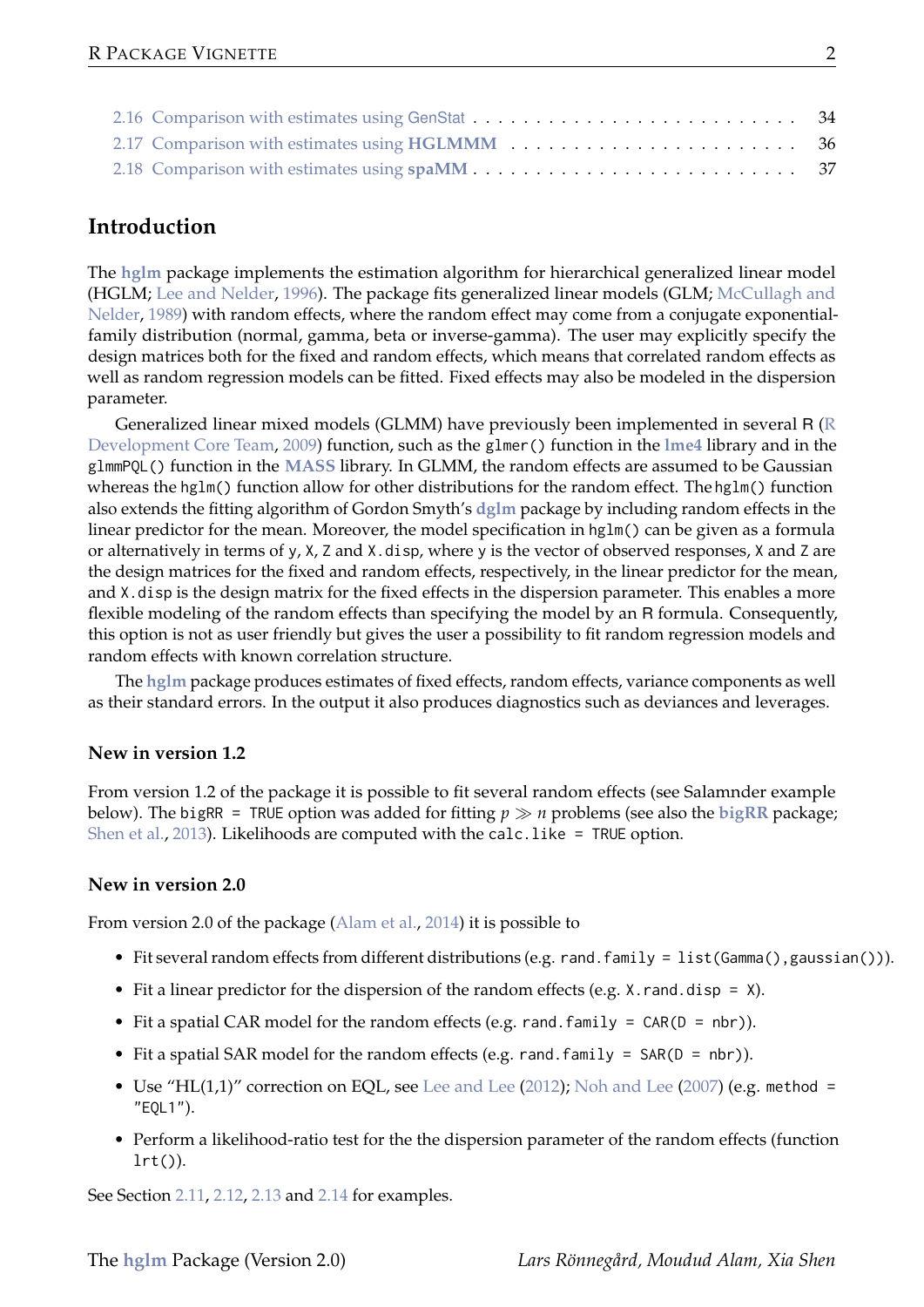| Function      | Description                                        | Reference             |
|---------------|----------------------------------------------------|-----------------------|
| Beta          | Extended usage of the Beta family                  |                       |
| CAR           | Conditional autoregressive family                  |                       |
| GLM.MME       | Internal IWLS estimation for hg1m()                | Lee et al. (2006)     |
| hglm          | Fitting hierarchical generalized linear models     | Lee and Nelder (1996) |
| hglm2         | hg1m model specified in 1mer single equation style |                       |
| inverse.gamma | Extended usage of the inverse-Gamma family         |                       |
| <b>SAR</b>    | Simultaneous autoregressive family                 |                       |
| - Utilities - |                                                    |                       |
| logLik        | Print log-likelihoods while calc. like = TRUE      |                       |
| lrt           | Print likelihood-ratio test while calc.like = TRUE |                       |
| plot          | Plot individual deviances and hatvalues            |                       |
|               | for the fitted hglm objects                        |                       |
| print         | Produce basic statistics from hglm estimation      |                       |
|               | in a simplified way                                |                       |
| summary       | Produce standard summary statistics                |                       |
|               | for the fitted hglm objects                        |                       |

**Table 1: hglm** functions.

## **Important implementation details**

#### **Brief overview of the fitting algorithm**

The fitting algorithm is described in detail in Lee et al. (2006) and we summarize it here. Let *n* be the number of observations and *k* be the number of levels in the random effect. The algorithm is then given by:

- 1. Initialize starting values;
- 2. Construct an augmented model with response  $y_{aug} = \begin{pmatrix} y \\ E(u) \end{pmatrix}$ ;
- 3. Use a GLM to estimate *β* and *v* given the vector *φ* and the dispersion parameter for the random effect *λ*. Save the deviances and leverages from the fitted model;
- 4. Use a gamma GLM to estimate *β<sup>d</sup>* from the first *n* deviance residuals *d* and leverages *h* obtained from the previous model. The response variable and weights for this model are  $d/(1 - h)$ and (1 − *h*)/2, respectively. Update the dispersion parameter by putting *φ* equal to the fitted response values for this model;
- 5. Use a similar GLM as in Step 4 to estimate *λ* from the last *k* deviance residuals and leverages obtained from the GLM in Step 3;
- 6. Iterate between steps 3-5 until convergence.

## **The h-likelihood theory**

Let  $y$  be the response and  $u$  an unobserved random effects. The  $hglm$  package fits a hierarchical model  $y|u \sim f_m(\mu, \phi)$  and  $u \sim f_d(\psi, \lambda)$  where  $f_m$  and  $f_d$  are specified distributions for the mean and dispersion parts of the model.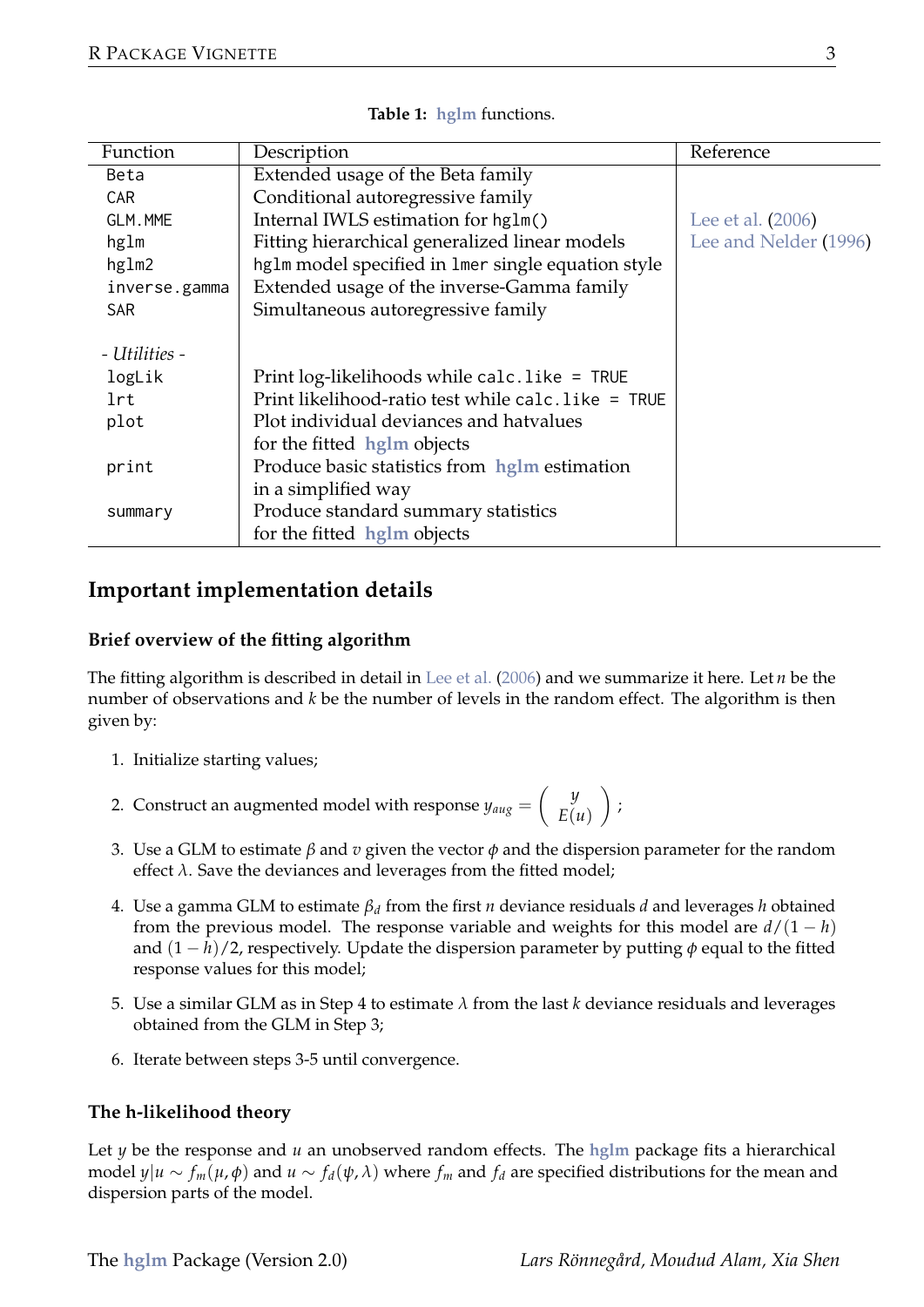We follow the notation of Lee and Nelder (1996), which is based on the GLM terminology by McCullagh and Nelder (1989). We also follow the likelihood approach where the model is described in terms of likelihoods. The conditional (log-)likelihood for *y* given *u* has the form of a GLM:

$$
l(\theta', \phi; y | u) = \frac{y\theta' - b(\theta')}{a(\phi)} + c(y, \phi)
$$
\n(1)

where  $\theta'$  is the canonical parameter,  $\phi$  is the dispersion term,  $\mu'$  is the conditional mean of *y* given *u* where  $\eta' = g(\mu')$ , i.e.  $g(.)$  is a link function for the GLM. The linear predictor  $\mu'$  is given by  $\eta' = \eta + v$ where  $\eta = X\beta$  and  $v = v(u)$  for some strict monotonic function of *u*. The hierarchical likelihood (*h*-likelihood) is defined by:

$$
h = l(\theta', \phi; y | u) + l(\alpha; v)
$$
\n<sup>(2)</sup>

where *l*(*α*; *v*) is the log density for *v* with parameter *α*. The estimates of *β* and *v* are given by  $\frac{\partial h}{\partial \beta} = 0$ and *<sup>∂</sup><sup>h</sup> <sup>∂</sup><sup>v</sup>* = 0. The dispersion components are estimated by maximizing the adjusted profile *<sup>h</sup>*-likelihood:

$$
h_p = \left(h + \frac{1}{2}\log|2\pi H^{-1}|\right)_{\beta = \beta, v = \theta} \tag{3}
$$

where *H* is the Hessian matrix of the *h*-likelihood. The dispersion term *φ* can be connected to a liner predictor  $X_d\beta_d$  given a link function  $g_d(.)$  with  $g_d(\phi) = X_d\beta_d$ . The adjusted profile likelihoods of *l* and *h* may be used for inference of *β*, *v* and the dispersion parameters *φ* and *λ* (pp. 186 in Lee et al., 2006).

#### **Detailed description of the fitting algorithm for a linear mixed model with heteroscedastic residual variance**

In this section we describe the fitting algorithm in detail for a linear mixed model where fixed effects are included in the model for the residual variance. The extension to other distributions than Gaussian are described at the end of the section.

Lee and Nelder (1996) showed that linear mixed models can be fitted using a hierarchy of GLM by using an augmented linear model. The linear mixed model

$$
y = X\beta + Zu + e
$$

$$
V = ZZ'\sigma_u^2 + R\sigma_e^2
$$

where **R** is a diagonal matrix, and in the first iteration of the HGLM algorithm **R** is equal to the identity matrix. The model may be written as an augmented weighted linear model:

$$
\mathbf{y}_a = \mathbf{T}_a \delta + \mathbf{e}_a \tag{4}
$$

where

$$
\mathbf{y}_a = \begin{pmatrix} \mathbf{y} \\ \mathbf{0}_q \end{pmatrix}
$$

$$
\mathbf{T}_a = \begin{pmatrix} \mathbf{X} & \mathbf{Z} \\ \mathbf{0} & \mathbf{I}_q \end{pmatrix}
$$

$$
\delta = \begin{pmatrix} \beta \\ \mathbf{u} \end{pmatrix}
$$

$$
\mathbf{e}_a = \begin{pmatrix} \mathbf{e} \\ -\mathbf{u} \end{pmatrix}
$$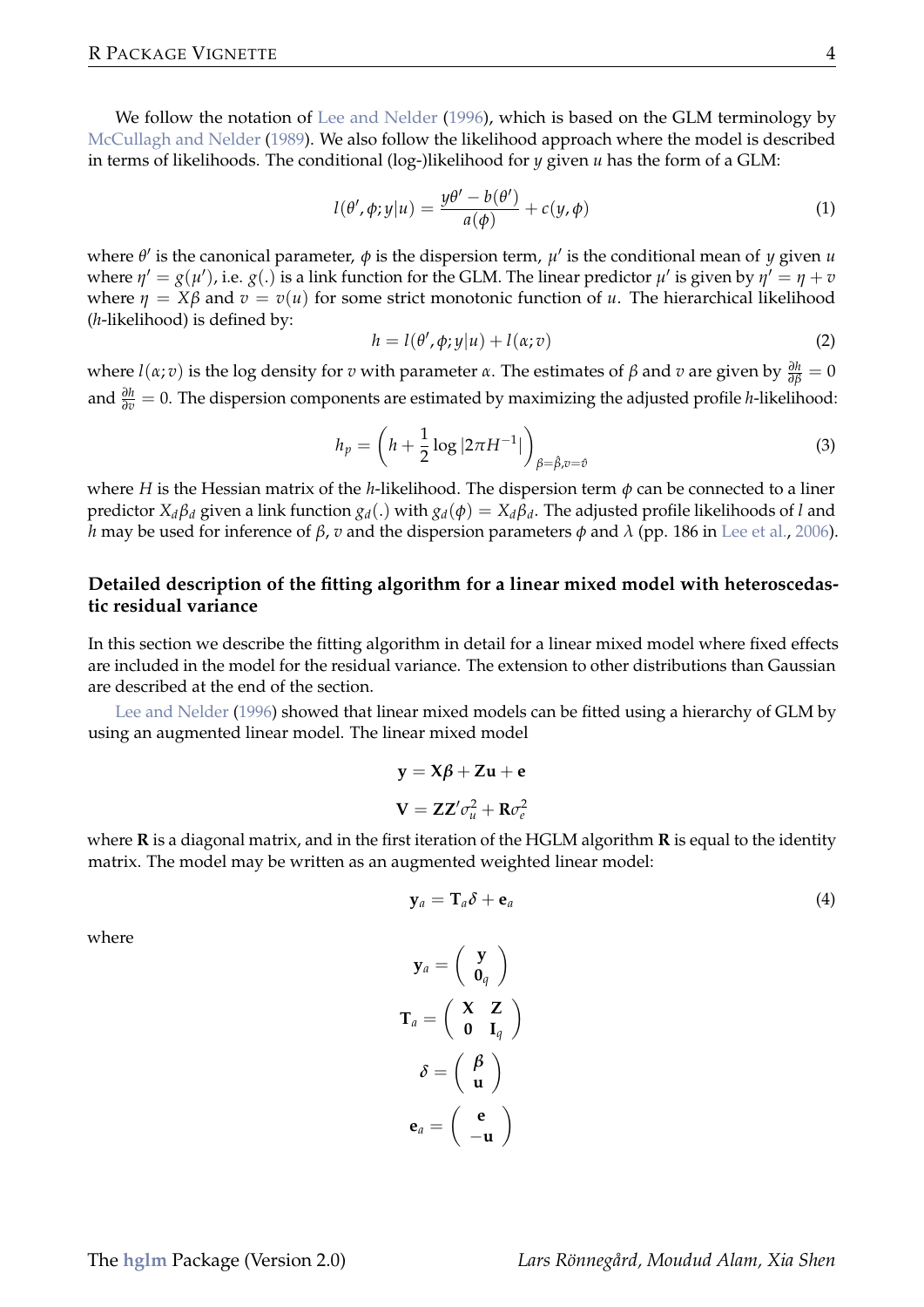Here, *q* is the number of columns in **Z**,  $\mathbf{0}_q$  is a vector of zeros of length *q*, and  $\mathbf{I}_q$  is the identity matrix of size  $q \times q$ . The variance-covariance matrix of the augmented residual vector is given by

$$
V(\mathbf{e}_a) = \left(\begin{array}{cc} \mathbf{R}\sigma_e^2 & \mathbf{0} \\ \mathbf{0} & \mathbf{I}_q\sigma_u^2 \end{array}\right)
$$

Given  $\sigma_e^2$  and  $\sigma_u^2$ , this weighted linear model gives the same estimates of the fixed and random effects (*β* and **u** respectively) as Henderson (1976)'s mixed model equations.

The estimates from weighted least squares are given by:

$$
\mathbf{T}_a' \mathbf{W}^{-1} \mathbf{T}_a \hat{\boldsymbol{\delta}} = \mathbf{T}_a' \mathbf{W}^{-1} \mathbf{y}_a
$$

where  $W \equiv V(e_a)$ .

The two variance components are estimated iteratively by applying a gamma GLM to the residuals  $e_i^2$  and  $u_i^2$  with intercept terms included in the linear predictors. The leverages $h_i$  for these models are calculated from the diagonal elements of the hat matrix:

$$
\mathbf{H}_a = \mathbf{T}_a (\mathbf{T}_a' \mathbf{W}^{-1} \mathbf{T}_a)^{-1} \mathbf{T}_a' \mathbf{W}^{-1}
$$
\n<sup>(5)</sup>

A gamma GLM is used to fit the dispersion part of the model with response

$$
y_{d,i} = e_i^2 / (1 - h_i) \tag{6}
$$

where  $E(y_d) = \mu_d$  and  $\mu_d \equiv \phi$  (i.e.  $\sigma_e^2$  for a Gaussian response). The GLM model for the dispersion parameter is then specified by the link function *gd*(.) and the linear predictor *Xdβ<sup>d</sup>* , with prior weights  $(1 - h_i)/2$ , for

$$
g_d(\mu_d) = X_d \beta_d \tag{7}
$$

Similarly, a gamma GLM is fitted to the dispersion term *α* (i.e.  $\sigma_u^2$  for a GLMM) for the random effect *v*, with

$$
y_{\alpha,j} = u_j^2 / (1 - h_{n+j})
$$
\n(8)

and

$$
g_{\alpha}(\mu_{\alpha}) = \lambda \tag{9}
$$

where the prior weights are  $(1 - h_{n+i})/2$  and the estimated dispersion term for the random effect is given by  $\hat{\alpha} = g_{\alpha}^{-1}(\hat{\lambda})$ . The algorithm iterates by updating  $\mathbf{R} = diag(\hat{\phi})$  and going back to eq. (4).

For a non-Gaussian response variable *y*, the estimates are obtained simply by fitting a GLM instead of eq. (4) and by replacing  $e_i^2$  and  $u_j^2$  with the deviance residuals from the augmented model (Lee et al., 2006).

Based on  $\log f_{\theta}(y|v)$ , Lee and Nelder (1996) proposed using the scaled deviance for the goodnessof-fit test, having the estimated degrees of freedom,  $d.f. = n - p_D$ , where

$$
p_D = \text{trace}\{ (\mathbf{T}_m' \mathbf{\Sigma}_m^{-1} \mathbf{T}_m)^{-1} \} \mathbf{T}_m' \mathbf{\Sigma}_0^{-1} \mathbf{T}_m
$$

with  $\Sigma_0^{-1} = \mathbf{W}_{ma} \{ diag(\mathbf{\Phi}^{-1}, 0) \}$ , and *m* represents the mean model.  $E(D)$  is the expected deviance. Lee and Nelder (1996) showed that, under the assumed model, degrees of freedom can be estimated as  $E(D) \approx n - p_D$ . This extends the scaled deviance test for GLMs to HGLMs.

#### **Distributions and link functions**

There are two important classes of models that can be fitted in hglm: GLMM and conjugate HGLM. In GLMM we have a Gaussian random effect, whereas the conjugate HGLM has also been commonly used since explicit formulas for the marginal likelihood exist. HGLMs can also be used to fit models in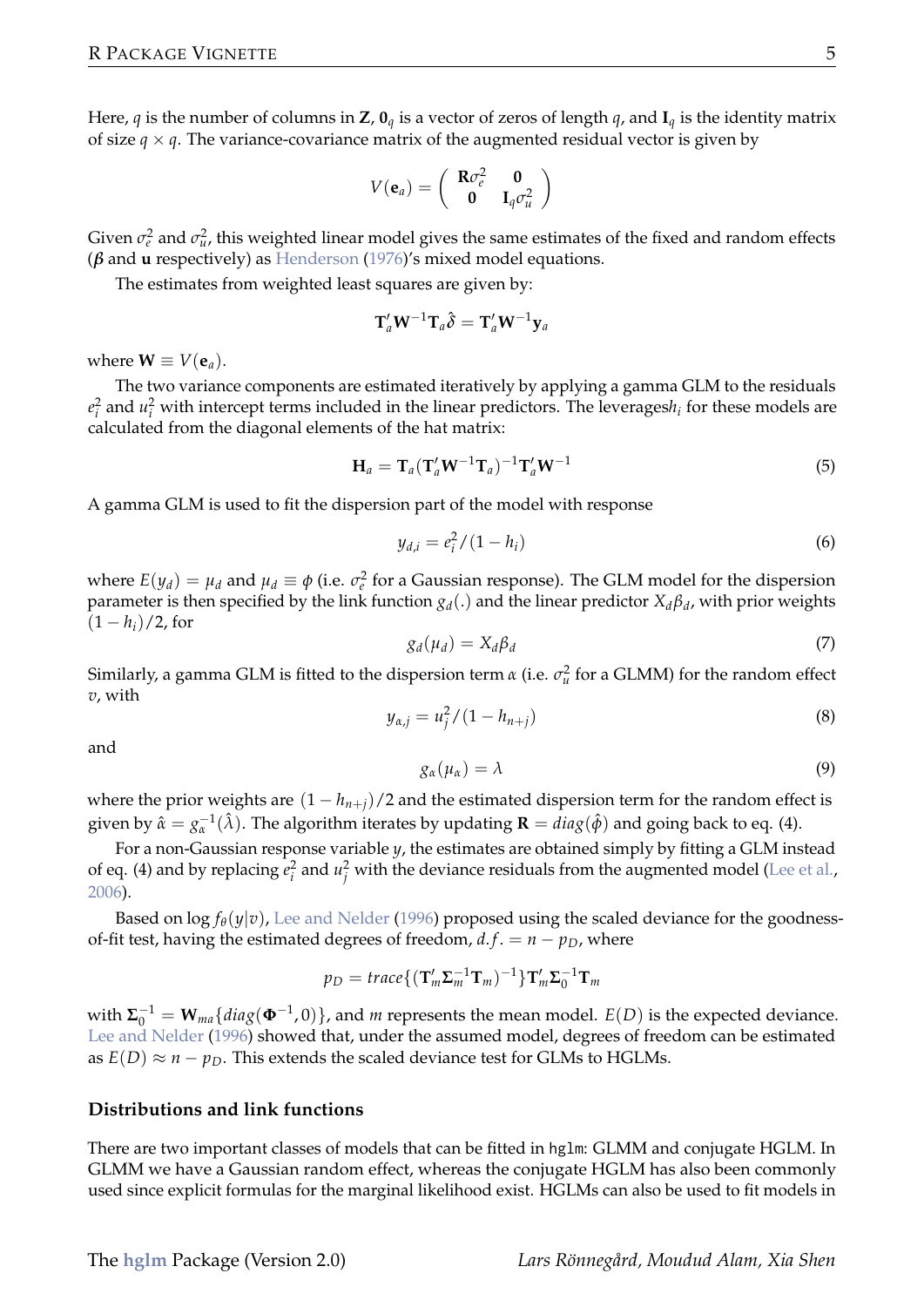survival analysis (frailty models), where for instance the complementary-log-log link function can be used on binary responses (e.g. Carling et al., 2004; Alam and Carling, 2008). The gamma distribution plays an important role in modeling responses with a constant coefficient of variation (see Chapter 8 in McCullagh and Nelder, 1989), and for such responses with a gamma distributed random effect we have a gamma-gamma model. A summary of the most important models are given in Tables 2 and 3.

| Model name           | $y u$ distribution | Link $g(\mu)$ | u distribution | Link $v(u)$ |
|----------------------|--------------------|---------------|----------------|-------------|
| Linear mixed model   | Gaussian           | identity      | Gaussian       | identity    |
| Binomial conjugate   | Binomial           | logit         | Beta           | logit       |
| <b>Binomial GLMM</b> | Binomial           | logit         | Gaussian       | identity    |
| Binomial frailty     | Binomial           | comp-log-log  | Gamma          | log         |
| Poisson GLMM         | Poisson            | log           | Gaussian       | identity    |
| Poisson conjugate    | Poisson            | log           | Gamma          | log         |
| Gamma GLMM           | Gamma              | log           | Gaussian       | identity    |
| Gamma conjugate      | Gamma              | inverse       | Inverse-Gamma  | inverse     |
| Gamma-Gamma          | Gamma              | log           | Gamma          | log         |

**Table 2:** Commonly used distributions and link functions possible to fit with hglm()

**Table 3:** hglm() code for commonly used models

| Model name              | $hglm() code: family =$     | $hglm() code: rand-family =$  |
|-------------------------|-----------------------------|-------------------------------|
| Linear mixed model      | $gaussian(link = identity)$ | $gaussian(link = identity)$   |
| Beta-Binomial           | $binomial(link = logit)$    | $Beta(link = logit)$          |
| <b>Binomial GLMM</b>    | $binomial(link = logit)$    | $gaussian(link = identity)$   |
| <b>Binomial</b> frailty | $binomial(link = cloglog)$  | $Gamma(link = log)$           |
| Poisson GLMM            | $poisson(link = log)$       | $gaussian(link = identity)$   |
| Poisson frailty         | $poisson(link = log)$       | $Gamma(link = log)$           |
| Gamma GLMM              | $Gamma(1ink = log)$         | $gaussian(link = identity)$   |
| Gamma conjugate         | $Gamma(link = inverse)$     | inverse.gamma(link = inverse) |
| Gamma-Gamma             | $Gamma(1ink = log)$         | $Gamma(link = log)$           |

#### **Interacting with the hglm function**

The main function is hglm() and the input is specified in a similar manner as for glm(). For instance, to fit a logit model for y with week as fixed effect and ID represents the clusters for a normally distributed random intercept, we run

```
require(hglm)
data \leq data.frame(y = y, week = week, ID = factor(ID))
hglm(fixed = y ~ week, random = ~1 | ID, family = binomial(link = logit), data = data)
```
Given an **hglm** object, the standard generic functions are print(), summary() and plot(). For this example, **hglm** allows an alternative command if the user would like to define the design matrices directly. If the design matrices of week and ID have been defined as

```
fixed.design <- model.matrix(~week)
random.design <- model.matrix(~factor(ID) - 1)
```
respectively, we may run the following command instead.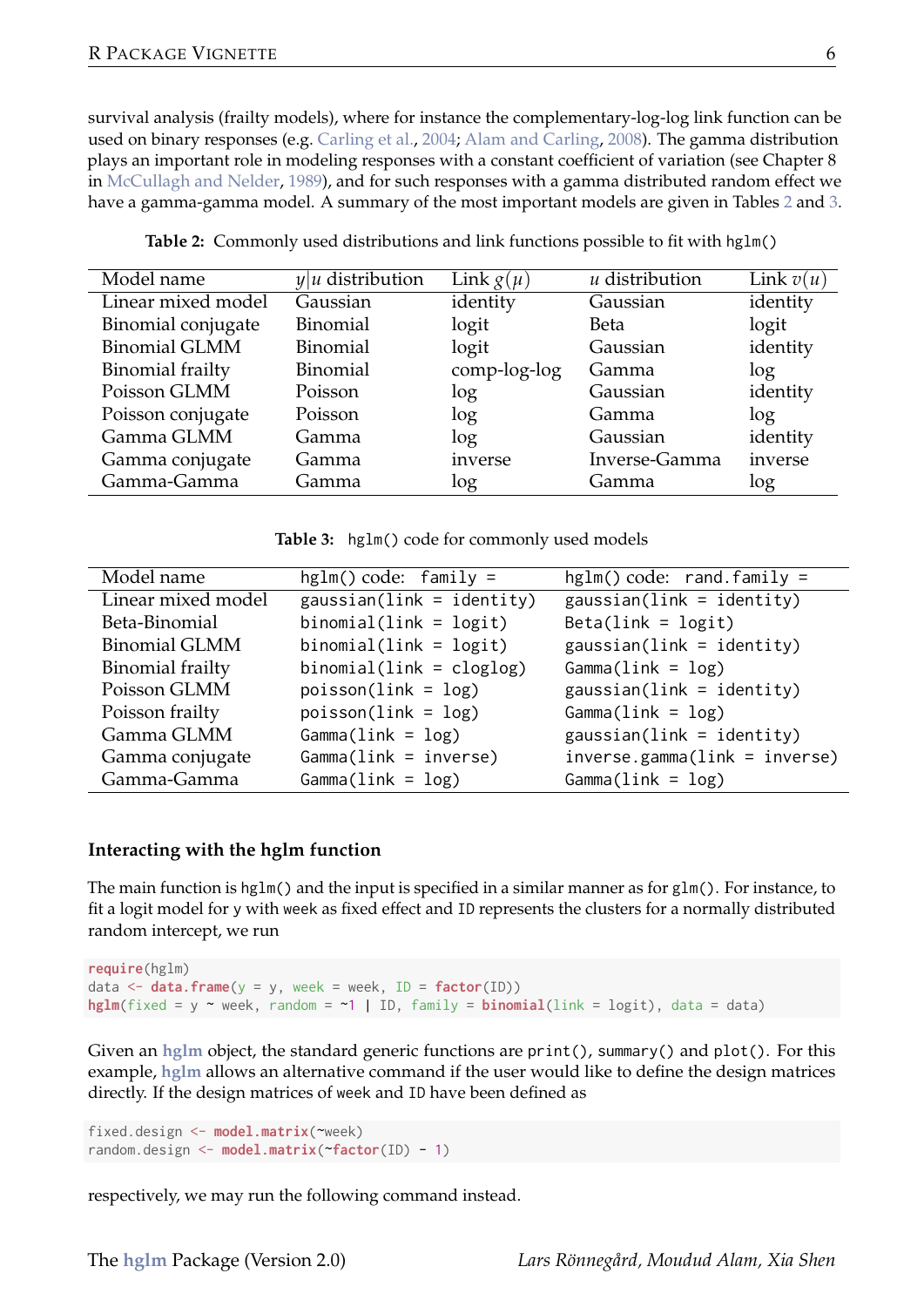hglm(X = fixed.design, y = y, Z = random.design, family =  $binomial(link = logit)$ )

Now we analyze the bacteria data available in the **MASS** library using a binomial GLMM. The data consists of observations on the presence of *H.influenzae* at five occasions (at weeks 0, 2, 4, 6 and 11) on 50 individuals. Thirty observations were not reported and there are in total 220 observations.

```
library(MASS)
data(bacteria)
g1 \leftarrow hglm(fixed = y \sim week, random = \sim 1 \mid ID, data = bacteria, family = binomial(link = logit))summary(g1)
## Call:
## hglm.formula(family = binomial(link = logit), fixed = y ~ week,
     r random = ~1 | ID, data = bacteria)
##
## ----------
## MEAN MODEL
## ----------
##
## Summary of the fixed effects estimates:
\begin{array}{c} #\# \\ #\# \end{array}Estimate Std. Error t-value Pr(>|t|)
## (Intercept) 2.30216 0.33627 6.846 9.84e-11 ***
## week -0.13510 0.04127 -3.273 0.00126 **
## ---
## Signif. codes: 0 '***' 0.001 '**' 0.01 '*' 0.05 '.' 0.1 ' ' 1
## Note: P-values are based on 193 degrees of freedom
##
## Summary of the random effects estimates:
##
       Estimate Std. Error
## IDX01 0.7472 0.9897
## IDX02 -0.2844 0.8385
## IDX03 0.8602 0.9591
## ...
## NOTE: to show all the random effects, use print(summary(hglm.object), print.ranef = TRUE).
##
## ----------------
## DISPERSION MODEL
## ----------------
##
## NOTE: h-likelihood estimates through EQL can be biased.
##
## Dispersion parameter for the mean model:
## [1] 0.7581
##
## Model estimates for the dispersion term:
##
## Link = log
##
## Effects:
## Estimate Std. Error<br>## = = 2769 8 1819
    -0.2769 0.1019
##
## Dispersion = 1 is used in Gamma model on deviances to calculate the standard error(s).
##
## Dispersion parameter for the random effects:
```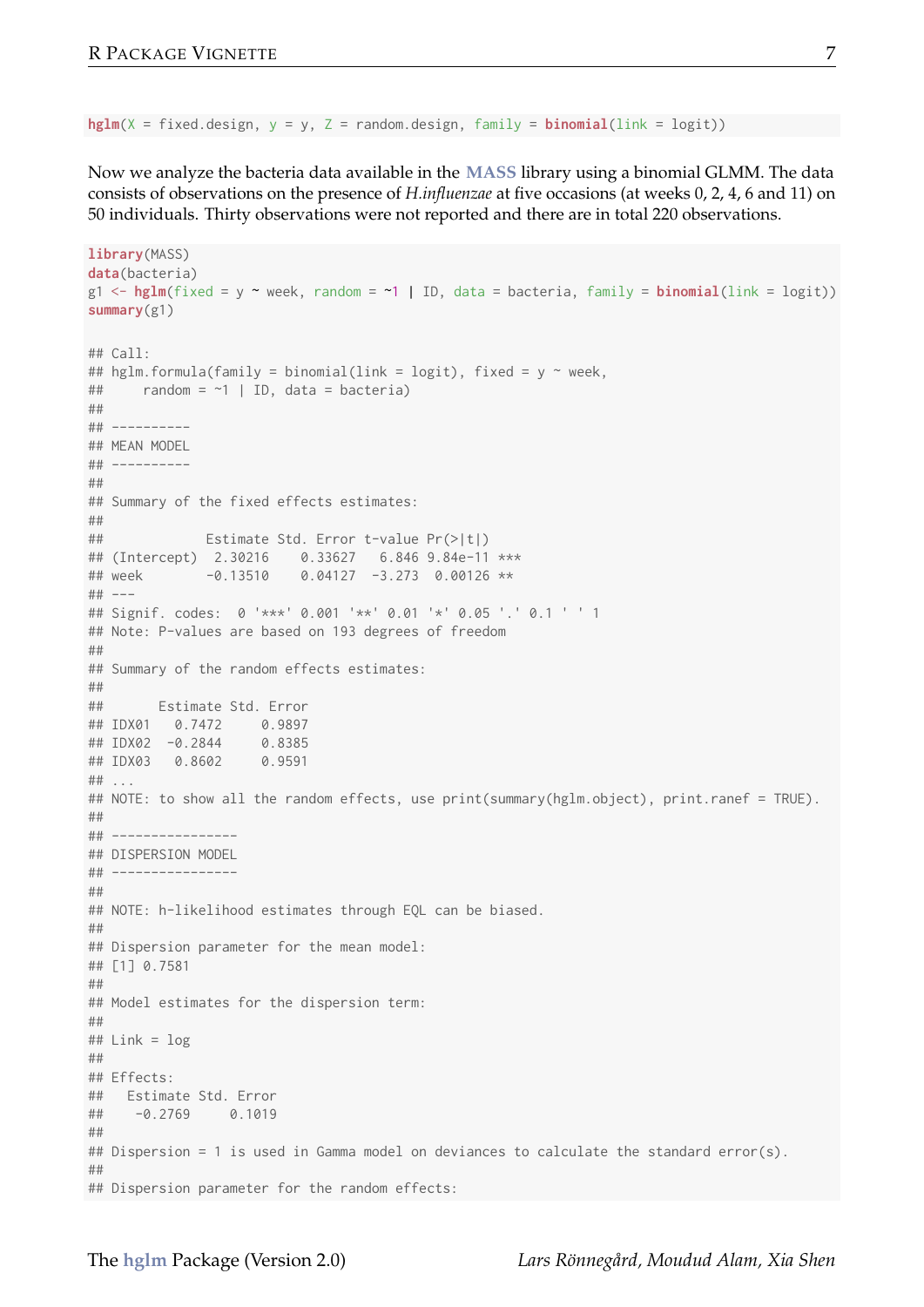```
## [1] 1.613
##
## Dispersion model for the random effects:
##
## Link = log
##
## Effects:
## .|Random1
## Estimate Std. Error
## 0.4779 0.2816
##
## Dispersion = 1 is used in Gamma model on deviances to calculate the standard error(s).
##
## EOL estimation converged in 14 iterations.
```
The model diagnostics produced by the hglm() function are shown in Figures 1 and 2. In Figure 1 there are two random effects with leverages > 0.7, which correspond to two individuals that only have two observations each. We also see that the assumption of the deviance residuals being gamma distributed is acceptable (Figure 2). The variance of the random individual effect was estimated to 1.6126 and the algorithm converged in 14 iterations.

 $plot(g1, device = "pdf", name = "fie bacteria")$ 

#### **HL(1,1) estimator and** EQL1 **correction for GLMM**

The theory below summarizes the first order fixed effects correction for generalized linear mixed models (GLMM) derived in Lee & Lee (2012). Consider a GLMM with response **y**, fixed effect *β* and random effect **v**

$$
\mu = E[\mathbf{y}|\mathbf{v}] \tag{10}
$$

$$
g(\mu) = \eta = X\beta + Zv \tag{11}
$$

$$
\mathbf{v} \sim N(0, \mathbf{W}_2^{-1}) \tag{12}
$$

Here, **X** and **Z** are design matrices for the fixed and random effect, respectively. The linearized response is  $z_1 = \eta + (y - \mu) \frac{\partial \eta}{\partial \mu}$  having a diagonal variance matrix  $W_1$ . The hierarchical likelihood is  $h(\beta, \sigma_v^2, \phi) = \log(f(\mathbf{y}|\mathbf{v})) + \log(f(\mathbf{v}))$ , where we have  $\mathbf{W}_2^{-1} = \sigma_v^2 I$  and  $\phi$  is the dispersion parameter. *∂h* = 0 and  $\frac{\partial h}{\partial \beta}$  = 0 give the following mixed model equations for GLMM

$$
\mathbf{X}'\mathbf{W}_1\mathbf{X}\hat{\boldsymbol{\beta}} + \mathbf{X}'\mathbf{W}_1\mathbf{Z}\hat{\mathbf{v}} = \mathbf{X}'\mathbf{W}_1\mathbf{z}_1 \tag{13}
$$

$$
\mathbf{X}'\mathbf{W}_1\mathbf{Z}\hat{\boldsymbol{\beta}} + (\mathbf{Z}'\mathbf{W}_1\mathbf{Z} + \mathbf{W}_2)\hat{\mathbf{v}} = \mathbf{Z}'\mathbf{W}_1\mathbf{z}_1 \tag{14}
$$

The estimating equations for the HL(1,1) estimator are derived from  $\frac{\partial p_{\bar{v}}(h)}{\partial \beta} = 0$  and  $\frac{\partial h}{\partial \bar{v}} = 0$ , where  $p_v(h)$  is the adjusted profile h-likelihood (Lee and Nelder, 1996). Lee and Lee (2012) showed that *∂p*<sup>*s*</sup>(*h*)</sub> = 0 and  $\frac{\partial h}{\partial v}$  = 0 give the following estimating equations for GLMM

$$
\mathbf{X}'\mathbf{W}_1\mathbf{X}\hat{\boldsymbol{\beta}} + \mathbf{X}'\mathbf{W}_1\mathbf{Z}\hat{\mathbf{v}} = \mathbf{X}'\mathbf{W}_1(\mathbf{z}_1 - \mathbf{s}\frac{\partial \eta}{\partial \mu})
$$
(15)

$$
\mathbf{X}'\mathbf{W}_1\mathbf{Z}\hat{\beta} + (\mathbf{Z}\mathbf{W}_1\mathbf{Z} + \mathbf{W}_2)\hat{\mathbf{v}} = \mathbf{Z}'\mathbf{W}_1\mathbf{z}_1
$$
\n(16)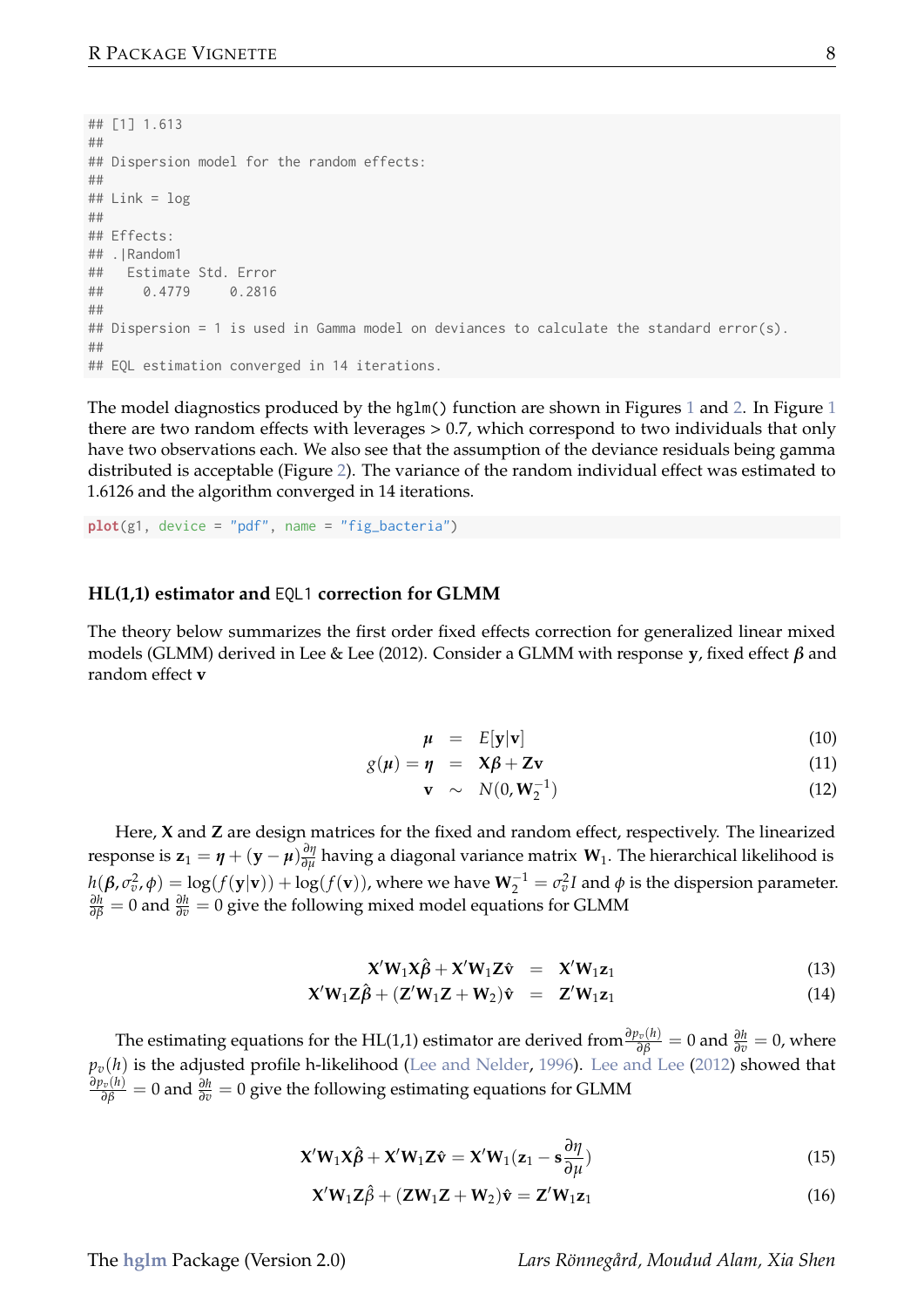

**Figure 1:** Residual diagnostics for the observations in the mean model.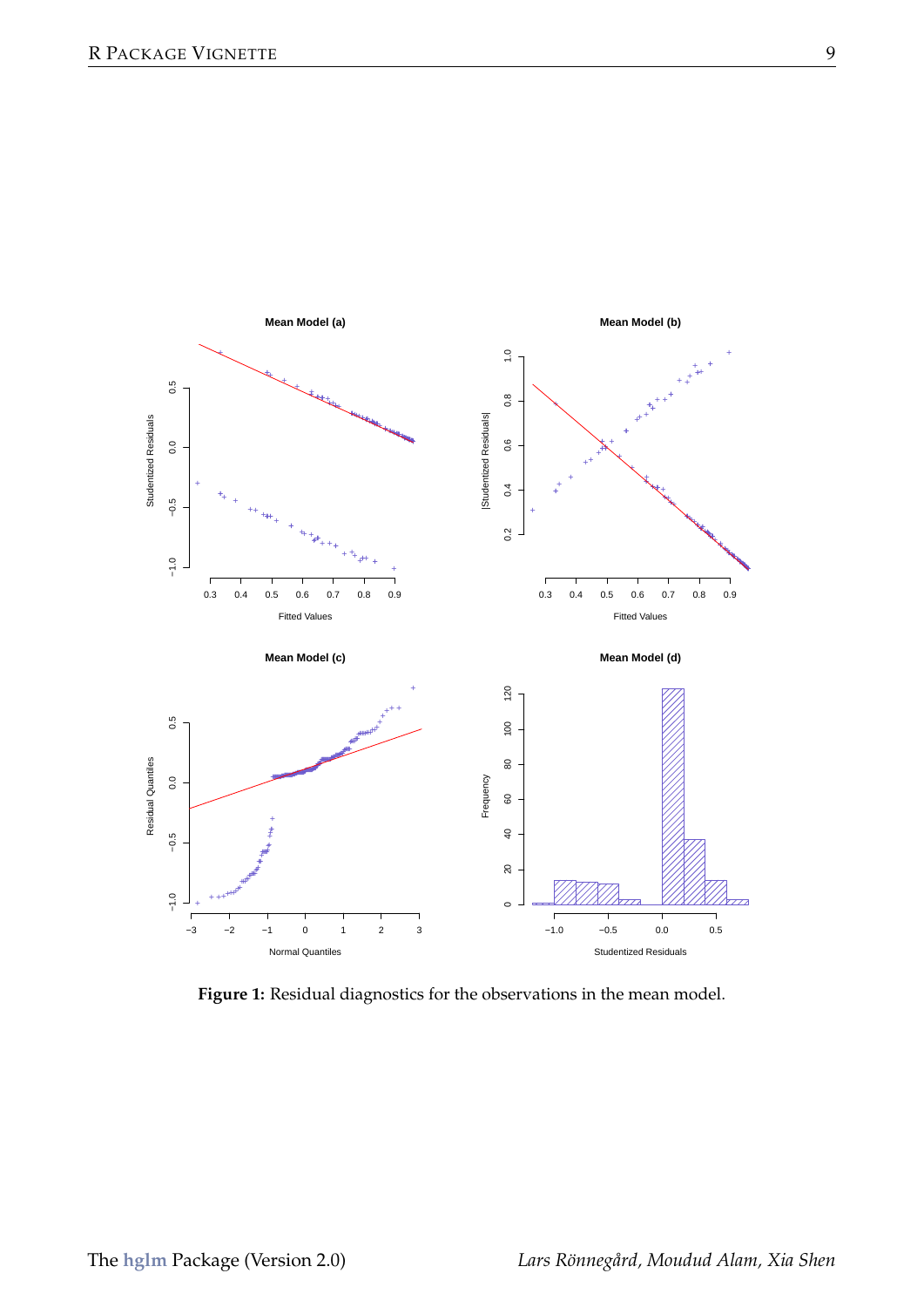

**Figure 2:** Leverages (i.e. diagonal elements of the augmented hat-matrix) for each observation 1 to 220 , and for each level in the random effect (index 221-282).

Hence, the HL(1,1) estimator can be computed merely by adjusting  $z_1$  in the mixed model equations by the vector **s** *∂η ∂µ* , given in the Appendix of Lee and Lee (2012). See also the comparison with the implementation in the **HGLMMM** package in section 2.17. In **hglm**, such correction is implemented as method = "EQL1". The slight difference between EQL1 and Lee and Lee (2012)'s "HL(1,1)" correction is that Lee and Lee (2012) applied the correction to their HL(0,1) estimates whereas we apply such correction directly to EQL. The EQL algorithm does not account for the fact that the estimator for the random effects is a function of the dispersion parameters for non-normal mixed models. HL(0,1) accounts for this dependency, but otherwise the estimators are identical.

#### **Possible future developments**

In the current version of hglm() it is possible to random effects in the mean part of the model. An important development would be to include random effects in the dispersion parts of the model too. The latter class of models are called Double HGLM and have been shown to be a useful tool for modeling heavy tailed distributions Lee and Nelder (2006).

The algorithm of hglm() gives true marginal likelihood estimates for conjugate HGLM, whereas for other models the estimates are approximated. Lee and co-workers (see Lee et al., 2006, and references therein) have developed higher-order approximations, which give very good estimates. Only the EQL1 correction is currently implemented (from version 2.0), whereas higher-order approximations are not implemented. For these possible future extensions, we refer to the commercially available GenStat software and also to coming updates of the **hglm** package.

### **Linear mixed model with fixed effects in the residual variance**

We consider a normal-normal model with heteroscedastic residual variance. In biology, for instance, this is important if we wish to model a random genetic effect (e.g. Rönnegård and Carlborg, 2007) for a trait *y* and where the residual variance is different between sexes.

For the response *y* and observation number *i* we have:

$$
y_i | \beta, u, \beta_d \sim N(X_i \beta + Z_i u, \exp(X_{d,i} \beta_d))
$$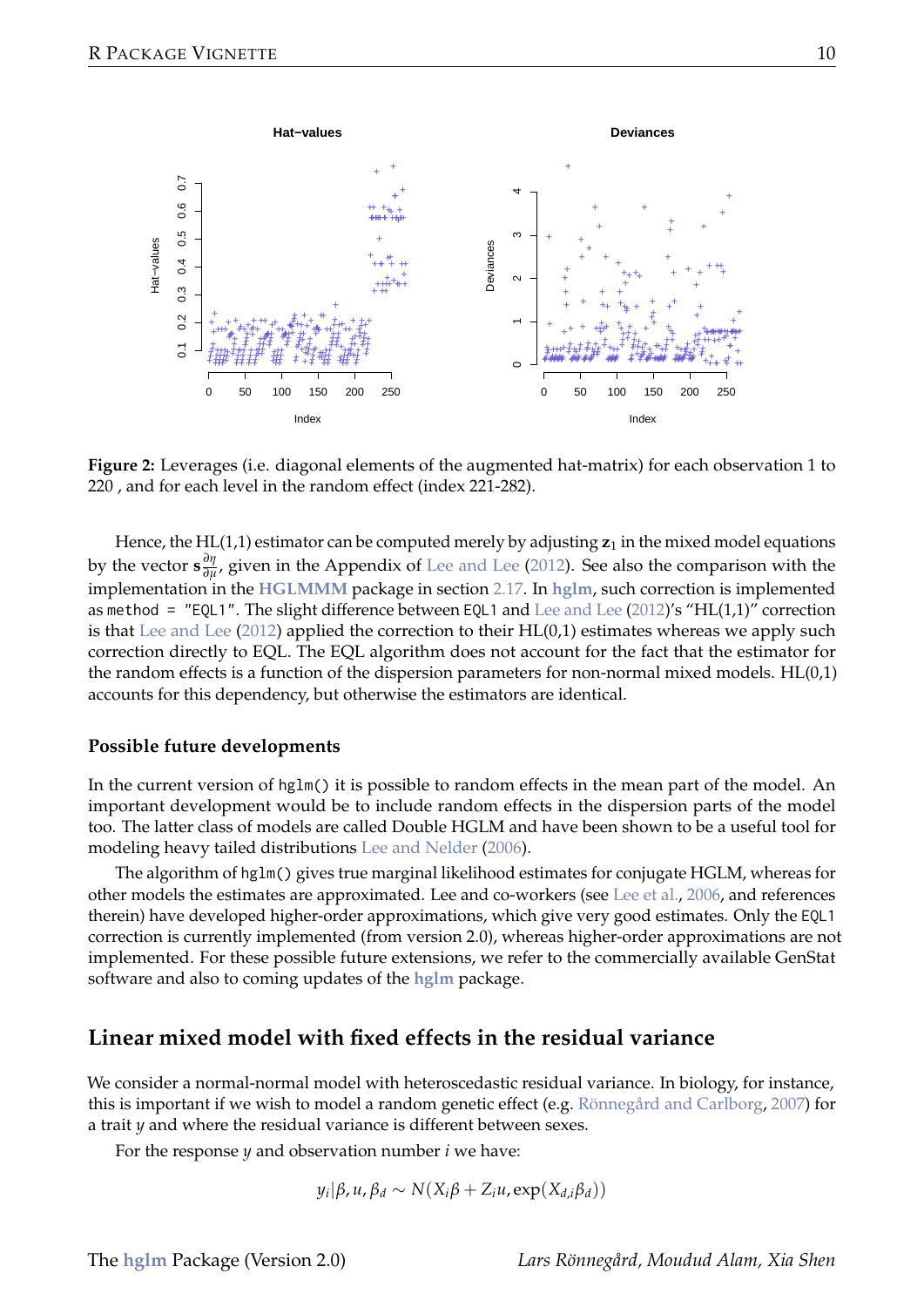

**Figure 3:** Deviance diagnostics for each observation and level in the random effect.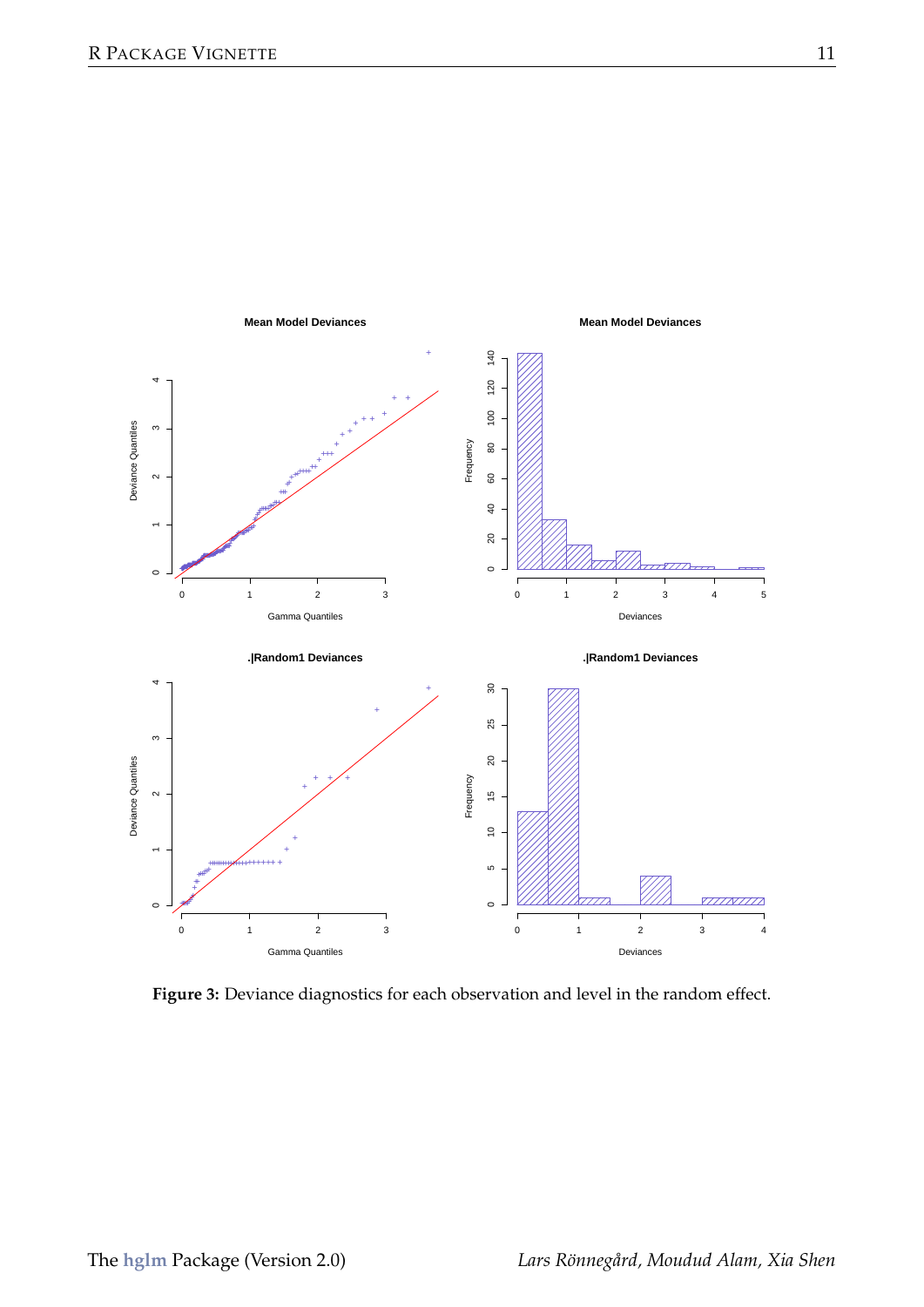$$
u \sim MVN(0,\mathbf{I}\sigma_u^2)
$$

where *β* and *u* are the fixed and random effects in the mean part of the model, *β<sup>d</sup>* is the fixed effect in the residual variance part of the model. The variance of the random effect *u* is given by  $\sigma_u^2$ . The subscript *i* for the matrices **X**, **Z**, and **X**<sub>*d*</sub> indicate the *i*:th row. Here, a log link function is used for the dispersion term (i.e. the residual variance) and the model for the residual variance is therefore given by  $exp(X_{d,i}\beta_d)$ . In the more general GLM notation the dispersion term  $\phi$  is given by the residual variance here and  $log(\phi_i) = X_{d,i} \beta_d$ .

This model is not possible to fit in the **dglm** package, for instance, because we have random effects in the mean part of the model and it is also an improvement compared to the glmer() function since we allow a model for the residual variance.

We simulate data where there are five clusters with 20 observations in each cluster. For the mean part of the model, The simulated intercept value is  $\mu = 0$  and the variance for the random effect is  $\sigma_u^2 = 0.2$ . Given the explanatory variable *x<sub>d</sub>*, the simulated residual variance is 1.0 for *x<sub>d</sub>* = 0 and 2.72 for  $x_d = 1$ . In this example, and the following ones, we show how the input code can be given in terms of the model matrices y, X, Z and X.disp instead of using R formula.

```
n.cluster <- 5
n.per.cluster <- 20
sigma2_u \leftarrow 0.2sigma2_e <- 1
beta.disp <- 1
m<sub>1</sub> < \alphan <- n.cluster * n.per.cluster
set.seed(1234)
X \leftarrow matrix(1, n, 1)Z <- diag(n.cluster) %x% rep(1, n.per.cluster)
a <- rnorm(5, 0, sqrt(sigma2_u))
X_d \leftarrow matrix(1, n, 2)X df, 2] \leq rbinom(n, 1, 0.5)
e \leq rnorm(n, 0, sqrt(sigma2_e * exp(beta.disp * X_d[, 2])))
y <- mu + Z %*% a + e
simul1 <- hglm(y = y, X = X, Z = Z, X.disp = X_dsummary(simul1)
## Call:
## hglm.default(X = X, y = y, Z = Z, X.disp = X_d)
##
## ----------
## MEAN MODEL
## ----------
##
## Summary of the fixed effects estimates:
##
## Estimate Std. Error t-value Pr(>|t|)
## X.1 -0.004186 0.267928 -0.016 0.988
## Note: P-values are based on 96 degrees of freedom
##
## Summary of the random effects estimates:
##
## Estimate Std. Error
## Z.1 0.0454 0.3163
## Z.2 0.0284 0.3183
## 7.3 0.4311## Z.4 -0.8330 0.3163
## Z.5 0.3282 0.3129
```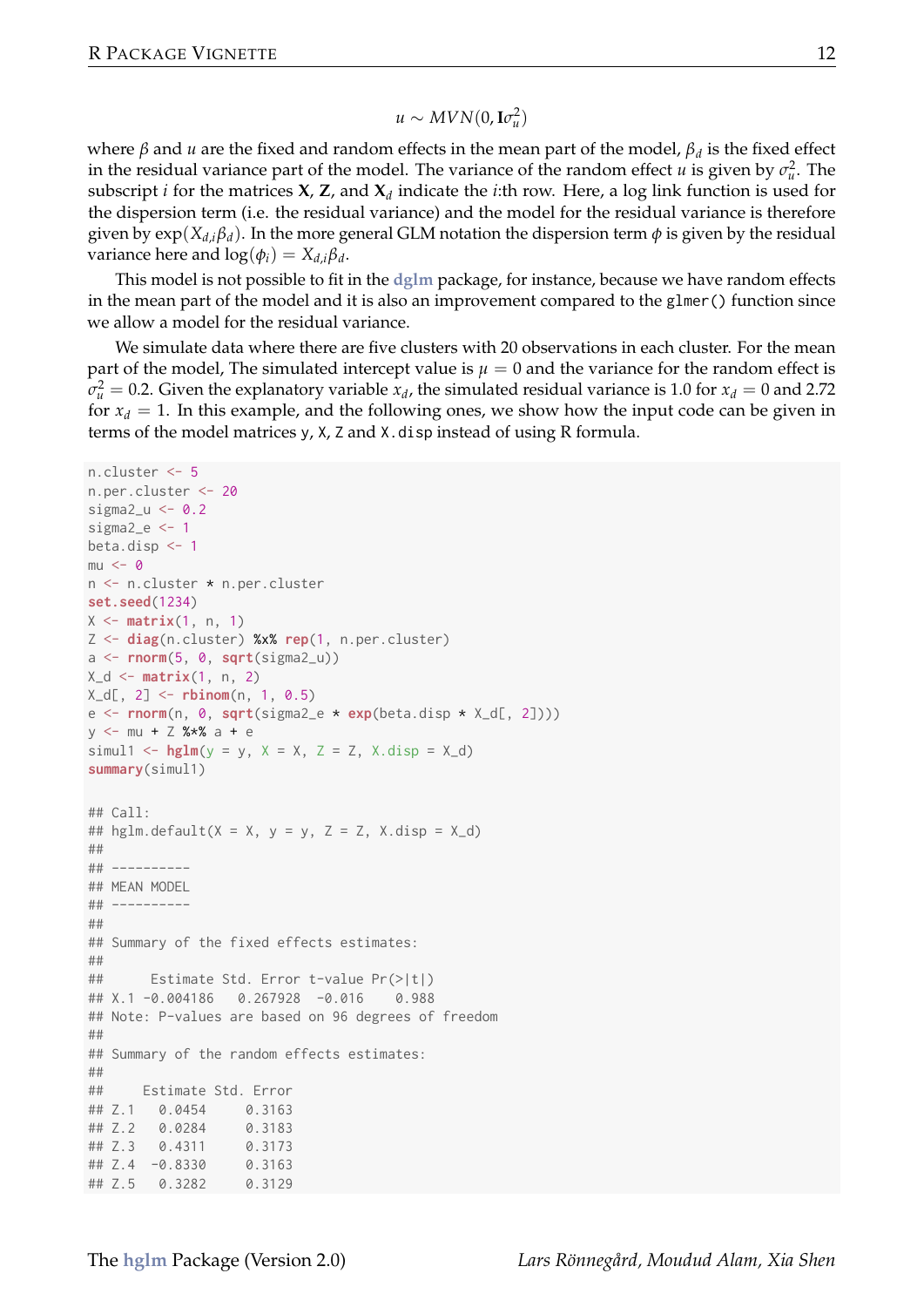```
##
## ----------------
## DISPERSION MODEL
## ----------------
##
## NOTE: h-likelihood estimates through EQL can be biased.
##
## Model estimates for the dispersion term:
##
## Link = log
##
## Fffects:
## Estimate Std. Error
## 1 0.0247 0.1859
\# 2 \qquad 0.5048##
## Dispersion = 1 is used in Gamma model on deviances to calculate the standard error(s).
##
## Dispersion parameter for the random effects:
## [1] 0.298
##
## Dispersion model for the random effects:
##
## Link = log
##
## Fffects:
## . IRandom1
## Estimate Std. Error
## -1.2107 0.7758
##
## Dispersion = 1 is used in Gamma model on deviances to calculate the standard error(s).
##
## EQL estimation converged in 5 iterations
```
The output shows that the variance of the random effect is 0.298, and that  $β<sub>d</sub> = (0.0247, 0.5048)$ .

# **Poisson model with Gamma distributed random effects**

For dependent count data it is common to model a Poisson distributed response with a gamma distributed random effect (Lee et al., 2006). If we assume no overdispersion conditional on *u* and thereby have a fixed dispersion term, this model may be specified as:

$$
E(y_i|\beta, u) = \exp(X_i\beta + Z_i v)
$$

where a level *j* in the random effect *v* is given by  $v_i = log(u_i)$  and  $u_i$  are iid with gamma distribution having mean and variance:  $E(u_i) = 1$ ,  $var(u_i) = \lambda$ .

This model is also possible to fit with the **hglm** package and extends other GLMM functions (e.g. glmer()) to allow for non-normal distributions for the random effect.

We simulate a Poisson model with random effects and test if there are differences in the dispersion term for an explanatory variable *x<sup>d</sup>* . This example uses the data from the previous example. Hence, the simulated parameters and matrices mu, a and Z are the same. (Continued from the previous example)

```
eta <- exp(mu + Z %*% a)
y <- rpois(length(eta), eta)
```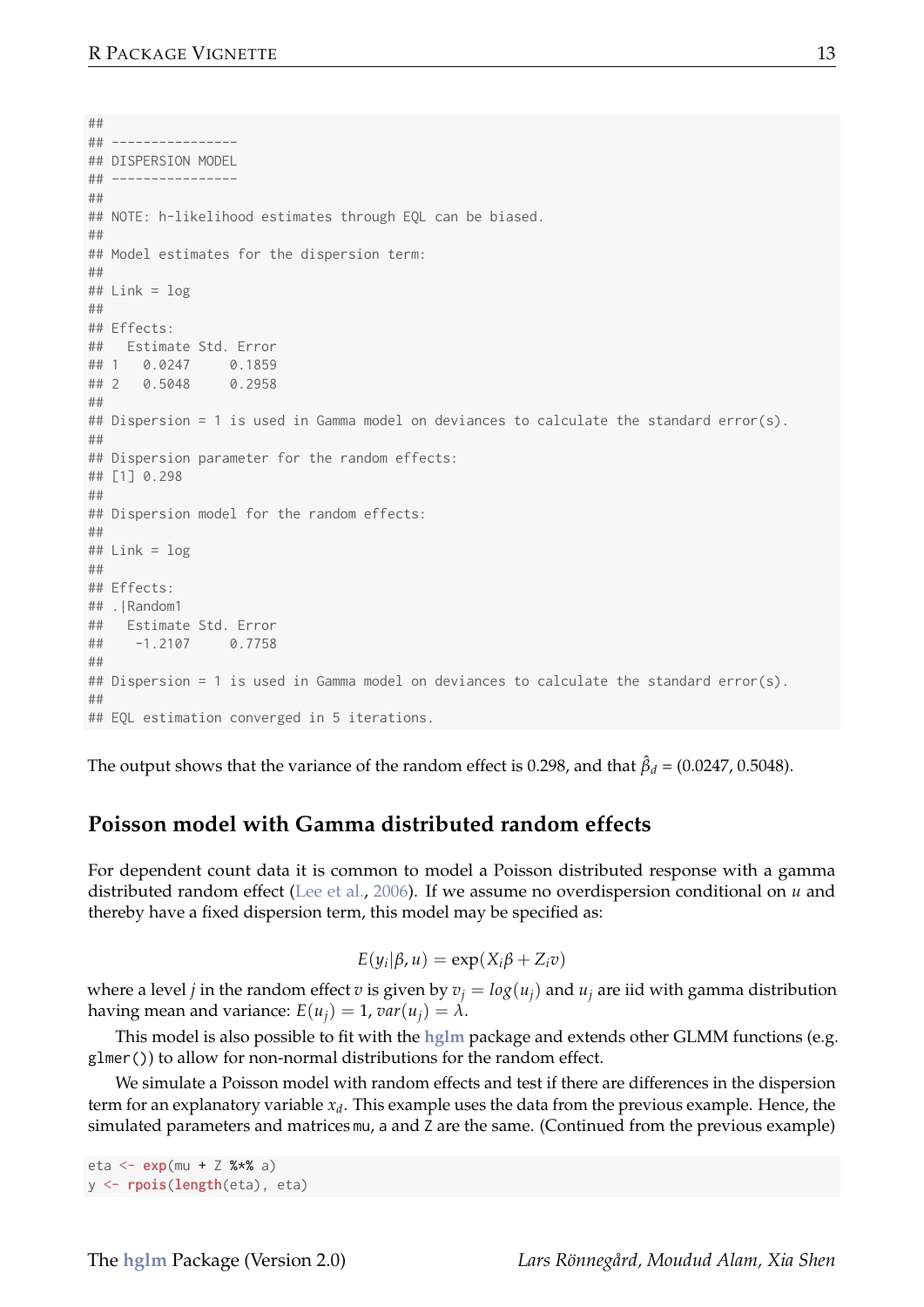```
simul.pois \leq - hglm(y = y, X = X, Z = Z, X.disp = X_d, family = poisson(link = log))
summary(simul.pois)
## Call:
## hglm.default(X = X, y = y, Z = Z, family = poisson(link = \log).
## X.disp = X_d)##
## ----------
## MEAN MODEL
## ----------
##
## Summary of the fixed effects estimates:
##
## Estimate Std. Error t-value Pr(>|t|)
## X.1 -0.07242 0.34406 -0.21 0.834
## Note: P-values are based on 95 degrees of freedom
##
## Summary of the random effects estimates:
##
## Estimate Std. Error
## Z.1 -0.7040 0.4189
## Z.2 0.3625 0.3748
## Z.3 0.8082 0.3640
## 7.4 -0.7171## Z.5 0.2504 0.3752
##
## ----------------
## DISPERSION MODEL
## ----------------
##
## NOTE: h-likelihood estimates through EQL can be biased.
##
## Model estimates for the dispersion term:
##
# Link = log##
## Effects:
## Estimate Std. Error
## 1 -0.0367 0.1859
## 2 0.3427
##
## Dispersion = 1 is used in Gamma model on deviances to calculate the standard error(s).
##
## Dispersion parameter for the random effects:
## [1] 0.5244
##
## Dispersion model for the random effects:
##
## Link = log
##
## Fffects:
## .|Random1
## Estimate Std. Error<br>## = 0.6454 0.7515
   -0.6454 0.7515
##
## Dispersion = 1 is used in Gamma model on deviances to calculate the standard error(s).
##
## EQL estimation converged in 5 iterations.
```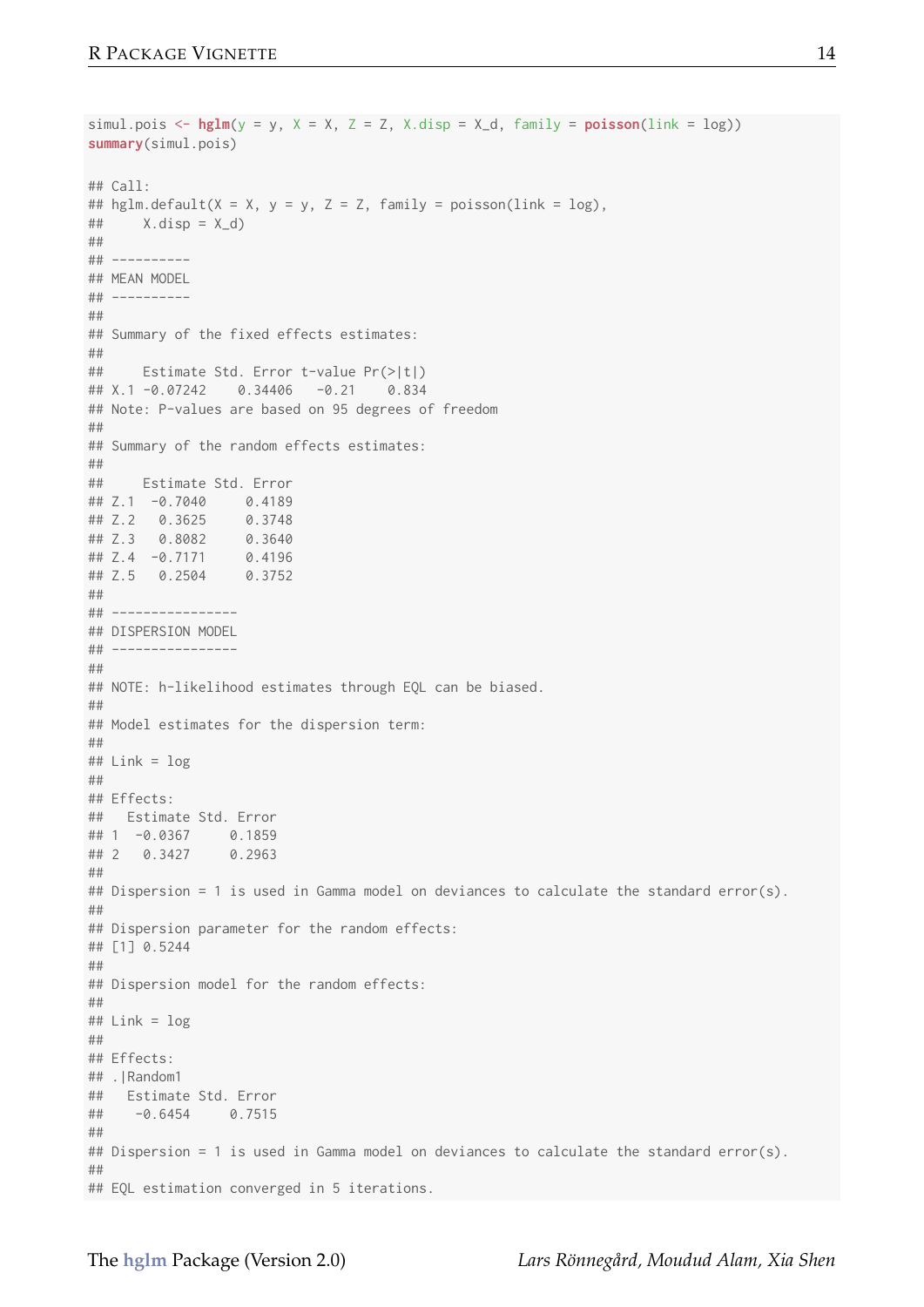The estimated variance of the random effect is 0.5244. The output also gives the estimate and standard error (0.7515) of  $\log(\sigma_u^2)$ .

## **Poisson-Gamma model with an offset for the mean model**

The pump failure data of Gaver and O'Muircheartaigh (1987) contains the number of failures *y<sup>i</sup>* and the period of operation  $t_i$  recorded for each of 10 pumps, so that the empirical failure rate is  $y_i/t_i$ . Gaver and O'Muircheartaigh (1987) mentioned that there are two groups of the pumps, where 4 pumps were operated continuously, and the rest intermittently. We fit the conjugate Poisson-Gamma HGLM with the group effects as fixed effects, the effects of the pumps as random effects, and an offset of log *ti*.

```
data(pump)
offset.model \leq hglm(fixed = S \sim factor(Gr), random = \sim1 | System, offset = log(t),
    fix.disp = 1, family = poisson(), rand.family = Gamma(link = log), data = pump)
print(offset.model)
## Call:
## hglm.formula(family = poisson(), rand.family = Gamma(link = log),
## fixed = S ~ factor(Gr), random = ~1 | System, data = pump,
## fix.disp = 1, offset = log(t))##
## ---------------------------
## Estimates of the mean model
## ---------------------------
##
## Fixed effects:
## (Intercept) factor(Gr)1
## 0.07479 -1.66527
##
## Random effects:
## as.factor(System)1 as.factor(System)2 as.factor(System)3
              0.2951## ...
\frac{#4}{#4} as.factor(System)9 as.factor(System)10<br>\frac{1}{4} 1.542
                1.542
## NOTE: to show all the random effects estimates, use print(hglm.object, print.ranef = TRUE).
##
## Dispersion parameter for the mean model: 1
##
## Dispersion parameter for the random effects: 1.047
##
## Estimation converged in 4 iterations
```
On a log scale, the dispersion estimate of the random effects is  $log(1.0467) = 0.5523$ .

## **Linear mixed model with a correlated random effect**

In animal breeding, it is important to estimate variance components prior to ranking of animal performances (Lynch and Walsh, 1998). In such models the genetic effect of each animal is modelled as a level in a random effect and the correlation structure**A** is a matrix with known elements calculated from the pedigree information. The model is given by

$$
y_i|\beta, u \sim N(X_i\beta + Z_i u, \sigma_e^2)
$$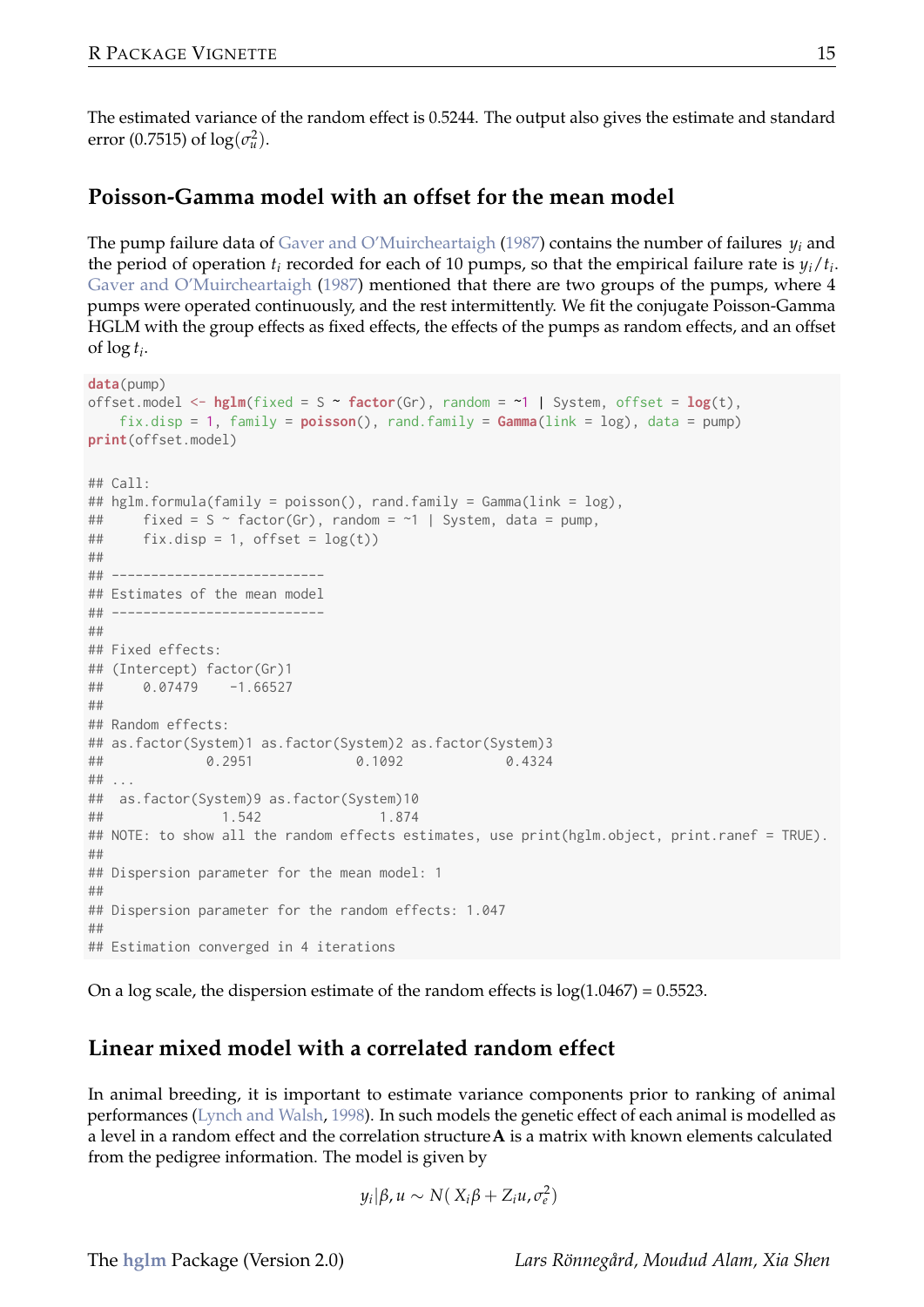



 $u \sim MVN(0, A\sigma_u^2)$ 

The model may be reformulated as (e.g. Lee et al., 2006; Rönnegård and Carlborg, 2007)

$$
y_i | \beta, u \sim N(X_i \beta + Z_i^* u^*, \sigma_e^2)
$$
  

$$
u^* \sim MVN(0, \mathbf{I}\sigma_u^2)
$$

where  $Z^* = ZL$  and  $L$  is the Cholesky factorization of  $A$ .

The model can be fitted with the hglm() function since the input matrix Z is user-specified. Now we analyze the data set QTLMAS included in the **hglm** package as an example. The data consists of 2025 individuals from two generations where 1000 individuals have observed trait values *y* that are approximately normal (Figure 4). The data we analyze was simulated for the QTLMAS 2009 Workshop (Coster et al., 2009)<sup>1</sup>.

```
data(QTLMAS)
y <- QTLMAS[, 1]
pdf("fig_qtlmas_y.pdf", height = 5, width = 10)
par(mfrow = c(1, 2), pty = "s")hist(y, density = 18, col = "slateblue")
qqnorm(y, col = "olivedrab")
q\text{aline}(v, col = 2)dev.off()
## pdf
## 2
```
A longitudinal growth trait was simulated but for simplicity we analyze only the values given on the third occasion at age 265 days. We fitted a model with a fixed intercept and a random animal effect, *a*, where the correlation structure of *a* is given by the additive relationhip matrix **A** (which is obtained from the available pedigree information). A design matrix  $\mathbf{Z}_0$  was constructed giving relating observation id-number in the pedigree. For observation  $y_i$  coming from individual  $j$  in the ordered pedigree file  $\mathbf{Z}_0[i, j] = 1$ , and all other elements are 0. Let **L** be the Cholesky factorization of **A**, and  $Z = Z_0L$ . The design matrix for the fixed effects,  $X_i$ , is a column of ones.

<sup>1</sup>http://www.qtlmas2009.wur.nl/UK/Dataset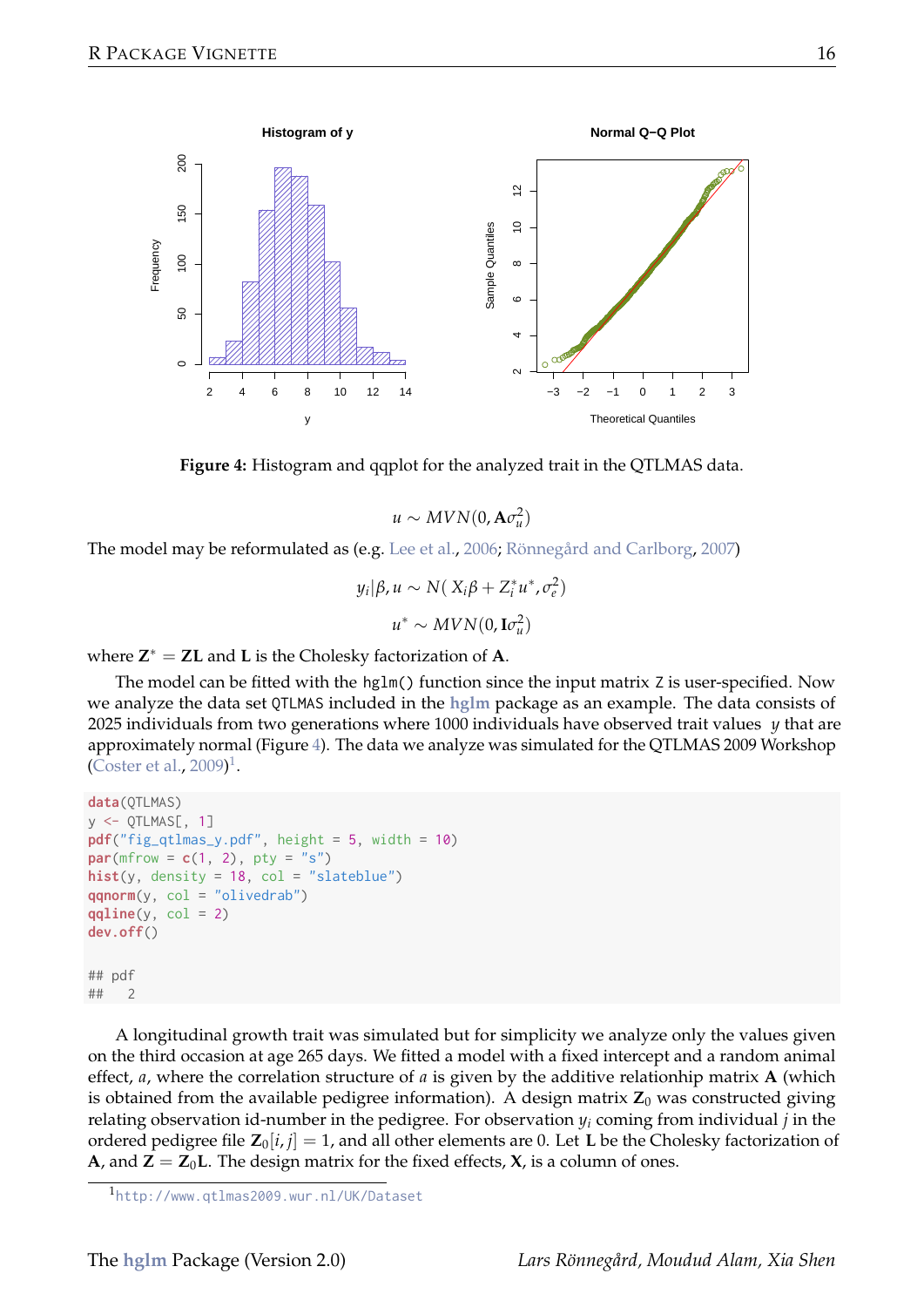```
rm(list = ls())data(OTLMAS)
v <- OTI MASE, 1
Z <- as.matrix(QTLMAS[, 2:2026])
X \leq - matrix(1, 1000, 1)
system.time(test1 <- hglm(y = y, X = X, Z = Z))
## NOTE: You are fitting a model with one Gaussian random effect term,
## and the number of effects (p) is greater than the number of
## observations (n). Consider turning on the argument 'bigRR' that may
## speed up a lot if p >> n.
## user system elapsed
## 9.701 0.246 10.149
print(test1)
## Call:
## hglm.default(X = X, y = y, Z = Z)
##
## ---------------------------
## Estimates of the mean model
## ---------------------------
##
## Fixed effects:
## X.1
## 7.28
##
\# Random effects:<br>\# \frac{71}{72}71 72 73
## -1.192 1.649 1.319
## ...
## Z2024 Z2025
## 0.4102 -0.2024
## NOTE: to show all the random effects estimates, use print(hglm.object, print.ranef = TRUE).
##
## Dispersion parameter for the mean model: 2.211
##
## Dispersion parameter for the random effects: 1.503
##
## Estimation converged in 2 iterations
```
The estimated variance components are  $\hat{\sigma}_{e}^{2} = 2.2112$  and  $\hat{\sigma}_{u}^{2} = 1.5025$ .

#### **Random regression with a Gamma distributed random effect**

The observed trait values *y* are the same as the previous example. Here we model a Gamma distributed random marker effect on chromosome 1. The incidence matrix  $\mathbb{Z}_m$  is 1000  $\times$  90 since there are 1000 observed phenotypes and 90 genetic markers on chromosome 1 in this data set. An element **Z***m*[*i*, *j*] is given by the number of copies (0, 1 or 2) for marker *j* in individual *i*. The design matrix for the fixed effects, **X**, is a column of ones. The marker with the highest estimated random effect (Figure 5) was close to the main genetic effect simulated on chromosome 1. (Continued from the previous example)

Z.markers <- as.matrix(QTLMAS[, 2027:2116]) test2 <-  $hglm(y = y, X = X, Z = Z.\text{markers}, rand.family = Gamma(link = log))$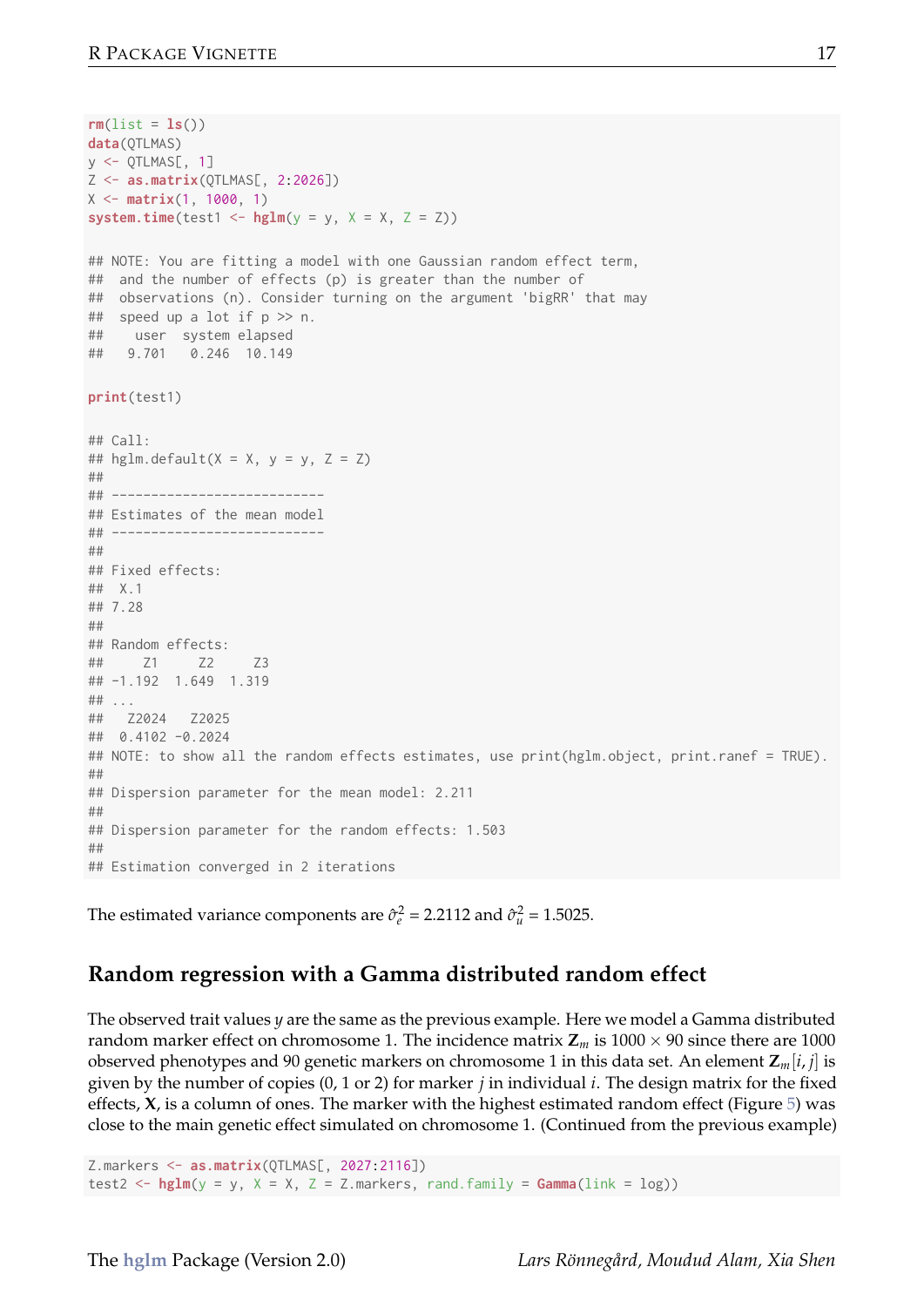

**Figure 5:** Estimated random effects for the 90 markers on chromosome 1 for trait values at 265 days. The main genetic effect was simulated close to marker number 40.

```
pdf("fig_qtlmas_effects.pdf", width = 8, height = 5)
plot(log(test2$ranef), type = "h", col = "slateblue")
dev.off()
## pdf
## 2
```
# **Binomial model with a Beta distributed random effect**

The seed germination data presented by Crowder (1978) has previously been analyzed using a binomial GLMM (Breslow and Clayton, 1993) and a binomial-beta HGLM (Lee and Nelder, 1996). The data consists of 831 observations from 21 germination plates. The effect of seed variety and type of root extract was studied in a  $2 \times 2$  factorial lay-out. We fit the binomial-beta HGLM used by Lee and Nelder (1996) and setting the convergence criteria in hglm() to 0.005 produces the same estimates for the fixed effects as the ones obtained by Lee and Nelder (with differences < 10−<sup>2</sup> ). The beta distribution parameter  $\alpha$  in Lee and Nelder (1996) was defined as  $1/(2a)$  where  $a$  is the dispersion term obtained from hglm().

```
data(seeds)
germ \leq hglm(fixed = r/n \approx extract \star I(seed == "073"), weights = n, data = seeds,
    random = \sim1 | plate, family = binomial(), rand.family = Beta(), fix.disp = 1)
summary(germ)
## Call:
## hglm.formula(family = binomial(), rand.family = Beta(), fixed = r/n ~<br>## extract * I(seed == "073"), random = ~1 | plate, data = seeds
## extract * I(seed == "073"), random = ~1 | plate, data = seeds,<br>## weights = p fix disp = 1)
         weights = n, fix.disp = 1)##
## ----------
## MEAN MODEL
## ----------
```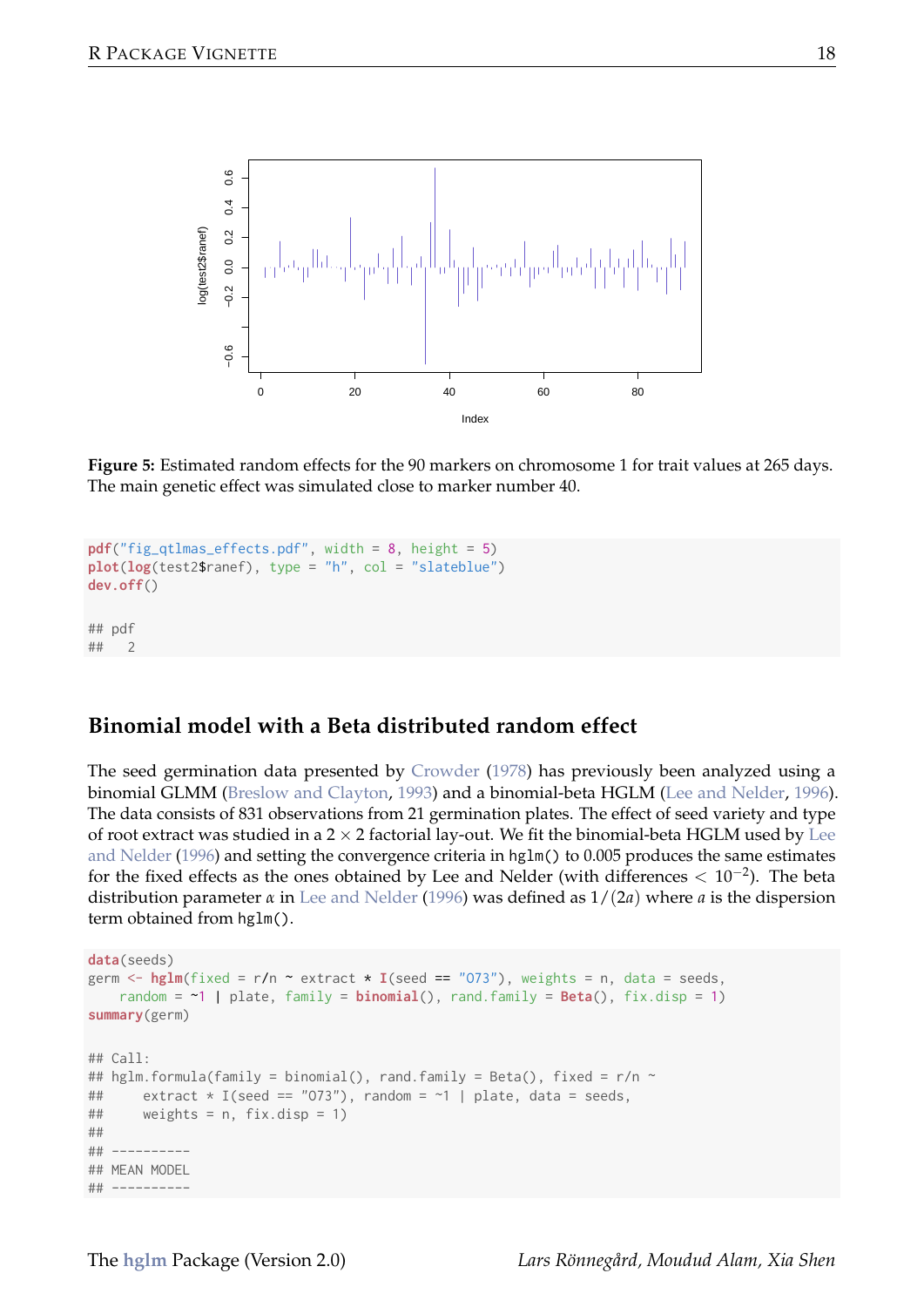```
##
## Summary of the fixed effects estimates:
\begin{array}{c} \# \# \\ \# \# \end{array}## Estimate Std. Error t-value Pr(>|t|)
## (Intercept) -0.54240 0.19108 -2.839 0.017591
## extractCucumber 1.33916 0.27085 4.944 0.000583
                                                0.30897 0.248 0.809442
## extractCucumber:I(seed == "O73")TRUE -0.82567 0.43077 -1.917 0.084261
##
## (Intercept) *
## extractCucumber ***
## I(seed == "O73")TRUE
## extractCucumber:I(seed == "O73")TRUE .
## ---
## Signif. codes: 0 '***' 0.001 '**' 0.01 '*' 0.05 '.' 0.1 ' ' 1
## Note: P-values are based on 10 degrees of freedom
##
## Summary of the random effects estimates:
##
                   Estimate Std. Error
## as.factor(plate)1 0.4430 0.2482
## as.factor(plate)2 0.5021 0.2304
# as. factor(plate)3 0.4405## ...
## NOTE: to show all the random effects, use print(summary(hglm.object), print.ranef = TRUE).
##
## ----------------
## DISPERSION MODEL
## ----------------
##
## NOTE: h-likelihood estimates through EQL can be biased.
##
## Dispersion parameter for the mean model:
## [1] 1
##
## Model estimates for the dispersion term:
##
## Link = log
##
## Effects:
## [1] 1
##
## Dispersion = 1 is used in Gamma model on deviances to calculate the standard error(s).
##
## Dispersion parameter for the random effects:
## [1] 0.02442
##
## Dispersion model for the random effects:
##
# Link = log##
## Effects:
## .|Random1
## Estimate Std. Error
## -3.7124 0.5348
##
## Dispersion = 1 is used in Gamma model on deviances to calculate the standard error(s).
##
```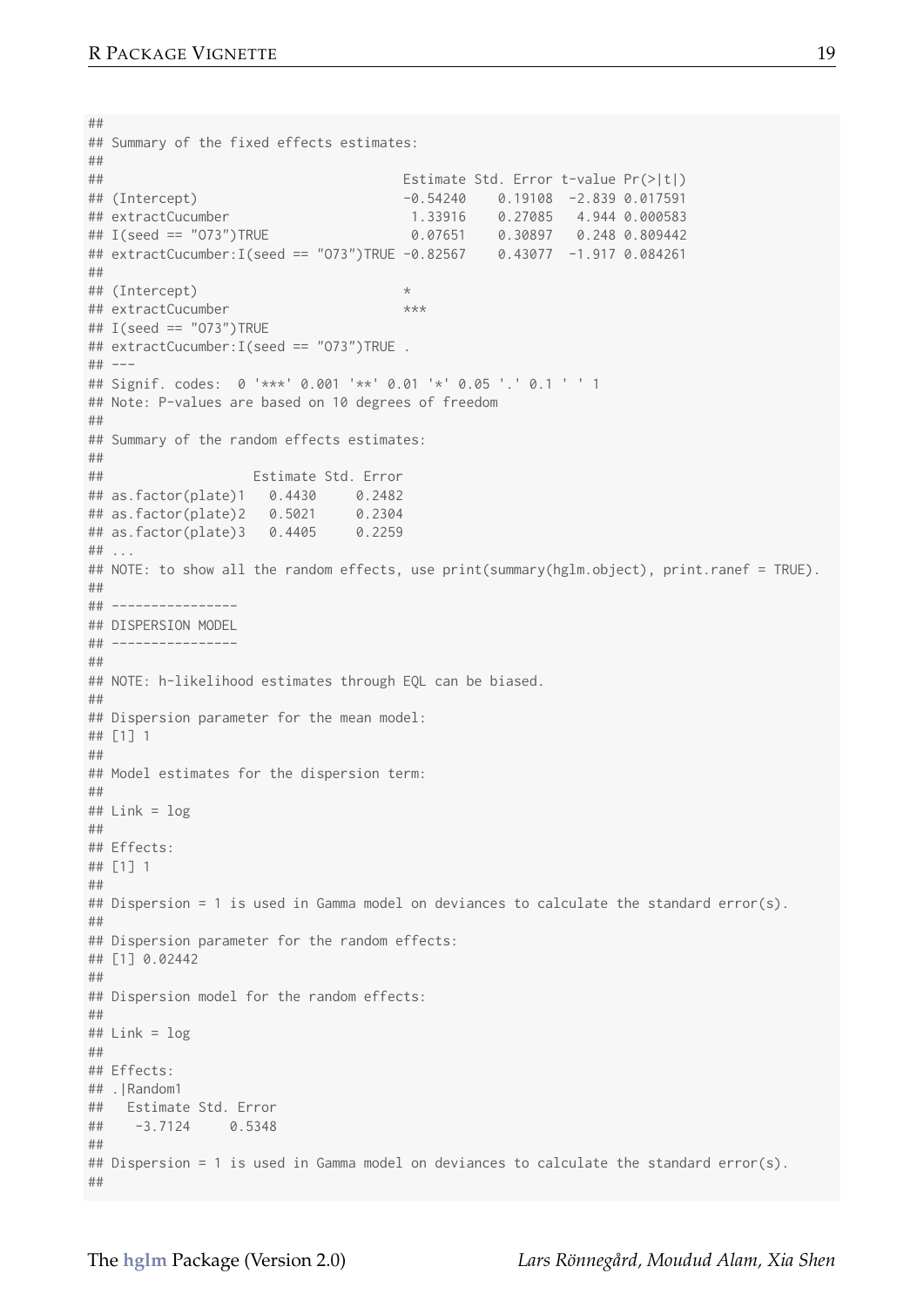## EQL estimation converged in 10 iterations.

The output from the R code gives  $\hat{a}$  = 0.0244 and the corresponding estimate given in Lee and Nelder  $(1996)$  is  $\hat{a} = 1/(2\hat{a}) = 0.023$ .

### **Gamma HGLM with a structured dispersion**

In this example, we analyze the semiconductor data taken from Myers et al. (2002), which involves a designed experiment in a semiconductor plant. Six factors, lamination temperature, lamination time, lamination pressure, firing temperature, firing cycle time and firing dew point, are employed, and we are interested in the curvature of the substrate devices produced in the plant. The curvature measurement is made four times on each device produced. Each design variable in taken at two levels. The measurement is known to be non-normally distributed, and the measurements taken on the same device are correlated. Myers et al. (2002) considered a gamma response model with a log link and used a GEE method assuming an AR(1) working correlation.

We consider a gamma HGLM by adding a random effect for the device in the mean model

$$
\log \mu = \beta_0 + x_1 \beta_1 + x_3 \beta_3 + x_5 \beta_5 + x_6 \beta_6.
$$

And the dispersion model is

$$
\log \phi = \gamma_0 + x_2 \gamma_2 + x_3 \gamma_3
$$

The variance *λ* of random effects represents the between-group variance, while *φ* represents the within-group variance. Results are shown as follows, and residual plots for the mean and dispersion models are in Figures (6, 7, 8, 9). The estimates are the same as those obtained using EQL in GenStat.

```
data(semiconductor)
gamma.model <- hglm(fixed = y \approx x1 + x3 + x5 + x6, random = ~1 | Device, family = Gamma(link = log),
  disp = -x2 + x3, data = semiconductor)
summary(gamma.model)
## Call:
## hglm.formula(family = Gamma(link = log), fixed = y \sim x1 + x3 +## x5 + x6, random = ~1 | Device, disp = x2 + x3, data = semiconductor)
##
## ----------
## MEAN MODEL
## ----------
##
## Summary of the fixed effects estimates:
##
## Estimate Std. Error t-value Pr(>|t|)
## (Intercept) -4.71168 0.06696 -70.368 < 2e-16 ***
                        0.06638 3.160 0.00263 **
## x3 0.32893 0.06696 4.913 9.34e-06 ***
            -0.17314 0.06638 -2.608 0.01185 \star## x6 -0.35690 0.06633 -5.380 1.80e-06 ***
## ---
## Signif. codes: 0 '***' 0.001 '**' 0.01 '*' 0.05 '.' 0.1 ' ' 1
## Note: P-values are based on 52 degrees of freedom
##
## Summary of the random effects estimates:
##
## Estimate Std. Error
```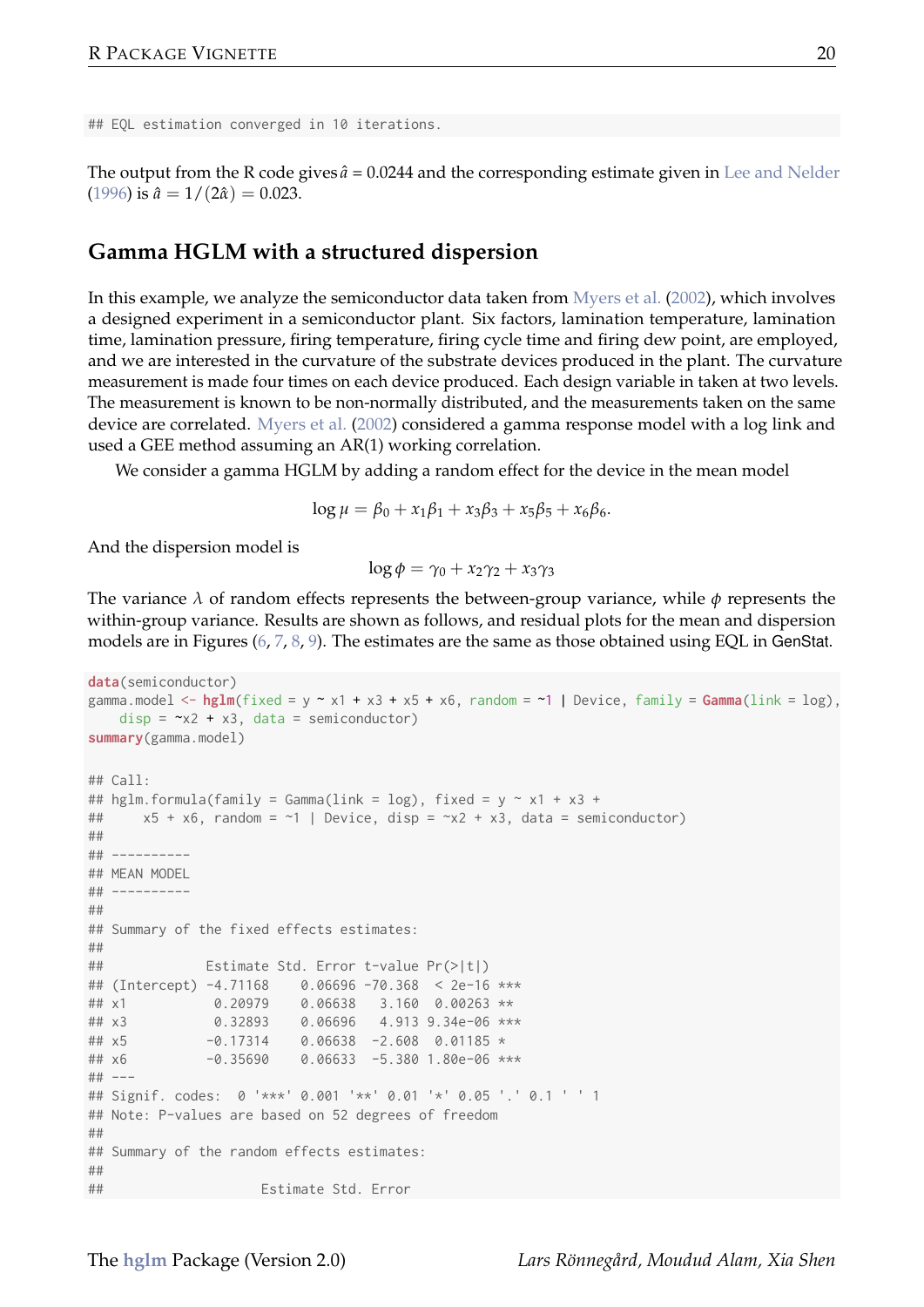```
## as.factor(Device)1 0.2724 0.1787
## as.factor(Device)2 0.0097 0.1787
## as.factor(Device)3 -0.2697## ...
## NOTE: to show all the random effects, use print(summary(hglm.object), print.ranef = TRUE).
##
## ----------------
## DISPERSION MODEL
## ----------------
##
## NOTE: h-likelihood estimates through EQL can be biased.
##
## Model estimates for the dispersion term:
##
## Link = log
##
## Effects:
## Estimate Std. Error
## (Intercept) -2.5887 0.1972
## x2 -0.6861 0.1971
## x3 -0.5024 0.1971
##
## Dispersion = 1 is used in Gamma model on deviances to calculate the standard error(s).
##
## Dispersion parameter for the random effects:
## [1] 0.0486
##
## Dispersion model for the random effects:
##
# Link = log##
## Effects:
## .|Random1
## Estimate Std. Error<br>## -3 0242 0 5172
    -3.0242 0.5172
##
## Dispersion = 1 is used in Gamma model on deviances to calculate the standard error(s).
##
## EQL estimation converged in 4 iterations.
plot(gamma.model, cex = 0.6, pch = 1, cex.axis = 1/0.6, cex.lab = 1/0.6, cex.main = 1/0.6,
mar = c(3, 4.5, 0, 1.5), device = "pdf", name = "fig_semi")
```
#### **More than one random effect in the** hglm2 **function**

From version 1.2 of the **hglm** package, it is possible to fit models having several random effects. The model is specified using the **lme4** formula convension in the hglm2 function, or using the matrix-type input  $X, y, Z$  in the hglm function as described earlier. Here the hglm2 function is illustrated using the classical data set from a Salamander mating experiment McCullagh and Nelder (1989). The binary response variable (Mate) is mating success or not, and two variance components  $\sigma_f^2$  and  $\sigma_m^2$  are estimated for females and males, respectively.

data(salamander) hglm.salam <- hglm2(meanmodel = Mate ~ TypeF + TypeM + TypeF \* TypeM + (1 |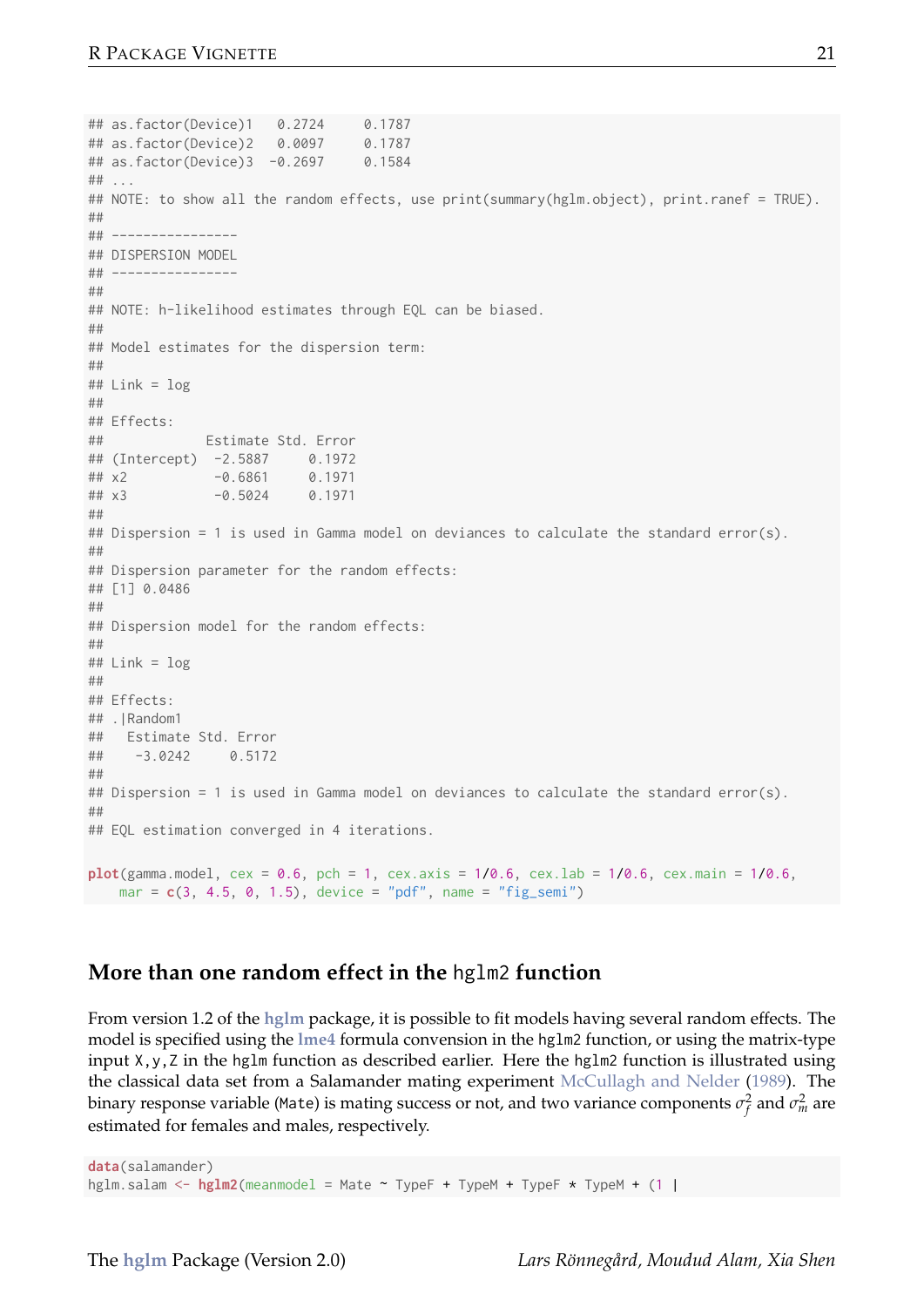

**Figure 6:** Residual plots of the mean model for the semiconductor data.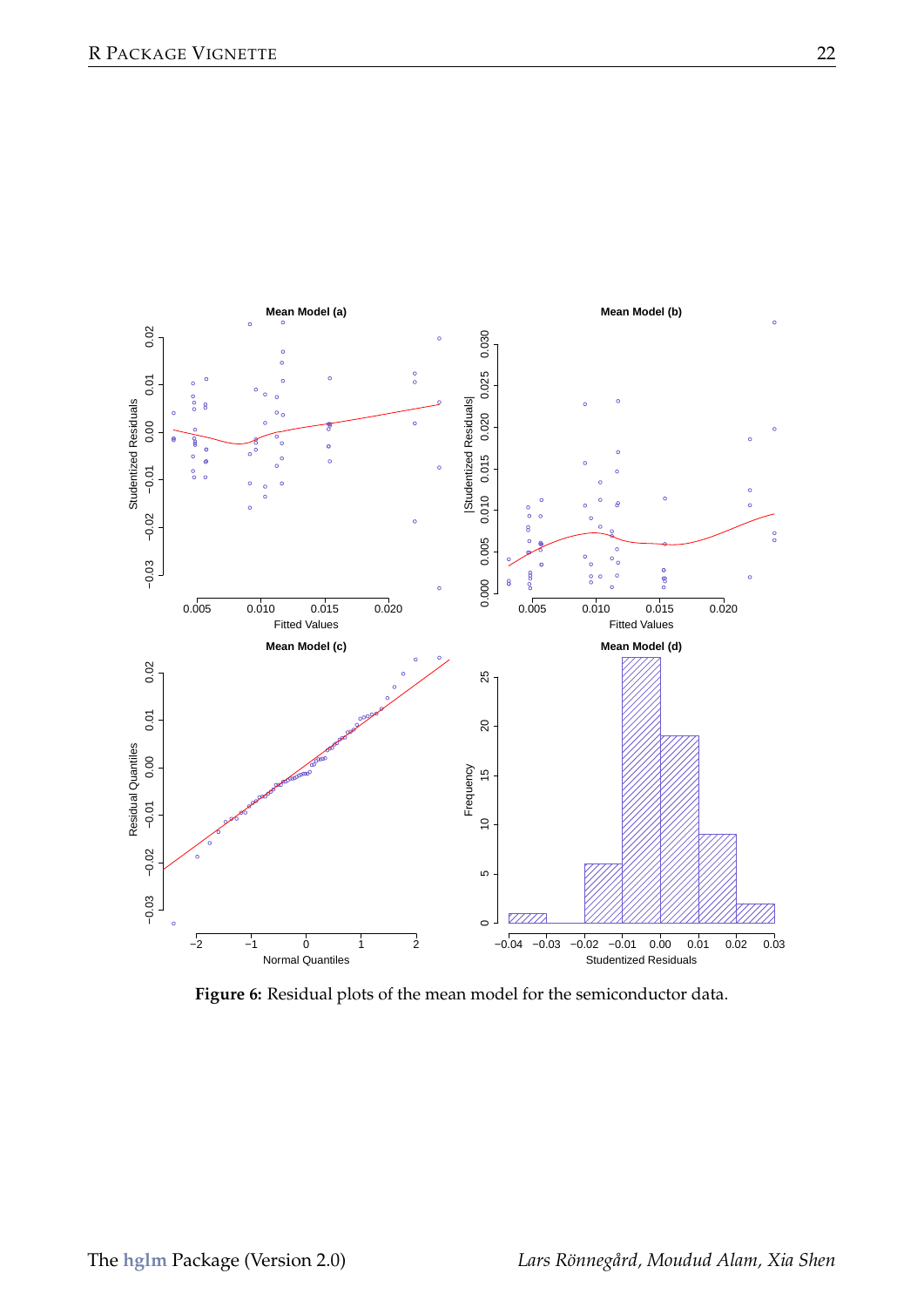

**Figure 7:** Residual plots of the dispersion model for the semiconductor data.



**Figure 8:** Diagnostics plots of the hat-values and deviances for the semiconductor data.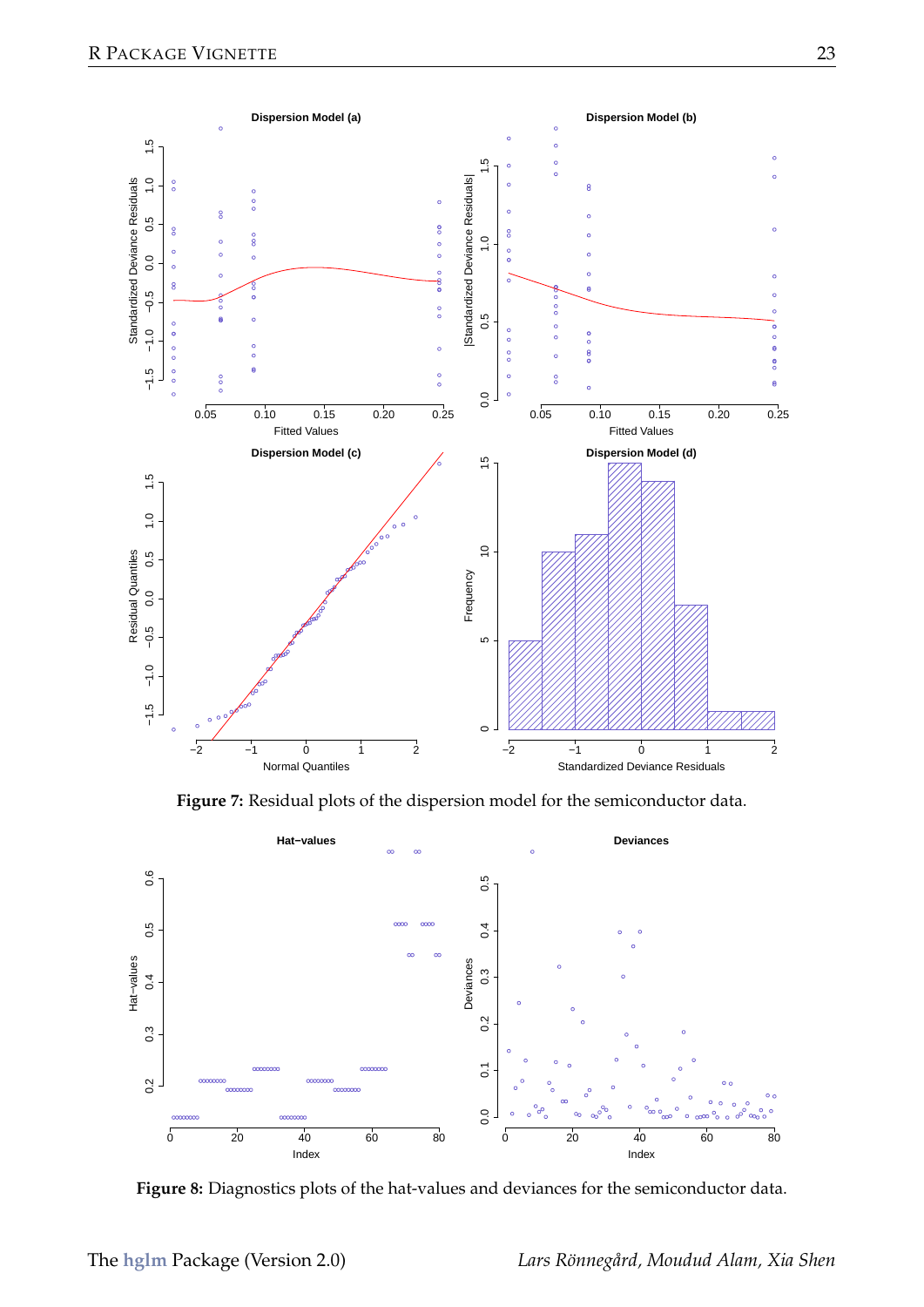

**Figure 9:** Deviance diagnostics for each observation and level in the random effects (the semiconductor data).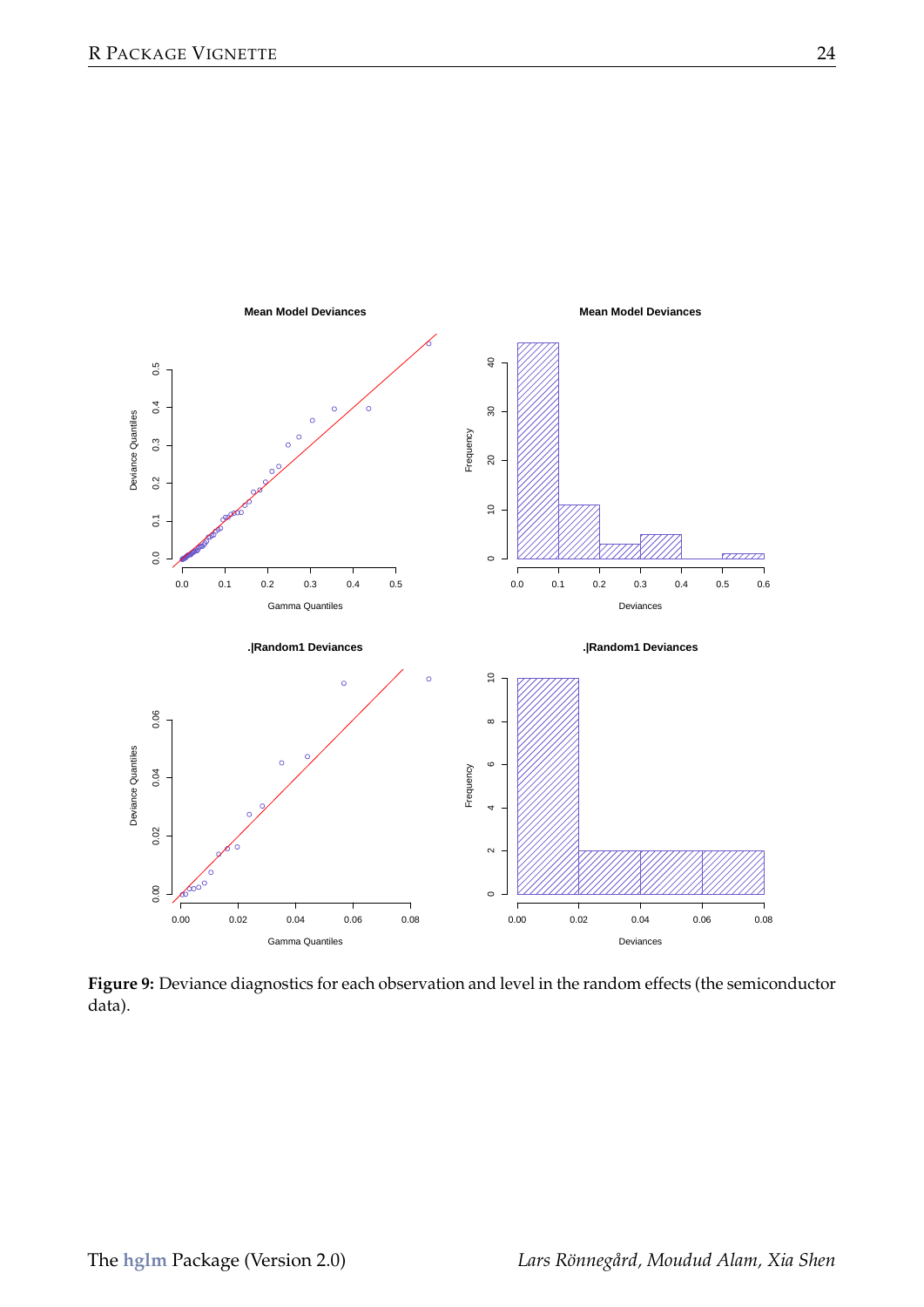```
Female) + (1 | Male), family = binomial(), data = salamander, conv = 1e-08,
   maxit = 40summary(hglm.salam)
## Call:
## hglm2.formula(meanmodel = Mate ~ TypeF + TypeM + TypeF * TypeM +
## (1 | Female) + (1 | Male), data = salamander, family = binomial(),<br>## conv = 1a=08 maxit = 40)
     conv = 1e-08, maxit = 40)
##
## ----------
## MEAN MODEL
## ----------
##
## Summary of the fixed effects estimates:
##<br>##
                Estimate Std. Error t-value Pr(>|t|)
## (Intercept) 0.7881 0.3210 2.455 0.0146 *
## TypeFW -2.2903 0.4315 -5.308 2.12e-07 ***
## TypeMW -0.5410 0.3890 -1.391 0.1654
## TypeFW:TypeMW 2.8208 0.4974 5.671 3.26e-08 ***
## ---
## Signif. codes: 0 '***' 0.001 '**' 0.01 '*' 0.05 '.' 0.1 ' ' 1
## Note: P-values are based on 308 degrees of freedom
##
## Summary of the random effects estimates:
##<br>##
                       Estimate Std. Error
## (Intercept)| Female:1 0.3982 0.6527
## (Intercept)| Female:2 0.7099 0.6902
## (Intercept)| Female:3 0.3160 0.6595
## ...
## NOTE: to show all the random effects, use print(summary(hglm.object), print.ranef = TRUE).
##
## Summary of the random effects estimates:
##
## Estimate Std. Error
## (Intercept)| Male:1 0.7426 0.6451
## (Intercept)| Male:2 0.0169 0.6435
## (Intercept)| Male:3 0.7487 0.6439
## ...
## NOTE: to show all the random effects, use print(summary(hglm.object), print.ranef = TRUE).
##
## ----------------
## DISPERSION MODEL
## ----------------
##
## NOTE: h-likelihood estimates through EQL can be biased.
##
## Dispersion parameter for the mean model:
## [1] 0.9954
##
## Model estimates for the dispersion term:
##
# Link = log##
## Effects:
## Estimate Std. Error
## -0.0046 0.0806
```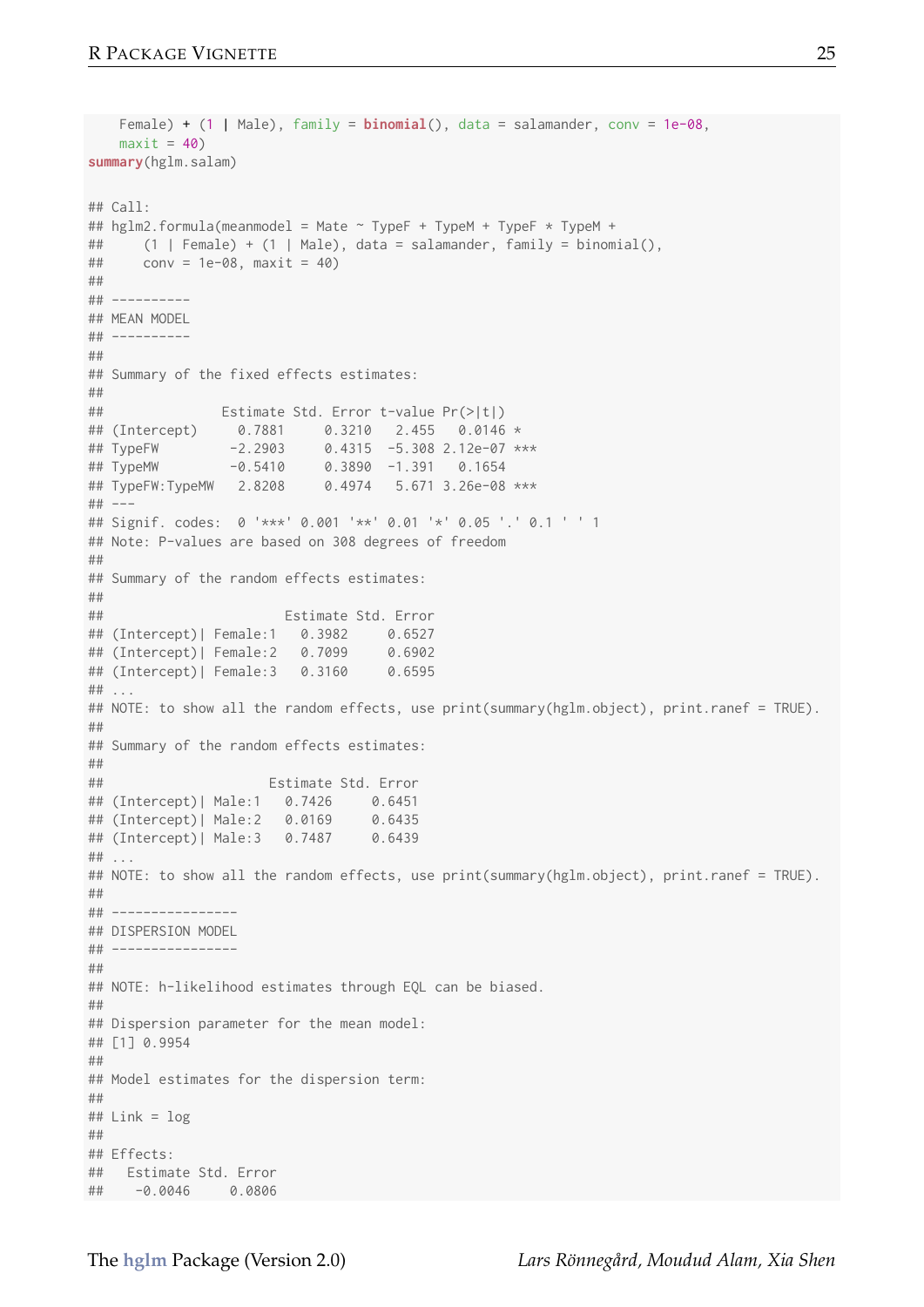## ## Dispersion = 1 is used in Gamma model on deviances to calculate the standard error(s). ## ## Dispersion parameter for the random effects: ## [1] 0.7245 0.6402 ## ## Dispersion model for the random effects: ## ## Link = log ## ## Effects: ## .|Random1 ## Estimate Std. Error  $-0.3222$  0.2833 ## ## . | Random2 ## Estimate Std. Error ## -0.4460 0.2941 ## ## Dispersion = 1 is used in Gamma model on deviances to calculate the standard error(s). ## ## EOL estimation converged in 28 iterations.

The results show that  $\hat{\sigma}_{f}^{2} = 0.7245$  and  $\hat{\sigma}_{m}^{2} = 0.6402$  (the EQL method in GenStat gives  $\hat{\sigma}_{f}^{2} = 0.72$  and  $\hat{\sigma}_{m}^{2} = 0.62$ ).

## EQL1 **correction for a Poisson GLMM**

The EQL1 method gives improved estimates compared to EQL1 for a Poisson GLMM when the number of levels in the random effect are large and i.i.d. The implementation follows the Appendix in Lee and Lee (2012). In the following example we show how the bias using EQL1, for the extreme case of having the number of levels equal to the number of observations, can be resolved by using EQL1.

```
# A simulation study to compare EQL and EQL1 estimates in Poisson GLMM where
# No. of levels in the random effect = No. of observations
n <- 100 # No. of observations
p <- 100 # No. of levels in the random effect
Z \leftarrow diag(p)sigma2u <- 1 # Variance of the random effects
mu <- 0 # Simulated intercept term
n.rep <- 30 # Number of simulation replicates
set.seed(123)
results.EQL <- results.EQL1 <- matrix(NA, n.rep, 3)
colname(results.F0l) \leq colname(results.F0l1) \leq cl"Intercent". "Variance component",
    "Converged")
# This takes a while to run!
t\theta \leq proc.time()[3]
for (i.rep in 1:n.rep) {
  u <- rnorm(p, 0, sqrt(sigma2u))
   eta <- mu + Z %*% u
   y <- rpois(n, exp(eta))
   hglm \leftarrow hglm(y = y, X = matrix(1, n, 1), Z = Z, family = poisson(link = log),
        fix.disp = 1, maxit = 100)
   results.EQL[i.rep, 1] = hglm$fixef
   results.EQL[i.rep, 2] = hglm$varRanef
```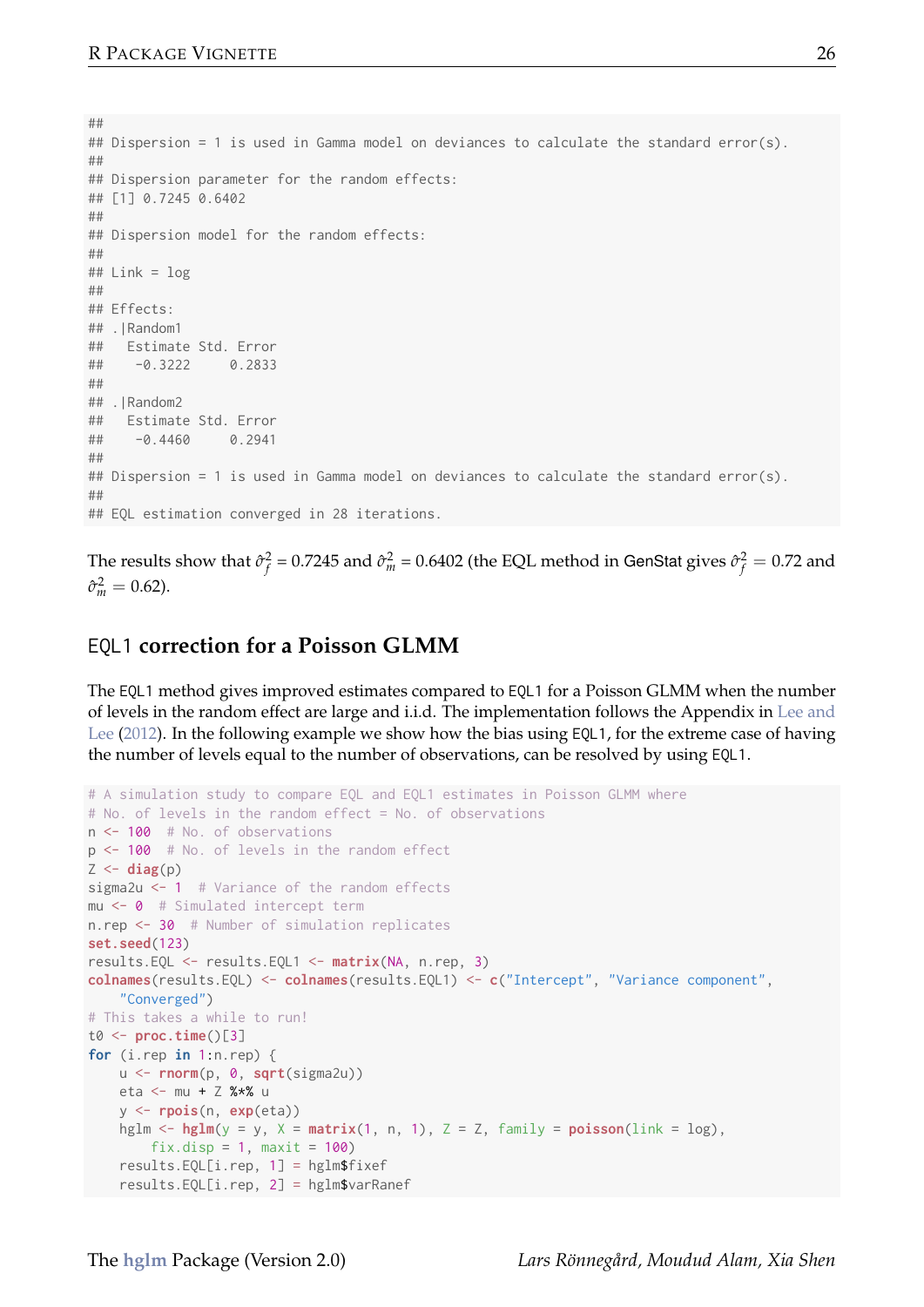```
results.EQL[i.rep, 3] = as.numeric(hglm$Converge == "converged")
   hglm.EQL1 <- hglm(y = y, X = matrix(1, n, 1), Z = Z, family = poisson(link = log),fix.disp = 1, maxit = 100, method = "EQL1")
   results.EQL1[i.rep, 1] = hglm.EQL1$fixef
   results.EQL1[i.rep, 2] = hglm.EQL1$varRanef
   results.EQL1[i.rep, 3] = hglm.EQL1$Converge == "converged"
   if (i.rep%%10 == 0)
      cat(i.rep, "")}
## 10 20 30
proc.time()[3] - t0## elapsed
## 18.94
summary(results.EQL)
## Intercept Variance component Converged
## Min. :-0.151 Min. :0.361 Min. :1
## 1st Qu.: 0.141 1st Qu.:0.594 1st Qu.:1
## Median : 0.219 Median :0.749 Median :1
## Mean : 0.212 Mean :0.741
## 3rd Qu.: 0.285 3rd Qu.:0.898 3rd Qu.:1
## Max. : 0.462 Max. :1.131
summary(results.EQL1)
## Intercept Variance component Converged
## Min. :-0.5545 Min. :0.508 Min. :0.0
## 1st Ou.:-0.1721  1st Ou.:0.830
## Median :-0.0540 Median :1.011 Median :1.0
## Mean :-0.0687 Mean :1.023 Mean :0.9
## 3rd Qu.: 0.0371 3rd Qu.:1.221 3rd Qu.:1.0
## Max. : 0.2586 Max. :1.614 Max. :1.0
```
Note that both the intercept term and the variance component are highly biased for the EQL method (and that one replicate did not converge). The EQL1 method corrects estimate of the intercept term (from a median of 0.2188 down to −0.054, with a true simulated value of 0) and as consequence the estimate of the variance component is also improved (from a median of 0.7489 to 1.0109, with a true simulated value of 1).

#### **Fitting a spatial Markov Random Field model using the** CAR **family**

In spatial data analysis, Generalized Linear Mixed Models (GLMM) with spatially correlated random effects are commonly used (Cressie, 1993). A spatial GLMM with random effects being distributed as the Gaussian Markov Random Field (GMRF) is presented as follows

$$
E[z_s|u_s] = \mu_s
$$
  
\n
$$
g(\mu_s) = \eta_s = \mathbf{X}_s^T \boldsymbol{\beta} + \mathbf{Z}_s u_s
$$
  
\n
$$
s = 1, 2, ..., n
$$
\n(17)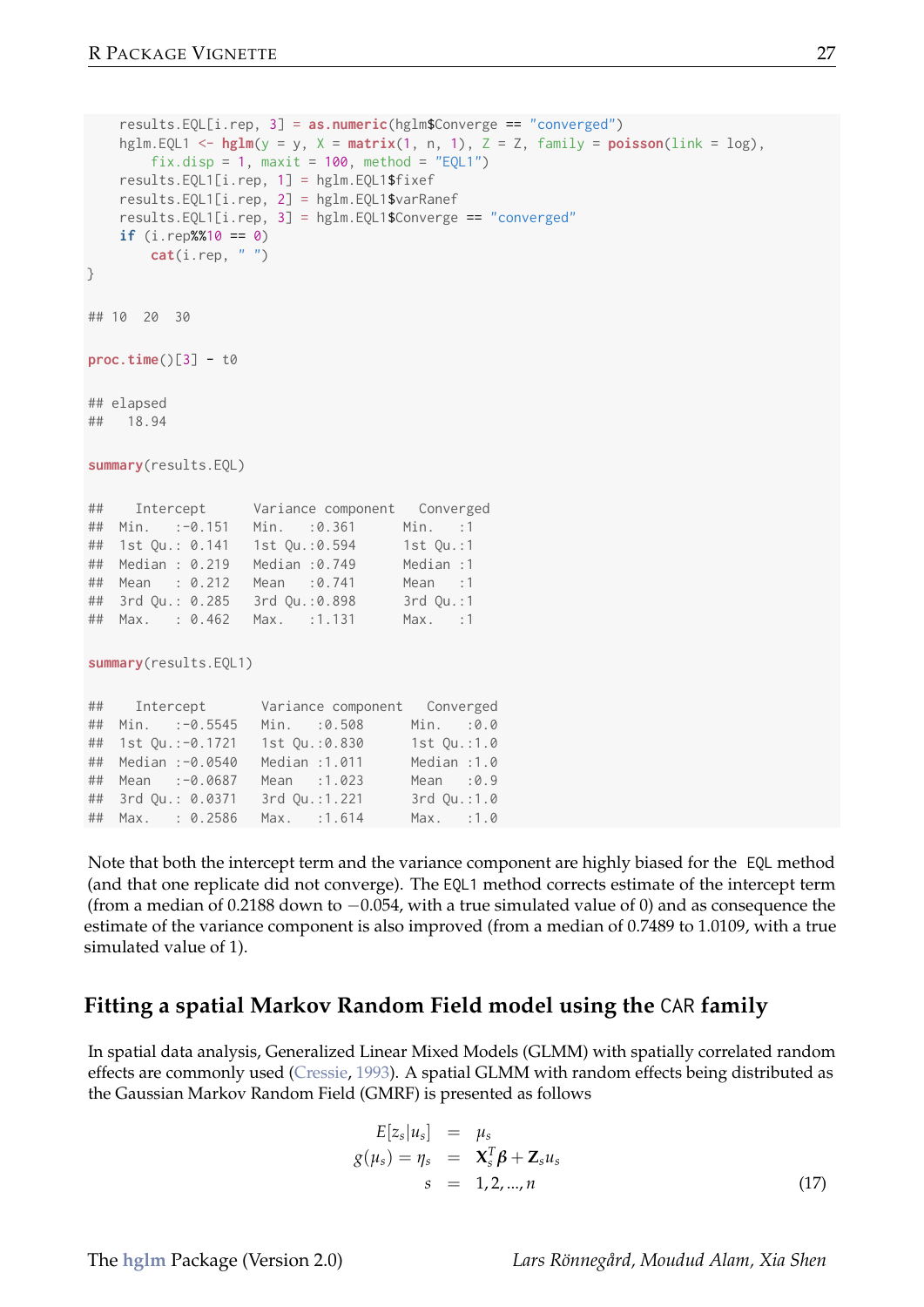$$
z_s|u_s \sim Exponential Family
$$
 (18)

with  $z_s|u_s \perp z_t|u_t, \forall s \neq t$  and

$$
\mathbf{u} = (u_1, u_2, \dots, u_n)^T \sim N(\mathbf{0}, \Sigma = \tau(\mathbf{I} - \rho \mathbf{D})^{-1})
$$
(19)

where *s* represents a location identified by the coordinates  $(x(s), y(s))$ ,  $β$  is a vector of fixed effects, **X<sup>s</sup>** is the vector observed covariates at location *s* and *u<sup>s</sup>* being the location specific random effects. The *D* matrix in Equation 19 is generally a function of the location coordinates (or a neighbourhood matrix for areas) and are known (see e.g. Clayton and Kaldor, 1987). The two parameters*τ* and *ρ* are estimated.

A well-known data set is the Scottish Lip Cancer data (Clayton and Kaldor, 1987), which is available in the **hglm** package. An example is given as follows.

```
data(cancer)
\text{logE} \leftarrow \text{log}(E)X11 <- model.matrix(~Paff)
m41 \leftarrow \text{hglm}(X = X11, y = 0, Z = \text{diag}(\text{length}(0)), \text{ family} = \text{poisson}(), \text{ rand-family} = \text{CAR}(D = nbr),offset = logE, conv = 1e-09, maxit = 200, fix.disp = 1, method = "EQL1")
summary(m41)
## Call:
## hglm.default(X = X11, v = 0, Z = diag(length(O)), family = poisson(),
## rand.family = CAR(D = nbr), method = "EQL1", conv = 1e-09,
## maxit = 200, fix.disp = 1, offset = logE)
##
## ----------
## MEAN MODEL
## ----------
##
## Summary of the fixed effects estimates:
##
## Estimate Std. Error t-value Pr(>|t|)
## (Intercept) 0.08118 0.21145 0.384 0.70441
               0.04094 0.01247 3.283 0.00314 **
## ---
## Signif. codes: 0 '***' 0.001 '**' 0.01 '*' 0.05 '.' 0.1 ' ' 1
## Note: P-values are based on 24 degrees of freedom
##
## Summary of the random effects estimates:
\begin{array}{c} \# \# \\ \# \# \end{array}Estimate Std. Error
## [1,] 0.7779 1.0587
## [2,] 0.6808 0.3853
        0.5281## ...
## NOTE: to show all the random effects, use print(summary(hglm.object), print.ranef = TRUE).
##
## ----------------
## DISPERSION MODEL
## ----------------
##
## NOTE: h-likelihood estimates through EQL can be biased.
##
## Dispersion parameter for the mean model:
## [1] 1
```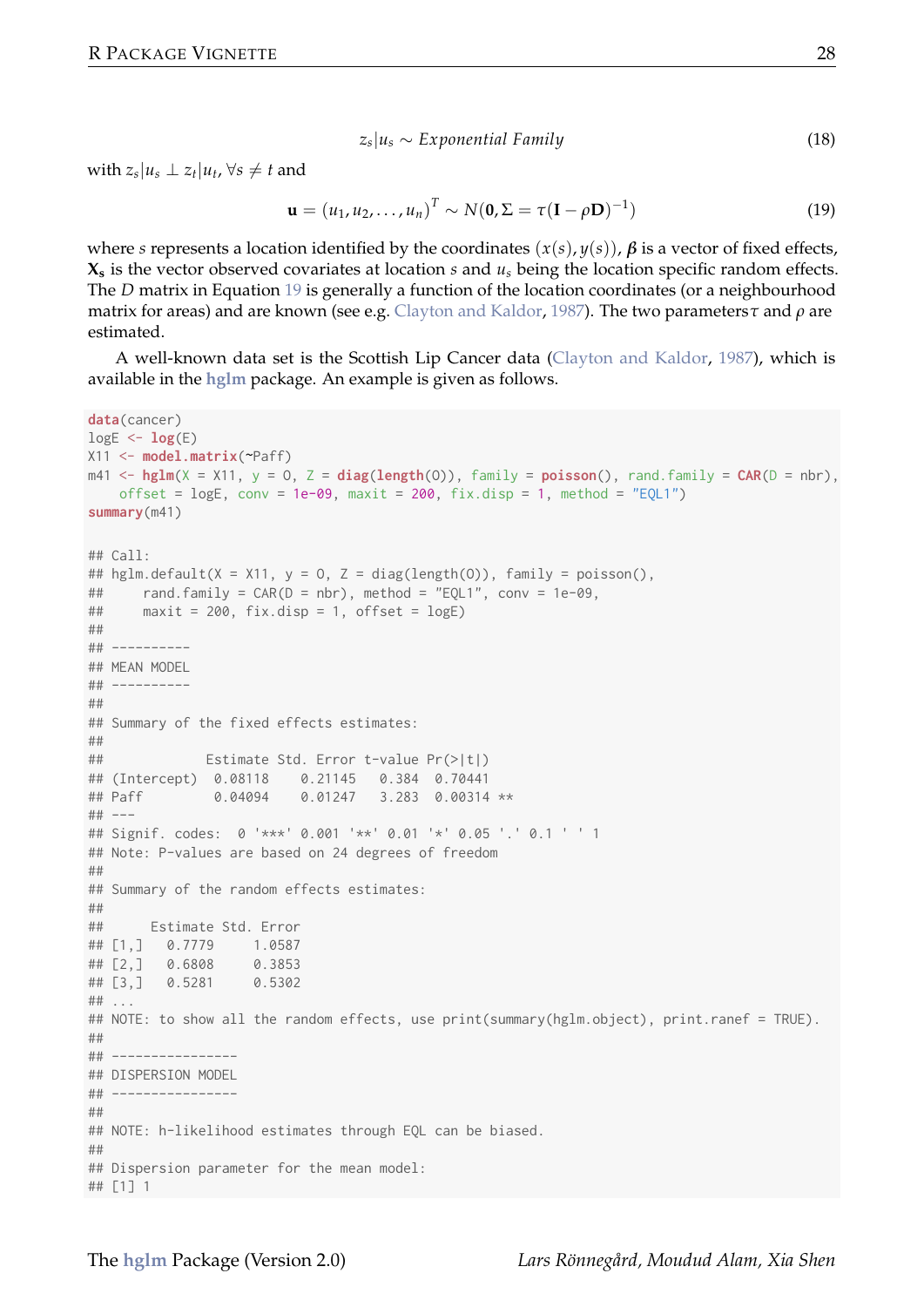```
##
## Model estimates for the dispersion term:
##
# Link = log##
## Effects:
## [1] 1
##
## Dispersion = 1 is used in Gamma model on deviances to calculate the standard error(s).
##
## Dispersion parameter for the random effects:
## [1] 391.7
##
## Dispersion model for the random effects:
##
## Link = log
##
## Fffects:
## .|Random1
                  Estimate Std. Error
## 1/CAR.tau 5.971 1.5718
## -CAR.rho/CAR.tau -1.034## CAR.tau (estimated spatial variance component): 0.1675
## CAR.rho (estimated spatial correlation): 0.1733
##
## Dispersion = 1 is used in Gamma model on deviances to calculate the standard error(s).
##
## EQL1 estimation converged in 12 iterations.
```
**hglm** provides efficient estimation procedure of the GMRF models, which enables fitting moderately sized CAR model on an ordinary computer (see also the comparison with **spaMM** in section 2.18).

It should be noted that there are concerns or drawbacks of CAR/SAR models, listed as follows, which require further investigation in spatial statistics. However, these would not preclude the use of such models in practice.

- 1. How to construct **D** matrix? Should it be a neighborhood matrix or some other type of weight matrix (LeSage and Pace, 2009; Wall, 2004; Ord, 1975). The choices are often made subjectively.
- 2. What to do with the locations on the edges so that the global dependence structure is uniquely represented by the model defined for the sample locations (Cressie, 1993)? So far there is no clear answer to this question.
- 3. Should one let  $(I \rho D)$  to be non-singular in CAR models? If one wants it to be non-singular then restrictions on *ρ* are needed to make the covariance matrix positive definite. This in turn might put a certain restriction on the correlation structure (unwanted) between locations (Wall, 2004).
- 4. How to compare *ρ* and *τ* parameters between CAR and SAR models (Cressie, 1993; Wall, 2004)? Again, there is no straight answer to this question, either.

Though CAR and SAR structures have their own drawbacks (see Cressie, 1993; Wall, 2004), they are very frequently used and widely suggested in standard text books on spatial data analysis (see e.g. Cressie, 1993; LeSage and Pace, 2009; Hodges, 2013). For CAR models, *ρdi*,*<sup>j</sup>* represents partial correlation, i.e.  $Cor(u_i, u_j | \mathbf{u}_{-(i,j)}) \mathbf{u}_{-(i,j)} = \rho d_{i,j}$  where  $\mathbf{u} - (i, j)$  represents a vector all the u's but the *i*'th and *j*'th.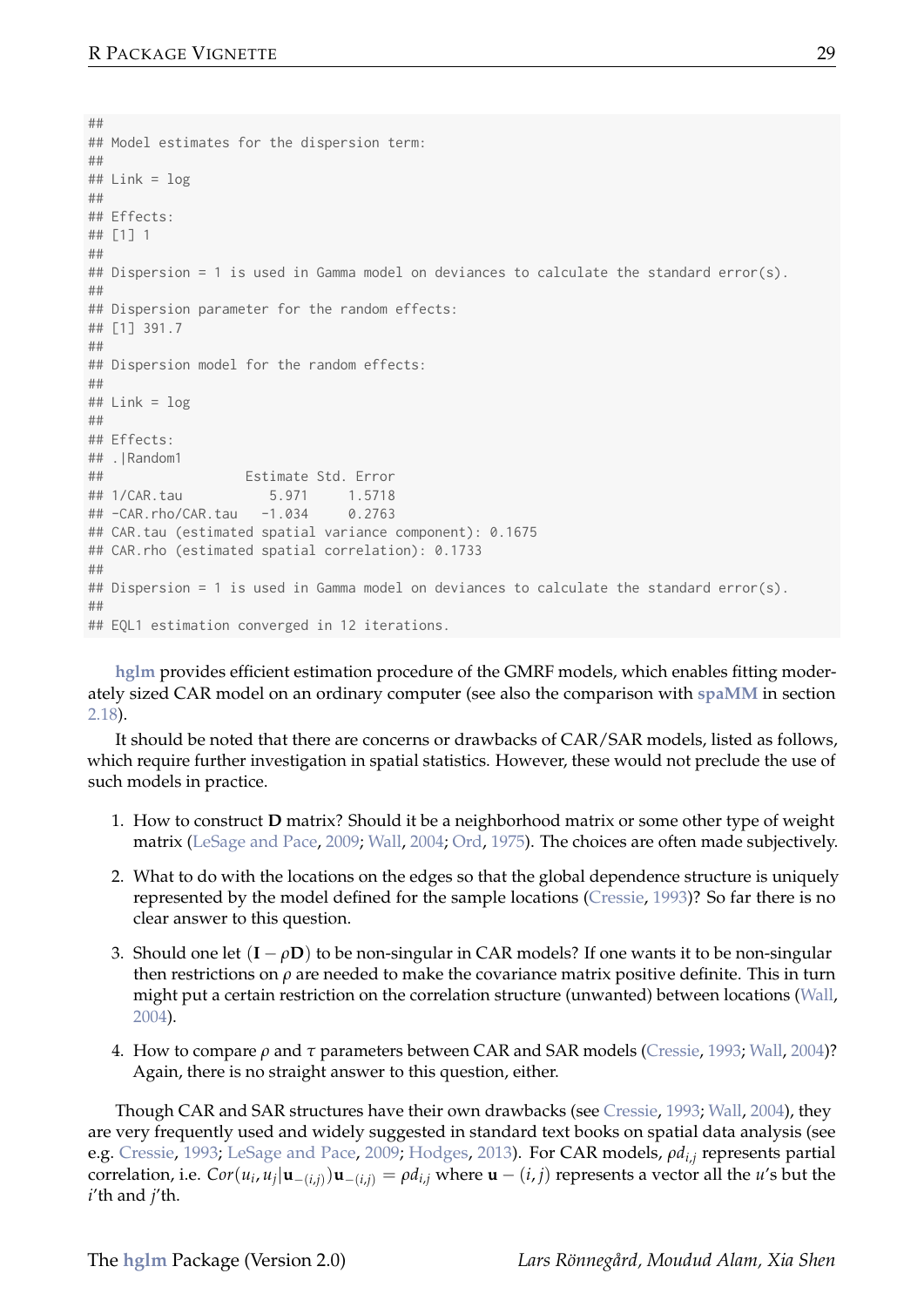## **Fitting several random effects from different families**

Suppose we wish to fit a spatial random effect and an i.i.d. Gaussian random effect. The following example shows how this is possible (from version 2.0).

```
set.seed(123)
V <- matrix(rnorm(20000), 100, 200)
Sigma <- tcrossprod(V)
rho \leq -0.5tau \leq 1.5
D <- (diag(100) - solve(Sigma/tau))/rho
require(mvtnorm)
u1 <- as.numeric(rmvnorm(1, sigma = Sigma))
71 < - diag(100)
z2 <- factor(rep(LETTERS[1:20], rep(5, 20)))
Z2 \leftarrow \text{model.matrix}(\sim 0 + z2)u2 \leq -rnorm(20, 0, sqrt(2))x1 \leftarrow \text{norm}(100)x2 \le rnorm(100)
y \le -1 + 2 \times x1 + 3 \times x2 + 21 %*% u1 + Z2 %*% u2 + rnorm(100, 0, 1)
carnorm \leq - hglm(X = cbind(rep(1, 100), x1, x2), y = y, Z = cbind(Z1, Z2), rand.family = list(CAR(D = D),
    gaussian()), RandC = c(100, 20))
print(carnorm)
## Call:
## hglm.default(X = cbind(rep(1, 100), x1, x2), y = y, Z = cbind(Z1,
## Z2), rand.family = list(CAR(D = D), gaussian()), RandC = c(100,
## 20))
##
## ---------------------------
## Estimates of the mean model
## ---------------------------
##
## Fixed effects:
## x1 x2
## 0.751 2.292 4.361
##
## Random effects:
##
## -4.880 -1.546 -29.415
## ...
##
## 33.32 -15.67
## NOTE: to show all the random effects estimates, use print(hglm.object, print.ranef = TRUE).
##
## Random effects:
## z2A z2B z2C
## -2.095 0.837 1.776
## ...
## z2S z2T
## 0.002018 0.455228
## NOTE: to show all the random effects estimates, use print(hglm.object, print.ranef = TRUE).
##
## Dispersion parameter for the mean model: 8.462
##
## Dispersion parameter for the random effects: 2.674 1.222
##
## Estimation converged in 45 iterations
```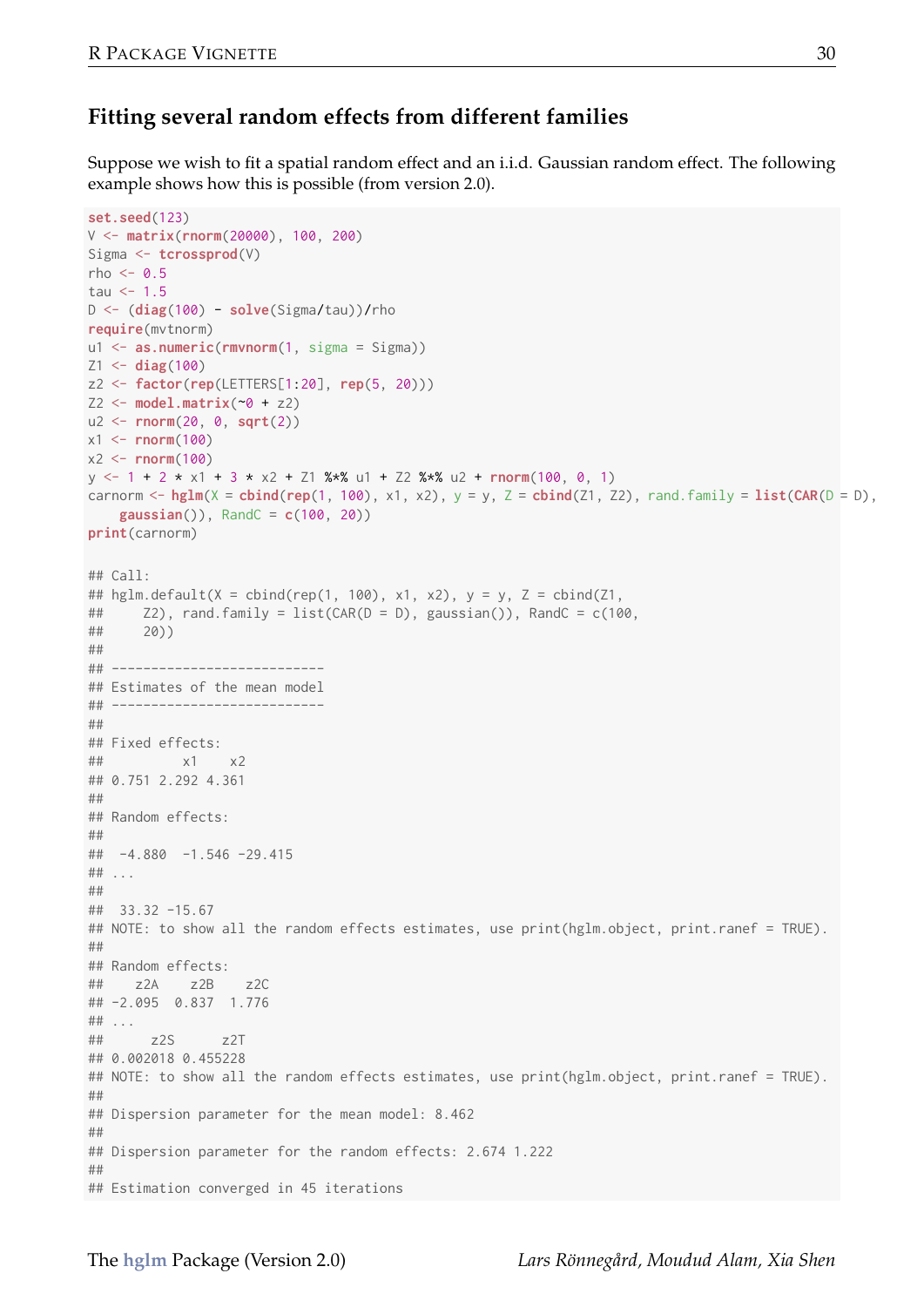# **Likelihood-ratio test for dispersion parameters**

From version 2.0, **hglm** package provides the lrt function for performing likelihood-ratio test (LRT) for the estimated random effects variance components or dispersion parameters. The test statistic follows Self and Liang (1987)'s mixture  $\chi^2$  distribution since the tested parameters are bounded above zero. The function is able to test a single random effects model against the null model without random effects, or compare two estimated HGLMs to test the parameters that they differ. See the examples as follows.

```
set.seed(911)
x1 \leftarrow \text{norm}(100)x^2 \leftarrow \text{norm}(100)x3 \leftarrow \text{norm}(100)z1 <- factor(rep(LETTERS[1:10], rep(10, 10)))
z2 <- factor(rep(letters[1:5], rep(20, 5)))
Z1 \leq model_matrix(~0 + z1)
72 \leq model.matrix(~0 + 72)
u1 <- rnorm(10, 0, sqrt(2))
u2 \leftarrow \text{norm}(5, 0, \text{sqrt}(3))y \le -1 + 2 + x1 + 3 + x2 + 21 %*% u1 + Z2 %*% u2 + rnorm(100, 0, sqrt(exp(x3)))
dd \le data.frame(x1 = x1, x2 = x2, x3 = x3, z1 = z1, z2 = z2, y = y)
m20 \leq - hglm(X = cbind(rep(1, 100), x1, x2), y = y, Z = Z1, calc.like = TRUE)
lrt(m20)
##
## Likelihood-ratio test
##
## data: m20
## LRT statistic = 74.38, p-value < 2.2e-16
m21 \leq - hglm(X = cbind(rep(1, 100), x1, x2), y = y, Z = cbind(Z1, Z2), RandC = c(10,
    5), calc.like = TRUE)
lrt(m20, m21)
##
## Likelihood-ratio test
##
## data: m20 v.s. m21
## LRT statistic = 0.8245, p-value = 0.1819
```
## **Summary**

The hierarchical generalized linear model approach gives new possibilities to fit generalized linear models with random effects. The **hglm** package extends existing GLMM fitting algorithms to include fixed effects in a model for the residual variance, fit models where the random effect distribution is not necessarily Gaussian and estimate variance components for correlated random effects. For such models there are important applications in, for instance: genetics (Noh et al., 2006), survival analysis (Ha and Lee, 2005), count data (Lee et al., 2006) and dichotomous responses (Noh and Lee, 2007). We therefore expect that this new package will be of use for applied statisticians in several different fields.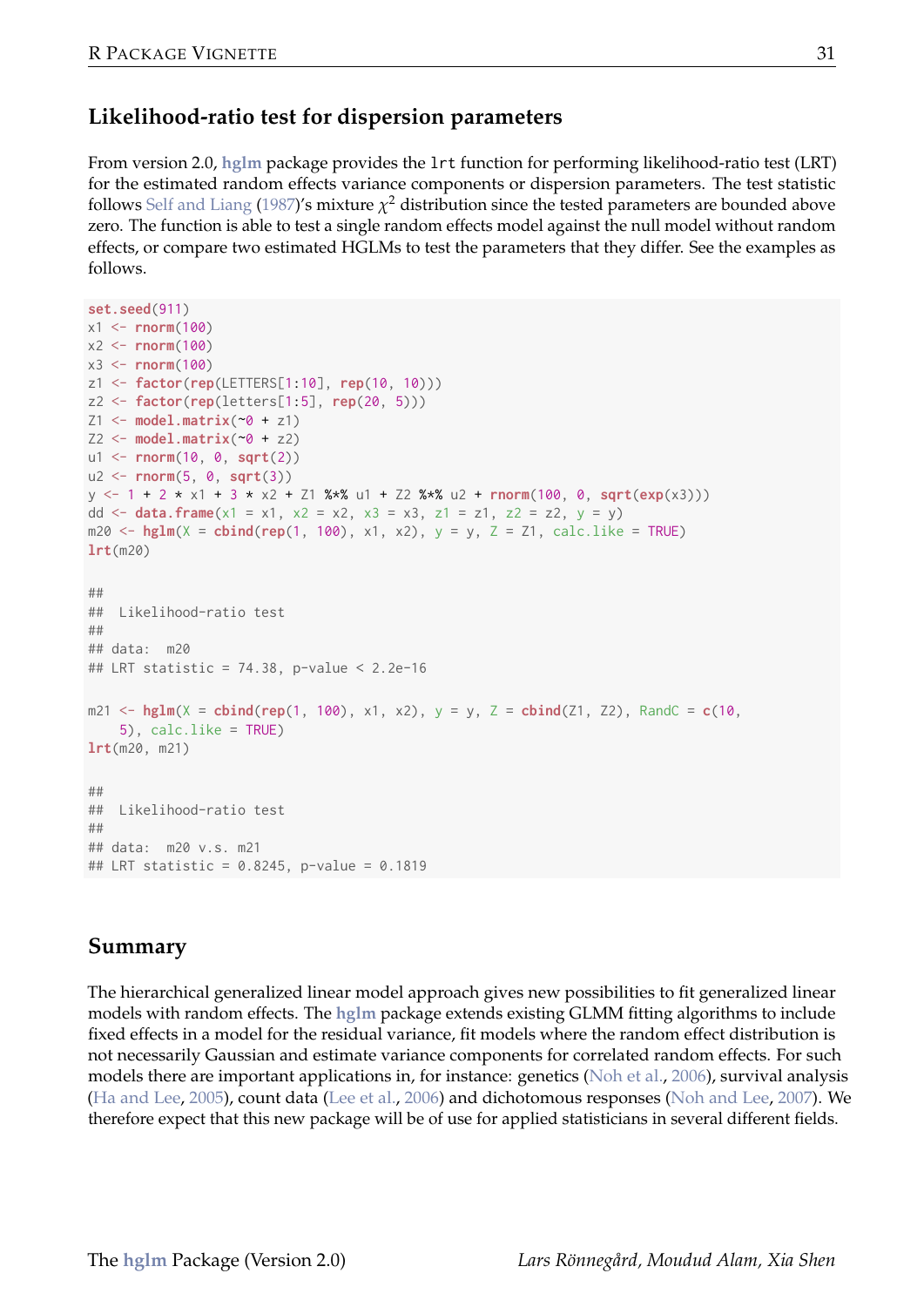## **Discussions on h-likelihood theory**

For the users not previously acquainted with h-likelihood theory, we summarize here the discussions in Lee and Nelder (1996), Lee et al. (2007), Lee and Nelder (2006) and the collection of discussion papers in Statistical Science vol. 24 no. 3 (Lee and Nelder, 2009a; Meng, 2009; Louis, 2009; Molenberghs et al., 2009; Lee and Nelder, 2009b). We try to keep this summary objective to reflect the most important parts of the discussions. Thereafter, we give our view of which parts of the discussion that has not been settled yet and may have consequences on the **hglm** package.

#### **Summary of discussions by Clayton, Kuha and Firth following Lee and Nelder (1996) and the Discussion section in Lee et al. (2007)**

In the Discussions following Lee and Nelder (1996), it is claimed that: i) the h-likelihood is not a true likelihood, ii) if there is little information on each of the random effects we can expect the estimates to be biased, and iii) the h-likelihood could be interpreted in a Bayesian viewpoint as a posterior distribution with uniform priors so that we can only expect the estimates to be satisfactory if there is plenty of information on each of the random effects.

In Lee et al. (2007) the authors address these criticisms. Specifically they address the following three points:

- **i)** The h-likelihood is not a valid likelihood.
- **ii)** The h-likelihood is not invariant to non-linear transformation of the random effects.
- **iii)** There are problems in the analysis of binary matched pairs data.

The authors claim that the h-likelihood is a valid likelihood. Unlike the classical likelihood, however, which contain the two objects: data (observed random variables) and unknown fixed parameters, the h-likelihood also contains a third object, unobserved random variables. Based on Bjornstad (1996) extended likelihood principle we should expect a joint likelihood, including both fixed and random parameters, to carry all the information about these parameters. (For an excellent review on the extended likelihood principle, see Pawitan (2001)). In Lee and Nelder (2005) the authors explained why they consider the h-likelihood to be a joint likelihood appropriate for statistical inference of HGLMs.

Concerning the h-likelihood and invariance, here it is important to note that the h-likelihood is not a general joint likelihood. In the h-likelihood it is imposed that a proper scale for the random effects is chosen, and consequently the problem of invariance may be an issue for a general joint likelihood but not for the h-likelihood.

One might expect that the h-likelihood has similar problems as the Penalized Quasi-Likelihood (PQL) method (Breslow and Clayton, 1993) for analysis of binary matched pairs (i.e. the extreme case of having few observations for each of the random effects). The authors show however that the estimation method they call HL(2) gives estimates very close to the marginal likelihood estimates obtained by numerical integration. The method HL(2) is a higher order approximation to the hlikelihood. Hence, there does not seem to be a major problem with the h-likelihood itself but rather there is an issue of choosing a computational method that produces correct h-likelihood results.

This is not the only paper where binary outcomes with little information on each of the random effects have been investigated for the h-likelihood. Noh et al. (2006) showed that the bias in variance component estimates were very small, compared to PQL, for binary outcomes in related individuals of small families. To obtain good estimates for the h-likelihood an appropriate computational method was developed (similar to the HL(2) method in Noh and Lee (2007)).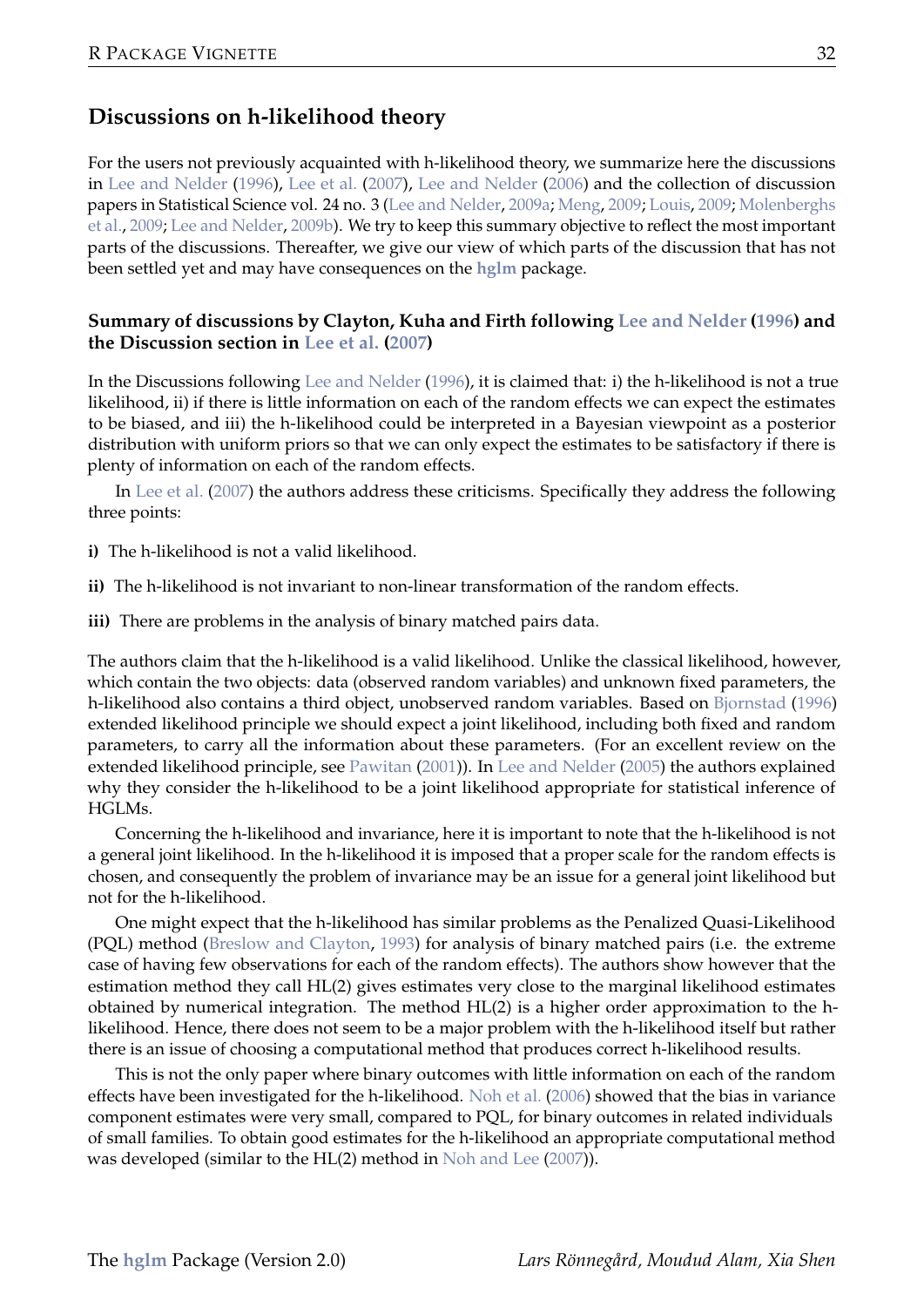#### **Summary of Firth's discussion in Lee and Nelder (2006)**

- **i)** The choice of the function for the random effects cannot be made on grounds of additivity, i.e. the transformation  $v(u)$  that makes fixed and random effects additive. Two simple examples are given.
- **ii)** The h-likelihood may lead to inconsistent estimators and it is not reasonable for Lee and Nelder to claim that the h-likelihood gives a general method for generalized linear models with random effects.
- **iii)** The problem of bias should not be specific for binary outcomes but rather be a general problem for situations where there is little information on each of the random effects.

The authors reply that it should be noted that although the choice of link function for the random effects is difficult in the examples given by Firth, the adjusted profile h-likelihood still gives satisfactory estimates for the fixed parameters.

#### **Discussion in papers of Statistical Science vol. 24 no. 3**

Lee and Nelder (2009a) base their argumentation on the extended likelihood principle (Bjornstad, 1996) to explain why the h-likelihood should be used for inference of models with unobservable random effects. The idea of the h-likelihood is that the marginal likelihood should be used for estimating fixed effects, the h-likelihood should be maximized to estimate random effects and the adjusted profile likelihood for the estimation of dispersion parameters. When the marginal likelihood is difficult to compute, the adjusted profile h-likelihood (with profiling over the random effects) is proposed as an alternative.

They criticize the use of estimation methods that are not included in a probabilistic framework, such as GEE and empirical Bayes methods. It is emphasized that the h-likelihood inference can be made without the necessity of inventing priors, as opposed to Bayesian methods.

By using the example of Bayarri et al. (1988), they illustrate the importance of choosing the scale for the random effects so that the maximization of the h-likelihood gives the MLE for the fixed effects. In this example the outcome *y* follows an exponential distribution conditional on a random effect  $u$ , where  $u$  is also exponentially distributed. The point of this example is that useless estimators are derived if the joint likelihood is maximized. However, Lee and Nelder (2009a) claim that the h-likelihood is defined for the specific scale *v* = log *u*, which is shown to produce sensible estimates of the fixed parameter and the random effects. They admit that "the choice of the scale in defining the hlikelihood is important to guarantee the meaningfulness of the mode estimation". Furthermore: "The (weak) canonical scale in HGLMs leads to an invariance of a certain extended likelihood. However, in general the validity of such a scale has not been established."

Louis (2009) considers the paper by Lee and Nelder as a piece of "over promotion" and "more of an opinion-piece than a scientific comparison of approaches". He agrees that h-likelihood estimation can be valid and efficient under some settings but it is not globally valid.

Molenberghs et al. (2009) review different estimation methods for models with random effects and to them it is clear that no method can "claim uniform superiority over all others". They also emphasis the importance of assessing a suite of models to judge, through sensitivity analysis, how key inferences are vulnerable to model choice, which was neglected in Lee and Nelder (2009a).

Meng (2009) derives the necessary constraints for the scale of the random effects to be used in the h-likelihood. The similarity (and differences) to Bayesian analysis with uniform priors is pointed out, and concludes that the h-likelihood is just an approximation to the Bayesian posterior for the special case of having uniform priors.

In response, Lee and Nelder (2009b) note that both Louis and Meng say that the extended likelihood such as the h-likelihood does carry information about the unobservables but that the Bayesian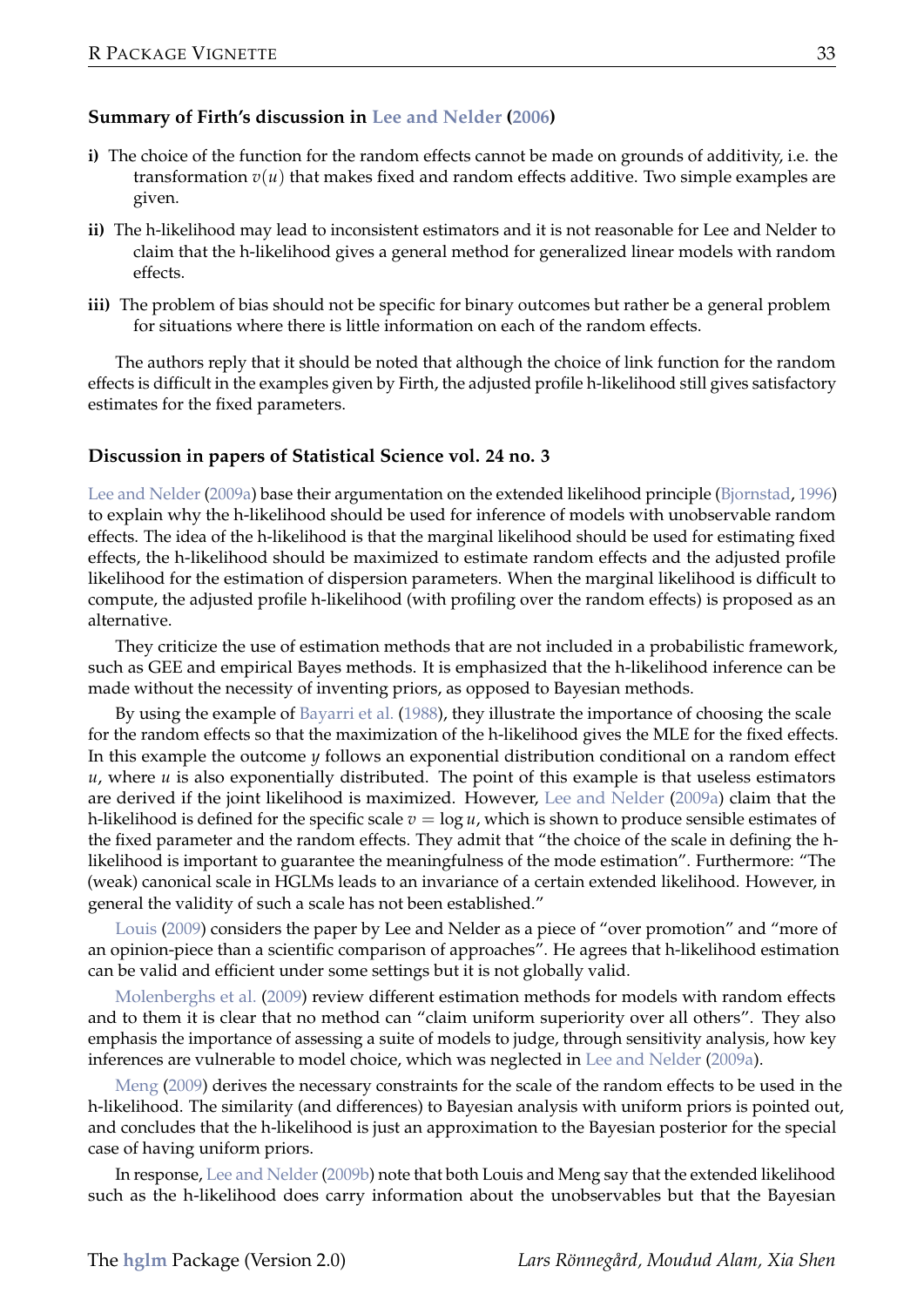approach is best suited for the inference. In contrast to the many possible priors in the Bayesian framework, the authors say that "in our system there is only one corresponding prior likelihood", i.e. a uniform prior. Furthermore, the adjusted profile h-likelihood is not merely a Laplace approximation to the marginal posterior distribution in a Bayesian framework, because "it can also eliminate fixed unknowns", and the authors argue that the adjusted profile h-likelihood is quite different from the Bayesian marginal posterior.

#### **Summary of points not settled yet and possible consequences**

The conclusion that can be drawn from the studies performed by Lee, Nelder and co-workers over the past 15 years is that we can expect the h-likelihood to give good estimates, but the computational procedure to get good approximations for the maximum h-likelihood estimates might be computationally demanding for data such as binary matched pairs. Uncertainty measures, such as standard errors, have been shown to be possible to derive from the curvature of the h-likelihood for many applications of HGLMs, but the general validity of using the h-likelihood for inference is still being argued by several authors.

In the **hglm** package, we have implemented the Extended Quasi-Likelihood (EQL) procedure, which is the one described in the book by Lee et al. (2006), where the estimates are obtained by fitting an interconnected set of GLMs in a very elegant way. The dispersion components are estimated by correcting for the leverages in the mean part of the model, which is a result of applying an adjusted profile likelihood function to the EQL.

The EQL method can give biased results, which we clearly state in the output of the package, but this is not a problem of the h-likelihood itself but rather that the EQL method may sometimes give estimates that are substantially different from the maximum h-likelihood estimates.

The most important point from the above discussions is that a proper scale for the random effects is required by the h-likelihood to avoid problems of invariance. For many of the commonly used HGLM this is not an issue, but the user of the **hglm** package should be aware of this potential problem.

#### **Comparison with estimates using GenStat**

In the **hglm** package, interconnected GLMs are used to fit HGLMs. The algorithm was implemented using the glm function in the R **stats** package and by following Table 7.1 and Table 7.3 in Lee et al. (2006). An important part of the implementation was to define a separate GLM function for HGLMs with gamma distributed random effects (as explained in Table 7.1 and Example 6.3 in Lee et al. (2006)), and also to compute the deviance components for beta distributed random effects according to Table 7.1 in Lee et al. (2006). For a linear mixed model, this algorithm gives REML estimates, and for general HGLMs it gives EQL estimates. The standard errors are the ones produced by the interconnected GLM functions at convergence.

The estimates produced by the hglm function are very similar to the ones using the EQL method implemented in GenStat. For a binomial-beta model using the seed germination data presented in Lee and Nelder (1996) with fixed binomial dispersion parameter, the estimates of fixed effects (Table 4) differed by less than 2 × 10−<sup>3</sup> to the EQL estimates in GenStat, and the dispersion parameter differed by less than 1%.

For a Poisson-gamma model using the pump failure data presented in Lee and Nelder (1996), the estimates (Table 5) differed by less than  $1 \times 10^{-3}$ . By comparing to the HL(0,0) estimates, we can see that here the EQL method seems to give a poor approximation for the dispersion parameter.

For a gamma-normal model using the semiconductor data presented on page 218 of Lee et al. (2006), the estimates of fixed effects (Table 6) differed by less than  $4 \times 10^{-3}$  to the EQL estimates in GenStat, and the dispersion parameter differed by less than 1%.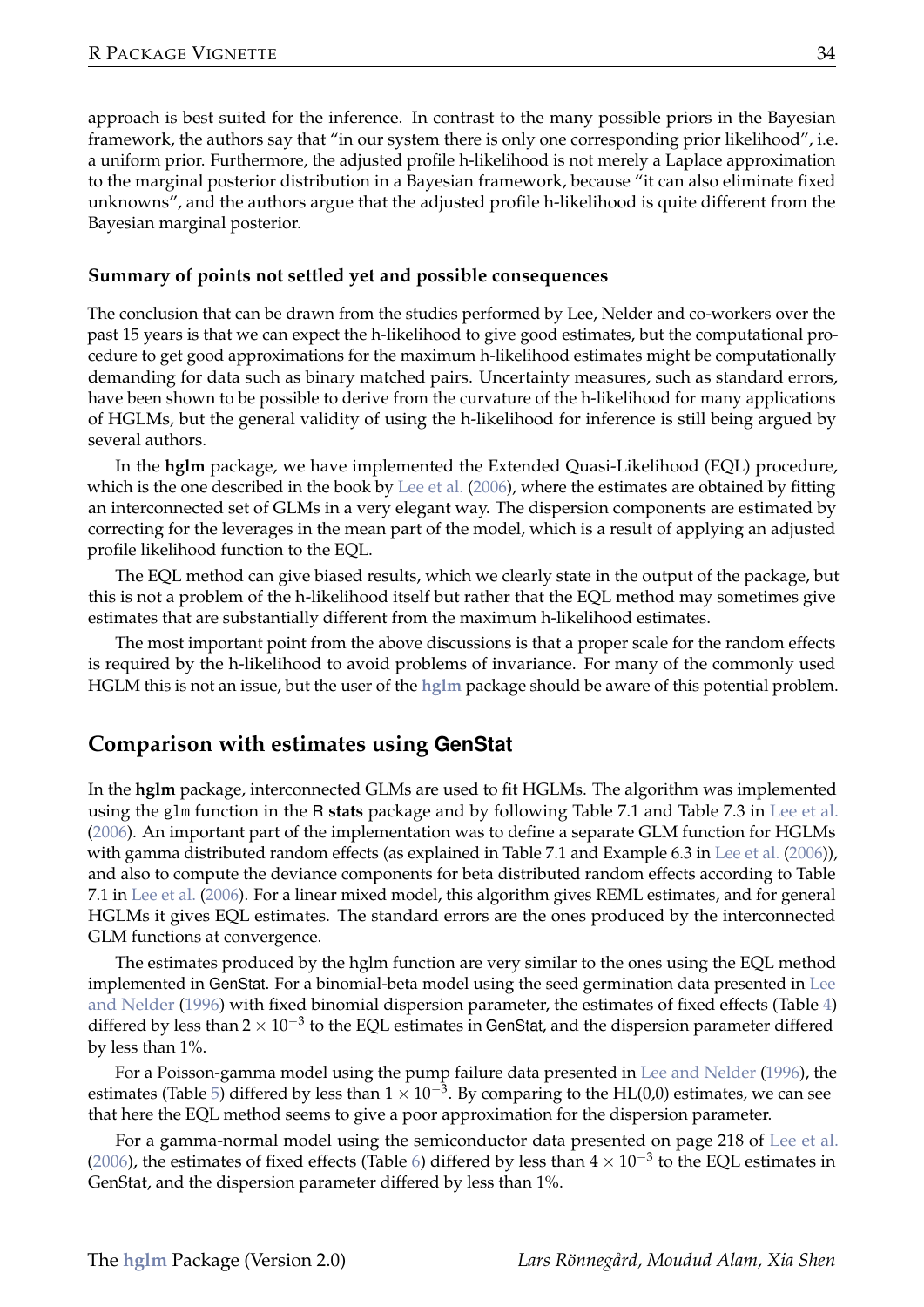|             | GenStat:    | GenStat: | hglm     |
|-------------|-------------|----------|----------|
|             | $HL(0,0)^a$ | EOL      | EOL      |
| Intercept   | $-0.543$    | $-0.542$ | $-0.542$ |
| Seed        | 0.080       | 0.077    | 0.075    |
| Extract     | 1.337       | 1.339    | 1.339    |
| Interaction | $-0.822$    | $-0.825$ | $-0.826$ |
|             |             |          |          |

**Table 4:** Comparison of estimates for a binomial-beta model using the seed germination data presented in Lee and Nelder (1996).

> Dispersion parameter for the random effects:<br> $\log \alpha$  3.096 3.022 3.003 log *α* 3.096 3.022 3.003 *<sup>a</sup>* Same estimates as in Lee and Nelder (1996)

**Table 5:** Comparison of estimates for a Poisson-gamma model using the pump failure data presented in Lee and Nelder (1996).

|           | GenStat:             | GenStat: | hglm     |
|-----------|----------------------|----------|----------|
|           | HL(0.0) <sup>a</sup> | EOL      | EOL      |
| Intercept | $-1.599$             | $-1.590$ | $-1.590$ |
| Group(2)  | 1.668                | 1.665    | 1.665    |
|           |                      |          |          |

|               | Dispersion parameter for the random effects:            |       |       |
|---------------|---------------------------------------------------------|-------|-------|
| $\log \alpha$ | -0.165                                                  | 0.046 | 0.046 |
|               | <sup>a</sup> Same estimates as in Lee and Nelder (1996) |       |       |

**Table 6:** Comparison of estimates for a gamma-normal model using the semiconductor data presented in Lee et al. (2006).

|                                                                                                                                                           | GenStat:    | GenStat: | hglm     |  |  |
|-----------------------------------------------------------------------------------------------------------------------------------------------------------|-------------|----------|----------|--|--|
|                                                                                                                                                           | $HL(0,0)^a$ | EOL      | EOL      |  |  |
| Mean model                                                                                                                                                |             |          |          |  |  |
| Intercept                                                                                                                                                 | $-4.711$    | $-4.712$ | $-4.711$ |  |  |
| $x_1$                                                                                                                                                     | 0.209       | 0.210    | 0.209    |  |  |
| $x_3$                                                                                                                                                     | 0.328       | 0.329    | 0.329    |  |  |
| $x_{5}$                                                                                                                                                   | $-1.174$    | $-0.173$ | $-0.173$ |  |  |
| x <sub>6</sub>                                                                                                                                            | $-0.357$    | $-0.357$ | $-0.357$ |  |  |
| Dispersion model                                                                                                                                          |             |          |          |  |  |
| Intercept                                                                                                                                                 | $-2.610$    | $-2.588$ | $-2.591$ |  |  |
| x <sub>2</sub>                                                                                                                                            | $-0.673$    | $-0.686$ | $-0.682$ |  |  |
| $x_3$                                                                                                                                                     | $-0.492$    | $-0.503$ | $-0.499$ |  |  |
| Dispersion parameter for the random effects:                                                                                                              |             |          |          |  |  |
| $\log \lambda$<br>$\mathcal{L} \cap \mathcal{L}$ and $\mathcal{L} \cap \mathcal{L}$ and $\mathcal{L} \cap \mathcal{L}$ and $\mathcal{L} \cap \mathcal{L}$ | $-3.014$    | $-3.028$ | $-3.004$ |  |  |

Same estimates as on page 218 of Lee et al. (2006)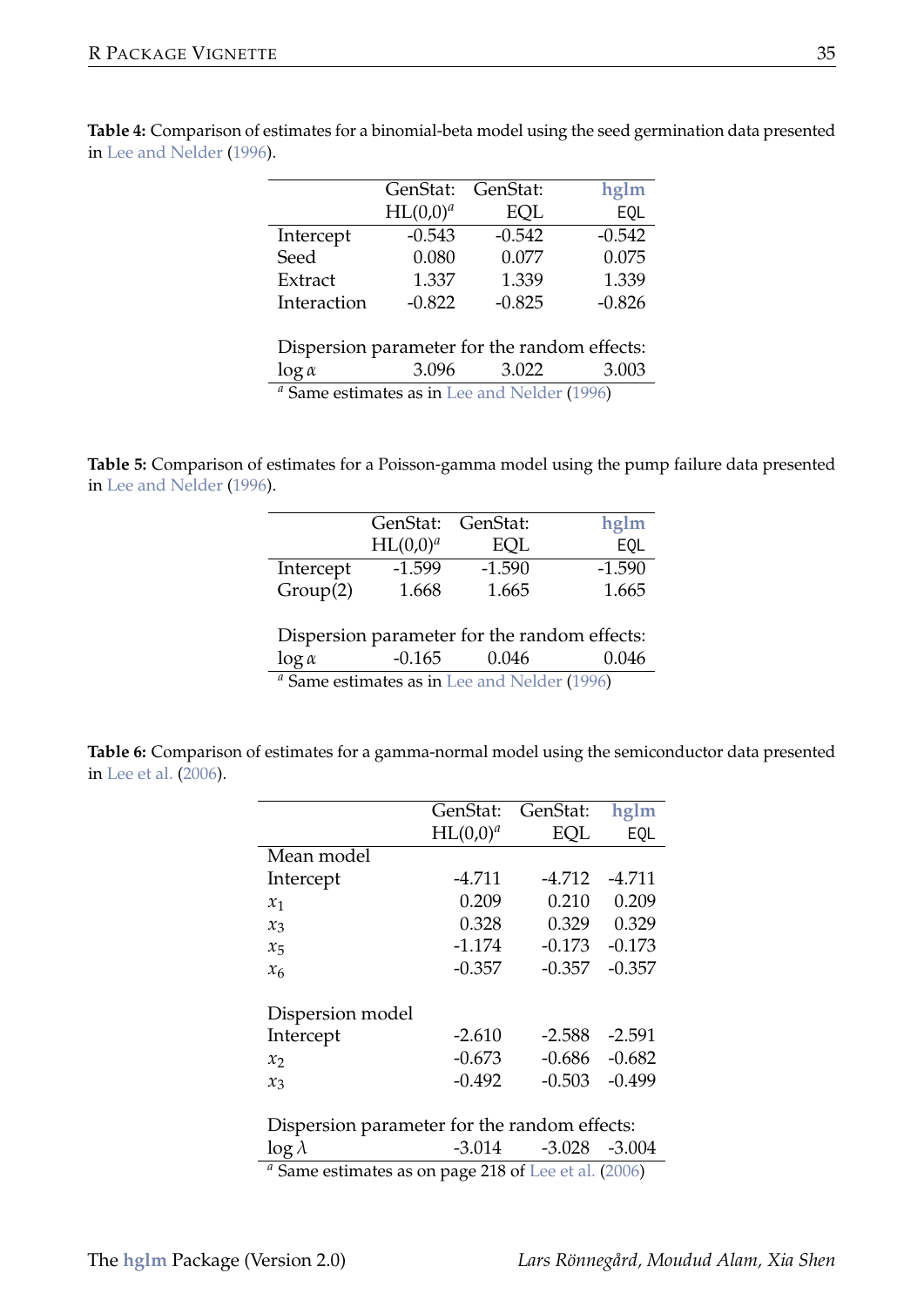#### **Comparison with estimates using HGLMMM**

We compare our EQL1 implementation to that in the CRAN-archived version of **HGLMMM** where the HL(1,1) estimator by Noh and Lee (2007) was correctly implemented. We conducted the following simulation procedure to compare the fixed effect (intercept) estimate and the residual variance component estimate. The results are also visualized in Figures 10 and 11.

It can be seen that the method option EQL1 in **hglm**, based on Lee and Lee (2012), produces variance component estimates nearly the same as the Laplace approximation implemented in **HGLMMM**. Nevertheless, our implementation does generate more bias compared to the HL(1,1) estimates from **HGLMMM** for this particular example.

```
n <- 100 # No. of observations
p <- 100 # No. of levels in the random effect
Z \leftarrow diag(p)sigma2u <- 1 # Variance of the random effects
mu <- 0 # Simulated intercept term
n.rep <- 100 # Number of simulation replicates
set.seed(123)
results <- matrix(NA, n.rep, 3)
for (i.rep in 1:n.rep) {
   u <- rnorm(p, 0, sqrt(sigma2u))
   eta <- mu + Z %*% u
   y <- rpois(n, exp(eta))
   hglm1 \leq try(hglm(y = y, X = matrix(1, n, 1), Z = Z, family = poisson(link = log),
        fix.disp = 1, maxit = 100, method = "EOL1"), silent = TRUEif (class(hglm1) == "helm") {
        if (hglm1$Converge == "converged") {
            results[i.rep, 3] <- as.numeric(hglm1$Converge == "converged")
            results[i.rep, 1] <- hglm1$fixef
           results[i.rep, 2] <- hglm1$varRanef
        }
    }
}
colnames(results) <- c("Intercept", "Variance component", "Converged")
summary(results)
```

```
## Intercept Variance component Converged
## Min. :-0.557 Min. :0.521 Min. :1
## 1st Qu.:-0.123 1st Qu.:0.822 1st Qu.:1
## Median :-0.029 Median :1.039 Median :1
## Mean :-0.039 Mean :1.015 Mean :1
## 3rd Qu.: 0.054 3rd Qu.:1.169 3rd Qu.:1
## Max. : 0.268 Max. :1.710 Max. :1
## NA's :7 NA's :7 NA's :7
```

```
require(HGLMMM)
n <- 100 # No. of observations
p <- 100 # No. of levels in the random effect
Z \leftarrow diag(p)sigma2u <- 1 # Variance of the random effects
mu <- 0 # Simulated intercept term
n.rep <- 100 # Number of simulation replicates
set.seed(123)
results2 <- matrix(NA, n.rep, 3)
```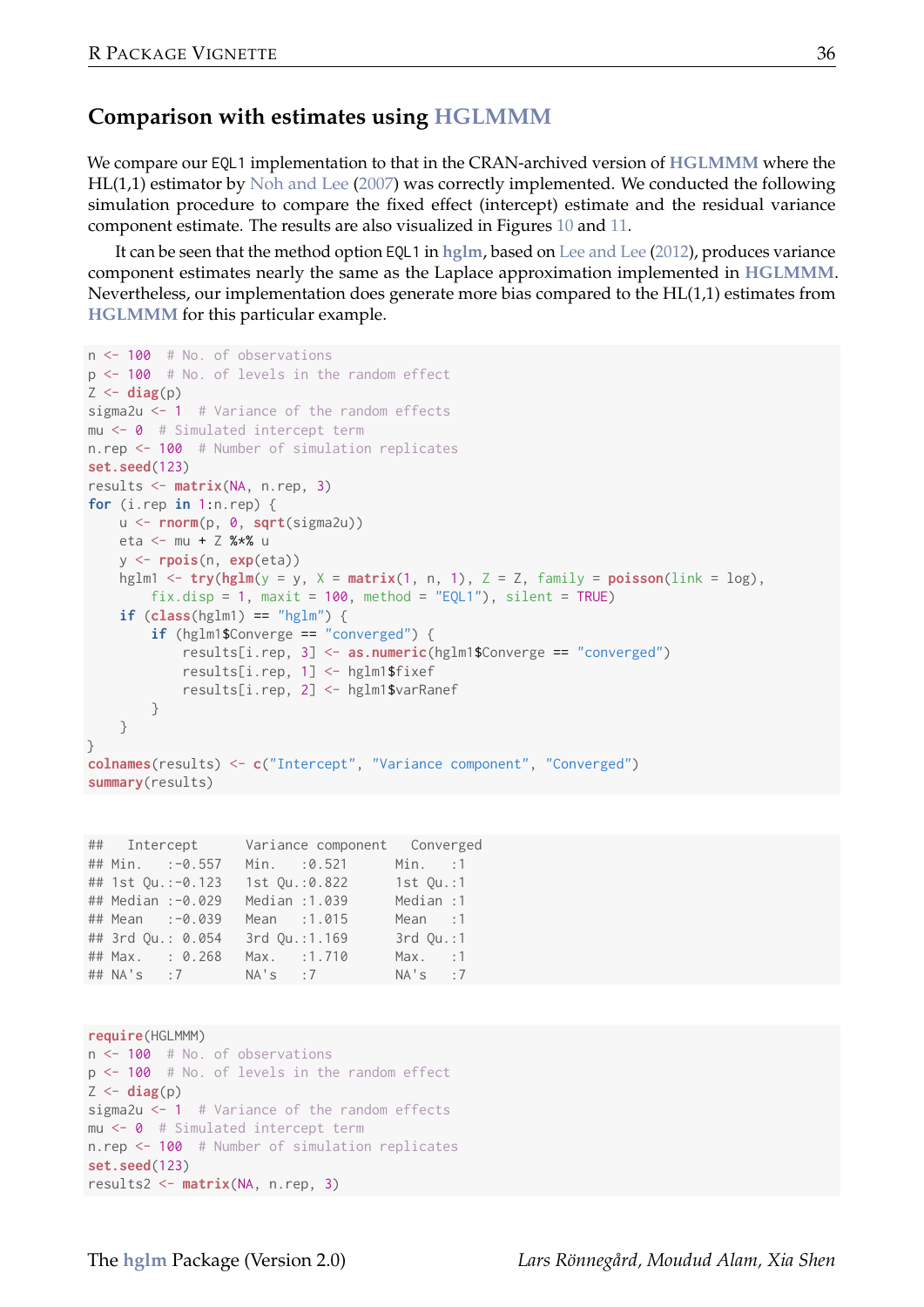```
for (i.rep in 1:n.rep) {
   u <- rnorm(p, 0, sqrt(sigma2u))
   eta <- mu + Z %*% u
    y <- rpois(n, exp(eta))
    RSC \leftarrow data-frame(int = rep(1, p))Subject <- factor(1:n)
   simPoisson <- as.data.frame(cbind(y, Subject))
   modG <- HGLMfit(DistResp = "Poisson", DistRand = c("Normal"), Link = "Log",
        LapFix = TRUE, ODEst = FALSE, ODEstVal = c(0), formulaMain = y ~ 1 +
            (1 | Subject), formulaRand = list(one = ~1), formulaOD = ~1, DataMain = simPoisson,
        DataRand = list(RSC), Offset = NULL, INFO = TRUE, DEBUG = FALSE)
    results2[i.rep, 1] <- modG$Results$Beta
    results2[i.rep, 2] <- exp(modG$Results$Dispersion)
    results2[i.rep, 3] <- as.numeric(abs(modG$Results$GradientDisp) < 1e-04)
}
colnames(results2) <- c("Intercept", "Variance component", "Converged")
summary(results2)
```

```
## Intercept Variance component Converged
## Min. :-0.5230 Min. :0.435 Min. :1
## 1st Qu.:-0.0949 1st Qu.:0.759 1st Qu.:1
## Median :-0.0151 Median :0.950 Median :1
## Mean :-0.0266 Mean :0.968 Mean :1
## 3rd Ou.: 0.0636
## Max. : 0.2785 Max. :1.753 Max. :1
```

```
NAs <- is.na(results[, 1])
summary(results2[!NAs, ])
plot(results[!NAs, 1], results2[!NAs, 1], main = "Estimated Intercept", xlab = "hglm",
    ylab = "HGLMMM")
abline(0, 1)
plot(results[!NAs, 2], results2[!NAs, 2], main = "Estimated Variances", xlab = "hglm",
   vlab = "HGLMM"abline(0, 1)
```
### **Comparison with estimates using spaMM**

For fitting the CAR() family in **hglm**, *i.e.* Gaussian Markov Random Field (GMRF) models, an alternative package **spaMM** can also be used. The following codes perform a simulation study to compare the estimates and execution time using the two different packages. The simulation results are displayed in Figures 12 and 13 (codes for plotting not shown).

It can be seen that the inter-connected GLM algorithm of **hglm** fits GMRF models much faster than **spaMM** which uses a numerical optimization algorithm. The estimated parameters were very similar from the EQL method of **hglm** and the "EQL-" method of **spaMM**, with correlation coefficients between the two methods 1.0000, 0.9998, 0.9997 and 0.9999 for the residual variance, *ρ*, *τ* and the intercept, respectively.

```
require(hglm)
require(spaMM)
data(ohio)
```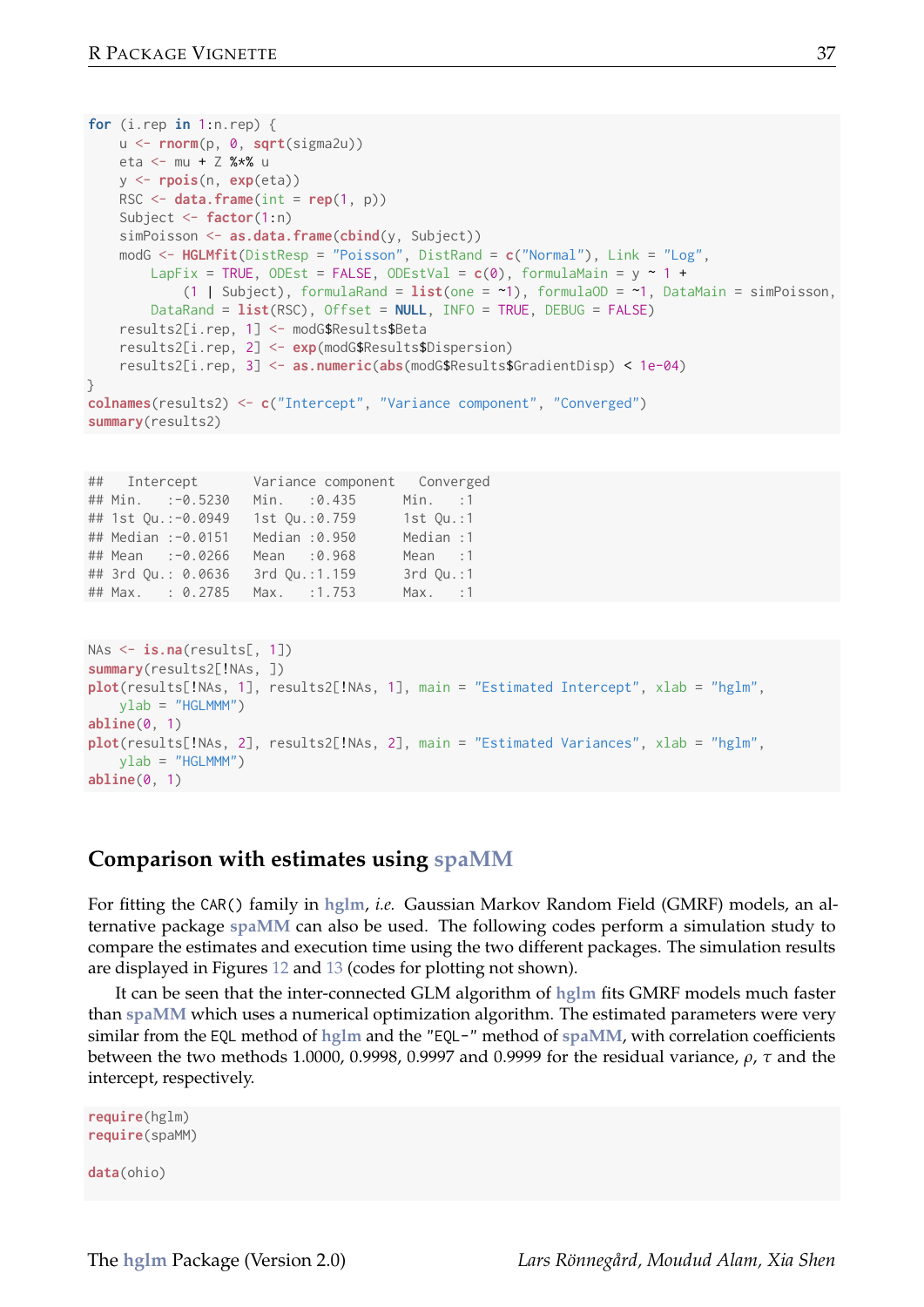



**Figure 10:** Comparison of the intercept estimates using **hglm** and **HGLMMM**.

```
thglm0 <- tspaMM0 <- rhohglm0 <- phihglm0 <- tauhglm0 <- betahglm0 <- rhospaMM0 <- phispaMM0 <- tauspaMM0 <- rhospaMM0 <- rhospaMM0 <- tauspaMM0 <- rhospaMM0 <- rhospaMM0 <- rhospaMM0 <- rhospaMM0 <- rhospaMM0 <- rhospaMM0
    10), n100 = rep(0, 10), n200 = rep(0, 10), n300 = rep(0, 10), n400 = rep(0,
    10), n500 = rep(0, 10))
n <- c(50, seq(100, 500, 100))
run1 <- function(subMedian, subD) {
    t1 <- system.time(hg0 <- hglm(fixed = MedianScore ~ 1, random = ~1 | district,
        rand.family = CAR(D = subD), data = subMedian))[3]
    eigD <- eigen(subD)
    t3 <- system.time(sp0 <- corrHLfit(MedianScore ~ 1 + adjacency(1 | district),
       data = subMedian, HLmethod = "EQL-", adjMatrix = subD, lower = list(rho = 1/min(eigD$values)),
        upper = list(rho = 1/max(eigD$values))))[3]
    return(list(t1 = t1, t3 = t3, hg0 = hg0, sp0 = sp0))}
for (k in 1:length(n)) {
    set.seed(911)
    for (i in 1:10) {
         lv <- sample(levels(ohioMedian$district[1:500]), n[k])
         idx <- which(ohioMedian$district %in% lv)
         subdistrict <- factor(as.character(ohioMedian$district)[idx])
       subMedian <- data.frame(MedianScore = ohioMedian$MedianScore[idx], district = subdistrict)
        subD <- ohioDistrictDistMat[levels(subdistrict), levels(subdistrict)]
        res <- try(run1(subMedian, subD), silent = TRUE)
         while (inherits(res, "try-error")) {
             lv <- sample(levels(ohioMedian$district[1:500]), n[k])
             idx <- which(ohioMedian$district %in% lv)
```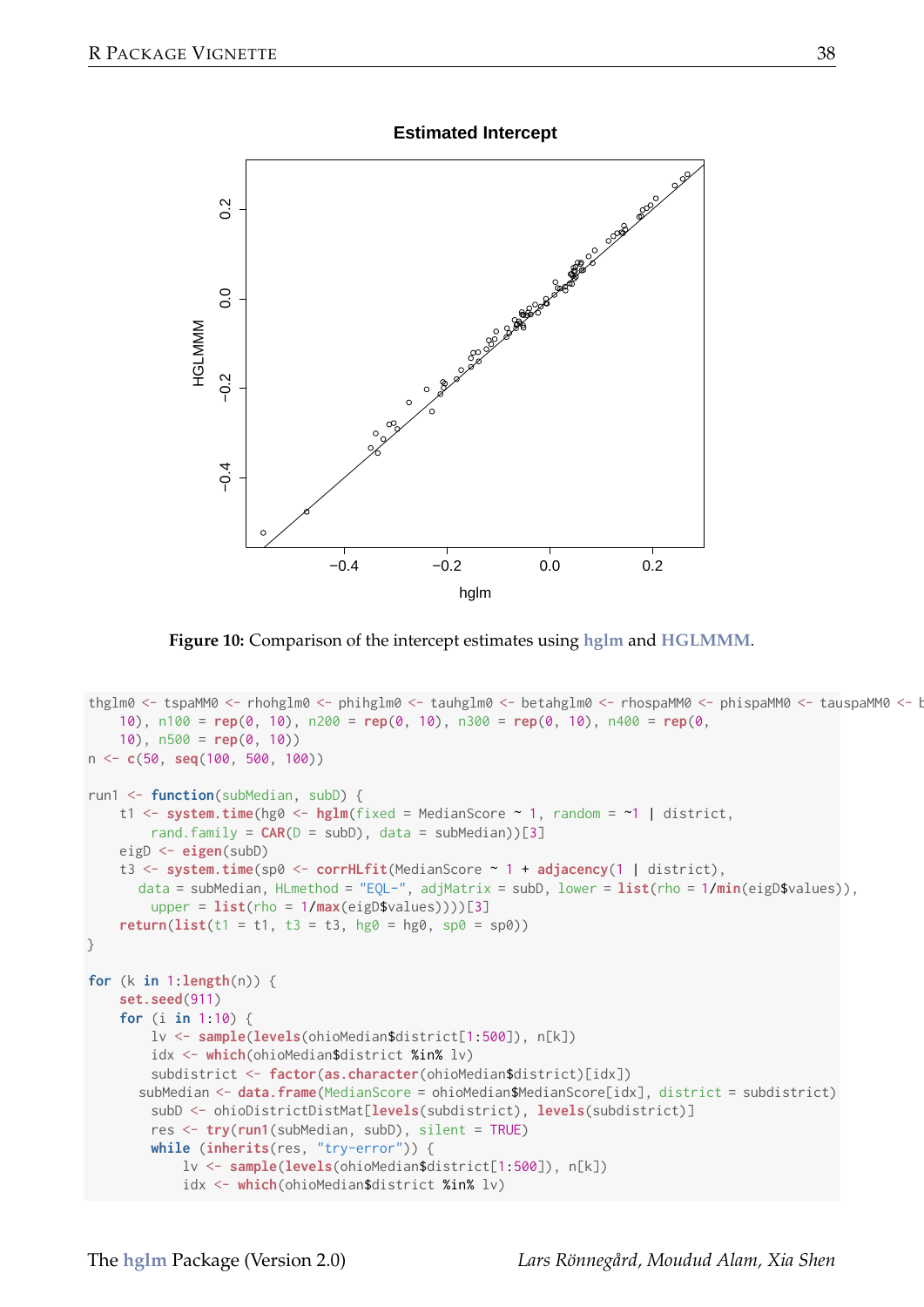

**Figure 11:** Comparison of the residual variance estimates from **hglm** and **HGLMMM**.



**Figure 12:** Comparison of the execution time for fitting CAR models using **hglm** and **spaMM**.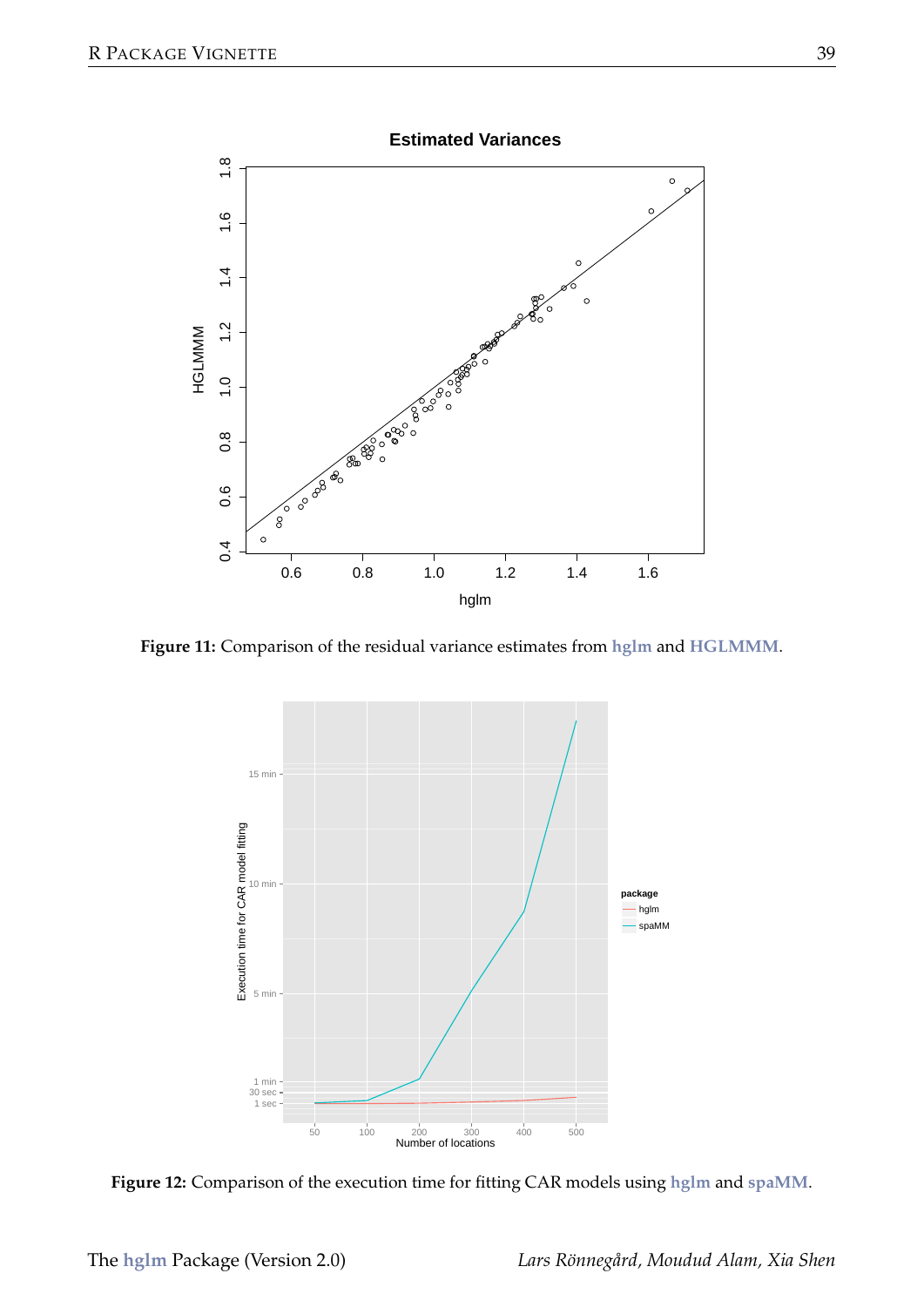

**Figure 13:** Comparison of the CAR models estimated (A) spatial partial correlation parameters, (B) spatial variance components, (C) fixed effects, and (D) residual variance estimates from **hglm** (EQL1) and **spaMM** (HL(1,1)).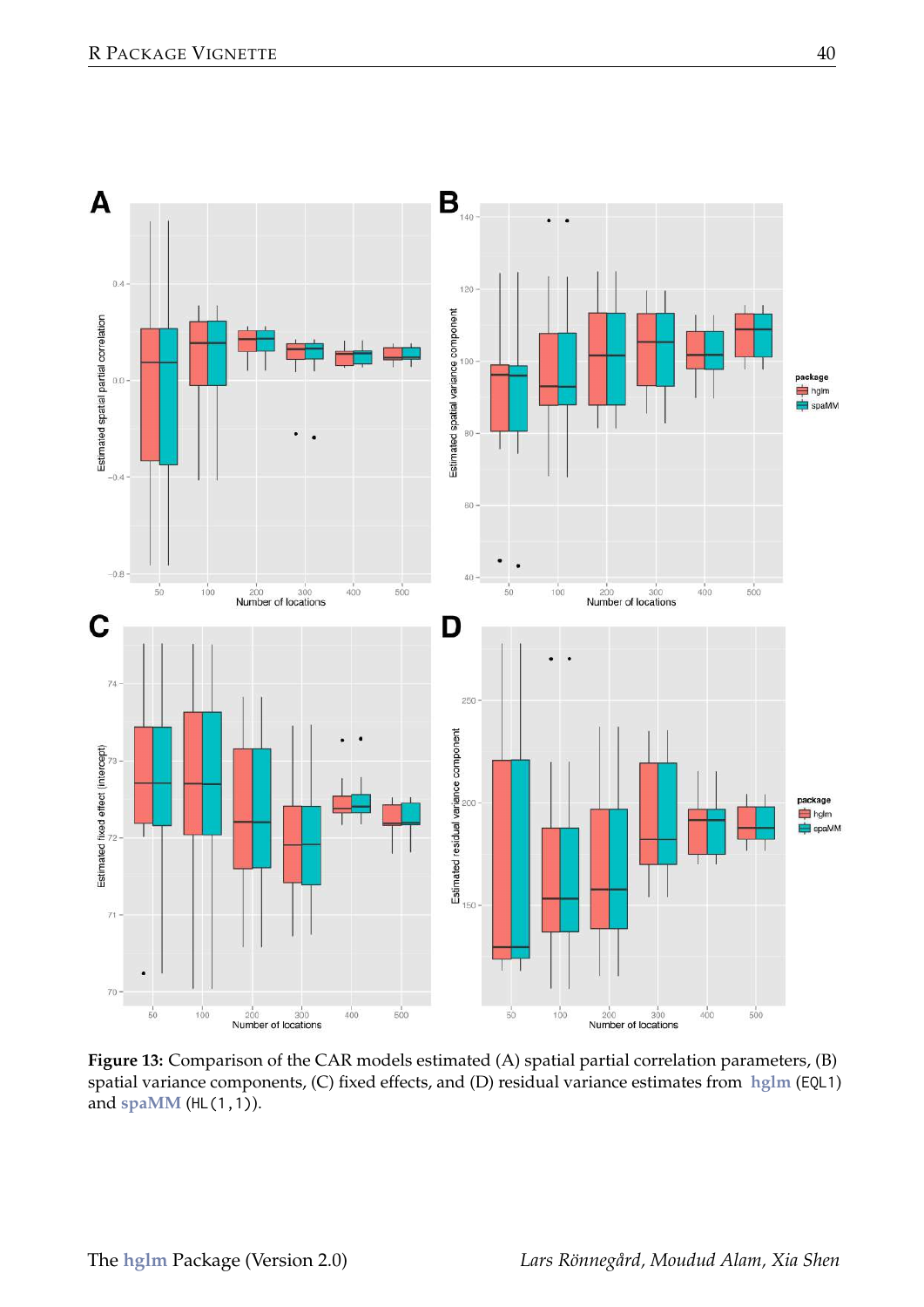```
subdistrict <- factor(as.character(ohioMedian$district)[idx])
           subMedian <- data.frame(MedianScore = ohioMedian$MedianScore[idx].
               distance = subdistinctsubD <- ohioDistrictDistMat[levels(subdistrict), levels(subdistrict)]
           res <- try(run1(subMedian, subD))
        \lambdathglm0[i, k] <- res$t1
        tspaMM0[i, k] <- res$t3
        rhohglm0[i, k] <- res$hg0$CAR.rho
        phihglm0[i, k] <- res$hg0$varFix
        tauhglm0[i, k] <- res$hg0$CAR.tau
        betahglm0[i, k] <- res$hg0$fixef
        rhospaMM0[i, k] <- res$sp0$corrPars$rho
        phispaMM0[i, k] <- res$sp0$phi
        tauspaMM0[i, k] <- res$sp0$lambda
       betaspaMM0[i, k] <- res$sp0$fixef
   }
}
```
## **Bibliography**

- M. Alam and K. Carling. Computationally feasible estimation of the covariance structure in generalized linear mixed models glmm. *Journal of Statistical Computation and Simulation*, 78:1227–1237, 2008. [p6]
- M. Alam, L. Rönnegård, and X. Shen. Fitting conditional and simultaneous autoregressive spatial models in hglm. *Submitted*, 0(0):0–0, 2014. [p2]
- M. Bayarri, M. DeGroot, and J. Kadane. What is the likelihood function? (with discussion). *In Ststistical Decision Theory and Related Topics IV. (eds. S. S. Gupta and J. O. Berger) Springer, New York.*, 1, 1988. [p33]
- J. Bjornstad. On the generalization of the likelihood function and likelihood principle. *Journal of the American Statistical Association*, 91:791–806, 1996. [p32, 33]
- N. E. Breslow and D. G. Clayton. Approximate inference in generalized linear mixed models.*Journal of the American Statistical Association*, 88:9–25, 1993. [p18, 32]
- K. Carling, L. Rönnegård, and K. Roszbach. An analysis of portfolio credit risk when counterparties are interdependent within industries. *Sveriges Riksbank Working Paper*, 169, 2004. [p6]
- D. Clayton and J. Kaldor. Empirical bayes estimates of age-standardized relative risks for use in disease mapping. *Biometrics*, 43:671–681, 1987. [p28]
- A. Coster, J. Bastiaansen, M. Calus, C. Maliepaard, and M. Bink. Qtlmas 2009: Simulated dataset. *Submitted*, 2009. [p16]
- N. A. Cressie. *Statistics for Spatial Data (Revised Edition)*. Wiley, New York, 1993. [p27, 29]
- M. J. Crowder. Beta-binomial anova for proportions. *Applied Statistics*, 27:34–37, 1978. [p18]
- D. P. Gaver and I. G. O'Muircheartaigh. Robust empirical bayes analyses of event rates. *Technometrics*, 29(1):1–15, 1987. [p15]
- I. D. Ha and Y. Lee. Comparison of hierarchical likelihood versus orthodox best linear unbiased predictor approaches for frailty models. *Biometrika*, 92:717–723, 2005. [p31]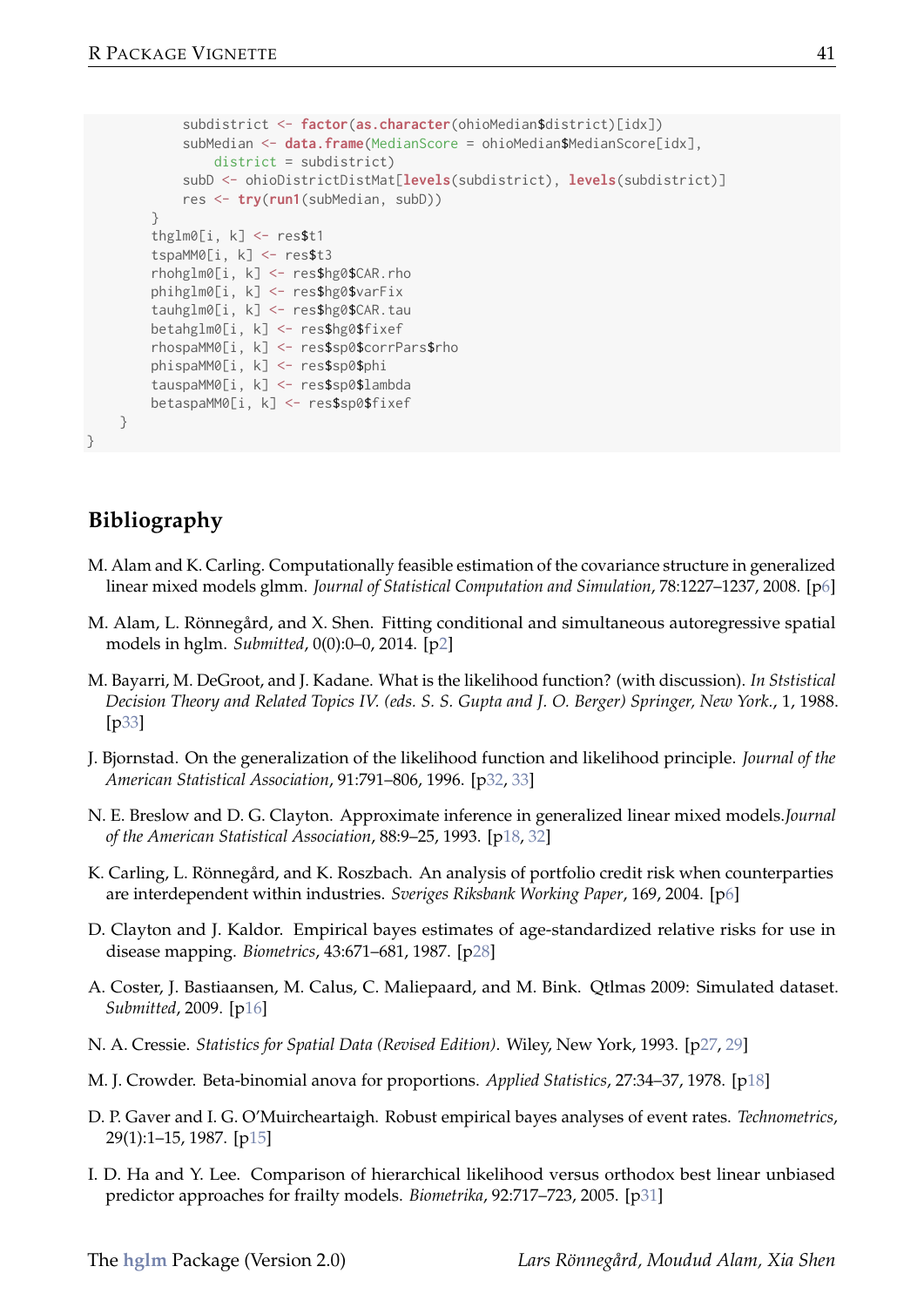- C. R. Henderson. A simple method for computing the inverse of a numerator relationship matrix used in prediction of breeding values. *Biometrics*, 32(1):69–83, 1976. [p5]
- J. S. Hodges. *Richly Parametarized Linear Models: Additive Linear and Time Series and Spatial Models Using Random Effects*. Chapman and Hall/CRC, Boca Raton, 2013. [p29]
- W. Lee and Y. Lee. Modifications of REML algorithm for HGLMs. *Statistical Computing*, 22:959–966, 2012. [p2, 8, 10, 26, 36]
- Y. Lee and J. A. Nelder. Likelihood for random-effect models (with discussion). *Statistical and Operational Research Transactions*, 29:141–182, 2005. [p32]
- Y. Lee and J. A. Nelder. Likelihood inference for models with unobservables: another view. *Statistical Science*, 24:255–269, 2009a. [p32, 33]
- Y. Lee and J. A. Nelder. Rejoinder: Likelihood inference for models with unobservables: another view. *Statistical Science*, 24:294–302, 2009b. [p32, 33]
- Y. Lee and J. A. Nelder. Double hierarchical generalized linear models with discussion. *Applied Statistics*, 55:139–185, 2006. [p10, 32, 33]
- Y. Lee and J. A. Nelder. Hierarchical generalized linear models with discussion. *J. R. Statist. Soc. B*, 58: 619–678, 1996. [p2, 3, 4, 5, 8, 18, 20, 32, 34, 35]
- Y. Lee, J. A. Nelder, and Y. Pawitan. *Generalized linear models with random effects: a unified analysis via h-likelihood*. Chapman & Hall/CRC, 2006. [p3, 4, 5, 10, 13, 16, 31, 34, 35]
- Y. Lee, J. A. Nelder, and M. Noh. H-likelihood: problems and solutions. *Statistics and Computing*, 17: 49–55, 2007. [p32]
- J. LeSage and R. Pace. *Introduction to Spatial Econometrics*. Chapman & Hall/CRC, Boca Raton, 2009. [p29]
- T. A. Louis. Discussion of likelihood inference for models with unobservables: another view. *Statistical Science*, 24:270–272, 2009. [p32, 33]
- M. Lynch and B. Walsh. *Genetics and analysis of Quantitative Traits*. Sinauer Associates, Inc., 1998. ISBN 087893481. [p15]
- P. McCullagh and J. A. Nelder. *Generalized linear models*. Chapman & Hall/CRC, 1989. [p2, 4, 6, 21]
- X.-L. Meng. Decoding the h-likelihood. *Statistical Science*, 24:280–293, 2009. [p32, 33]
- G. Molenberghs, M. G. Kenward, and G. Verbeke. Discussion of likelihood inference for models with unobservables: another view. *Statistical Science*, 24:273–279, 2009. [p32, 33]
- P. H. Myers, D. C. Montgomery, and G. G. Vining. *Generalized linear models with applications in engineering and the sciences*. New York: John Wiley and Sons, 2002. [p20]
- M. Noh and Y. Lee. Reml estimation for binary data in glmms. *Journal of Multivariate Analysis*, 98: 896–915, 2007. [p2, 31, 32, 36]
- M. Noh, B. Yip, Y. Lee, and Y. Pawitan. Multicomponent variance estimation for binary traits in family-based studies. *Genetic Epidemiology*, 30:37–47, 2006. [p31, 32]
- K. Ord. Estimation methods for models of spatial interaction. *J. Am. Stat. Assoc.*, 70:120–126, 1975. [p29]